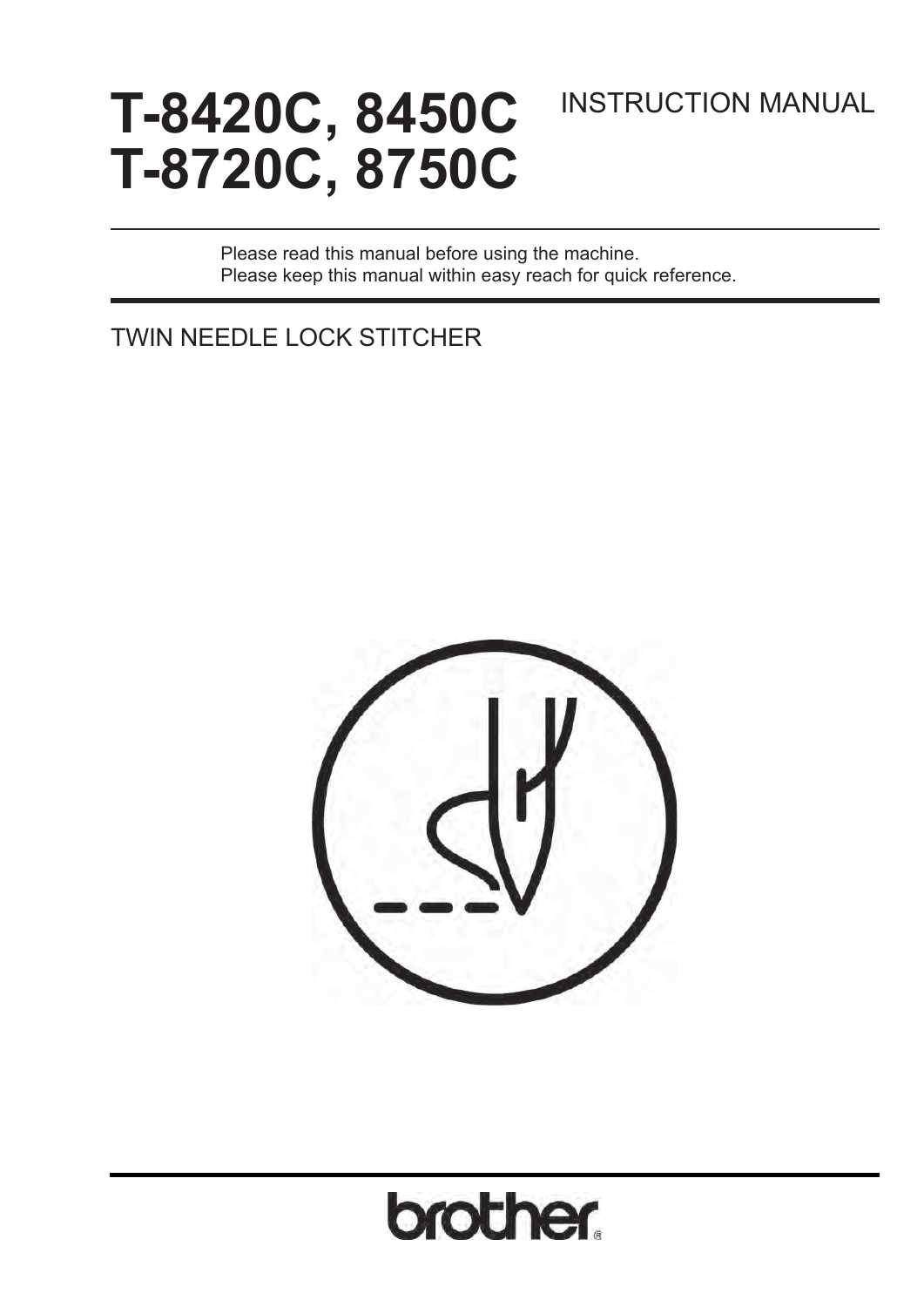Thank you very much for buying a BROTHER sewing machine. Before using your new machine, please read the safety instructions below and the explanations given in the instruction manual.

With industrial sewing machines, it is normal to carry out work while positioned directly in front of moving parts such as the needle and thread take-up, and consequently there is always a danger of injury that can be caused by these parts. Follow the instructions from training personnel and instructors regarding safe and correct operation before operating the machine so that you will know how to use it correctly.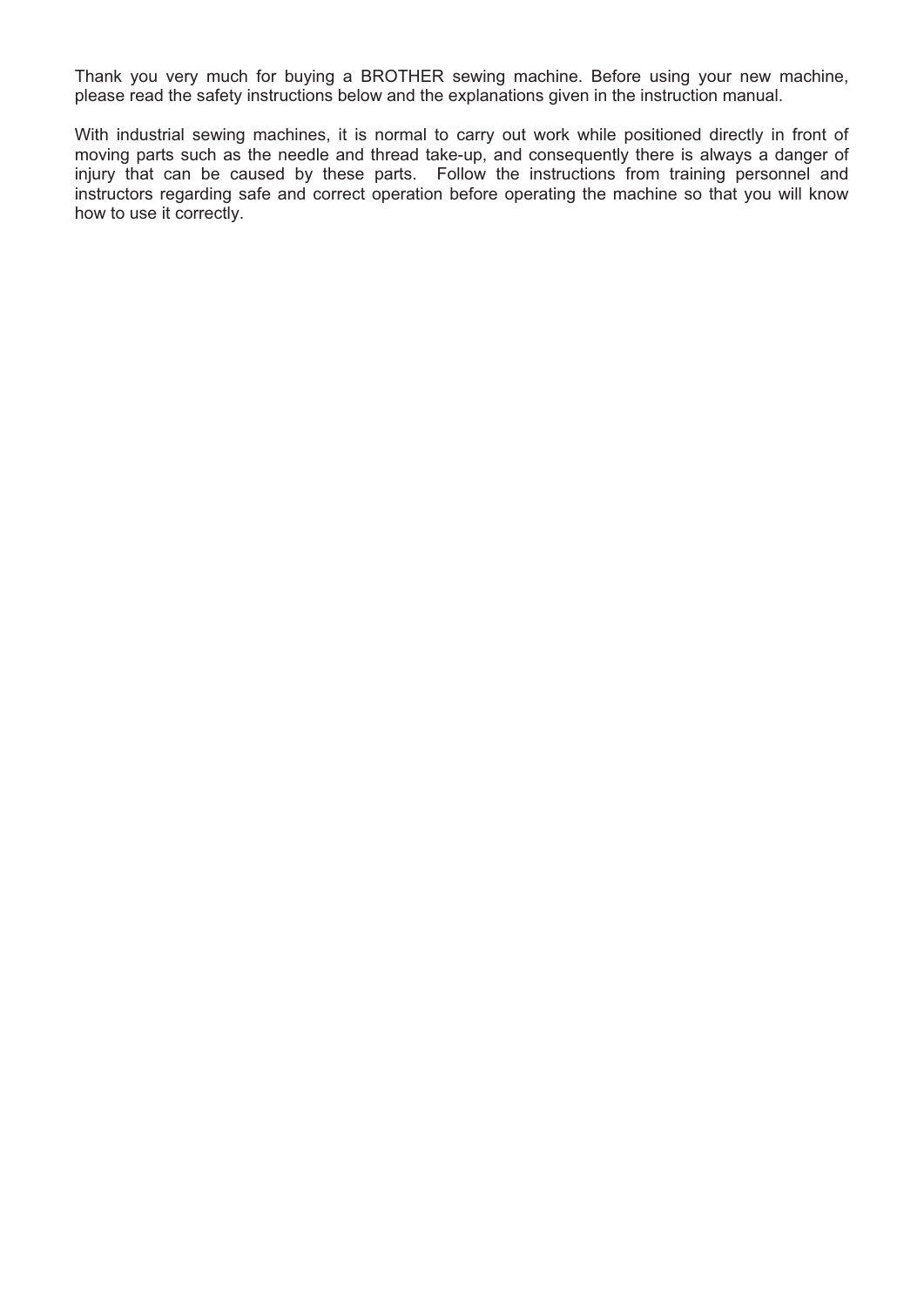## **SAFETY INSTRUCTIONS**

#### **1. Safety indications and their meanings**

This instruction manual and the indications and symbols that are used on the machine itself are provided in order to ensure safe operation of this machine and to prevent accidents and injury to yourself or other people.

#### **Indications**

 **CAUTION** 

The instructions which follow this term indicate situations where failure to follow the instructions could cause injury when using the machine or physical damage to equipment and surroundings.

#### **Symbols**



**.** . . . . This symbol (  $\triangle$  ) indicates something that you should be careful of. The picture inside the triangle indicates the nature of the caution that must be taken. (For example, the symbol at left means "beware of injury".)



**.....** This symbol (  $\bigcirc$  ) indicates something that you must not do.



**.....** This symbol ( ) indicates something that you must do. The picture inside the circle indicates the nature of the thing that must be done.

(For example, the symbol at left means "you must make the ground connection".)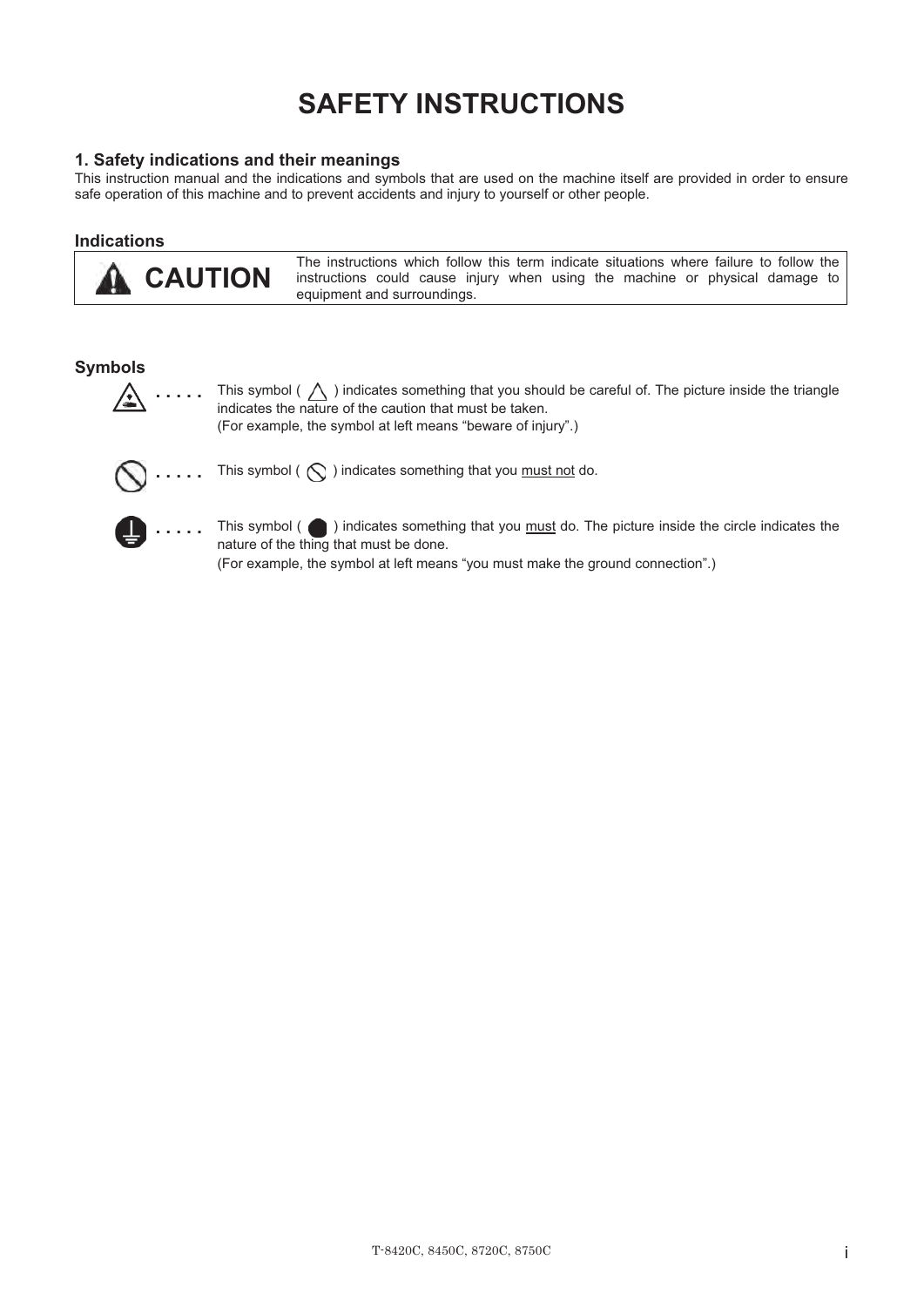## **CAUTION**

## **Environmental requirements**



Use the sewing machine in an area which is free from sources of strong electrical noise such as electrical line noise or static electric noise. Sources of strong electrical noise may cause

problems with correct operation.



Any fluctuations in the power supply voltage should be within  $\pm 10\%$  of the rated voltage for the machine.

Voltage fluctuations which are greater than this may cause problems with correct operation.



The power supply capacity should be greater than the requirements for the sewing machine's power consumption.

Insufficient power supply capacity may cause problems with correct operation.



The ambient temperature should be within the range of 5°C to 35°C during use. Temperatures which are lower or higher than this may cause problems with correct operation.



The relative humidity should be within the range of 45% to 85% during use, and no dew formation should occur in any devices.

Excessively dry or humid environments and dew formation may cause problems with correct operation.



In the event of an electrical storm, turn off the power and disconnect the power cord from the wall outlet. Lightning may cause problems with correct operation.

## **Installation**



Contact your Brother dealer or a qualified electrician for any electrical work that may need to be done.



The sewing machine weighs approximately 43 kg. The installation should be carried out by two or more people.

Do not connent the power cord until installation is complete. The machine may operate if the treadle is depressed by mistake, which could result in injury.



Be sure to connect the ground. If the ground connection is not secure, you run a high risk of receiving a serious electric shock, and problems with correct operation may also occur.



All cords should be secured at least 25 mm away from any moving parts. Furthermore, do not excessively bend the cords or secure them too firmly with staples, otherwise there is the danger that fire or electric shocks could occur.



If using a work table which has casters, the casters should be secured in such a way so that they cannot move.



Use both hands to hold the machine head when tilting it back or returning it to its original position. If only one hand is used, the weight of the machine head may cause your hand to slip, and your hand may get caught.



Be sure to wear protective goggles and gloves when handling the lubricating oil and grease, so that they do not get into your eyes or onto your skin, otherwise inflammation can result.

Furthermore, do not drink the oil or eat the grease under any circumstances, as they can cause vomiting and diarrhea.

Keep the oil out of the reach of children.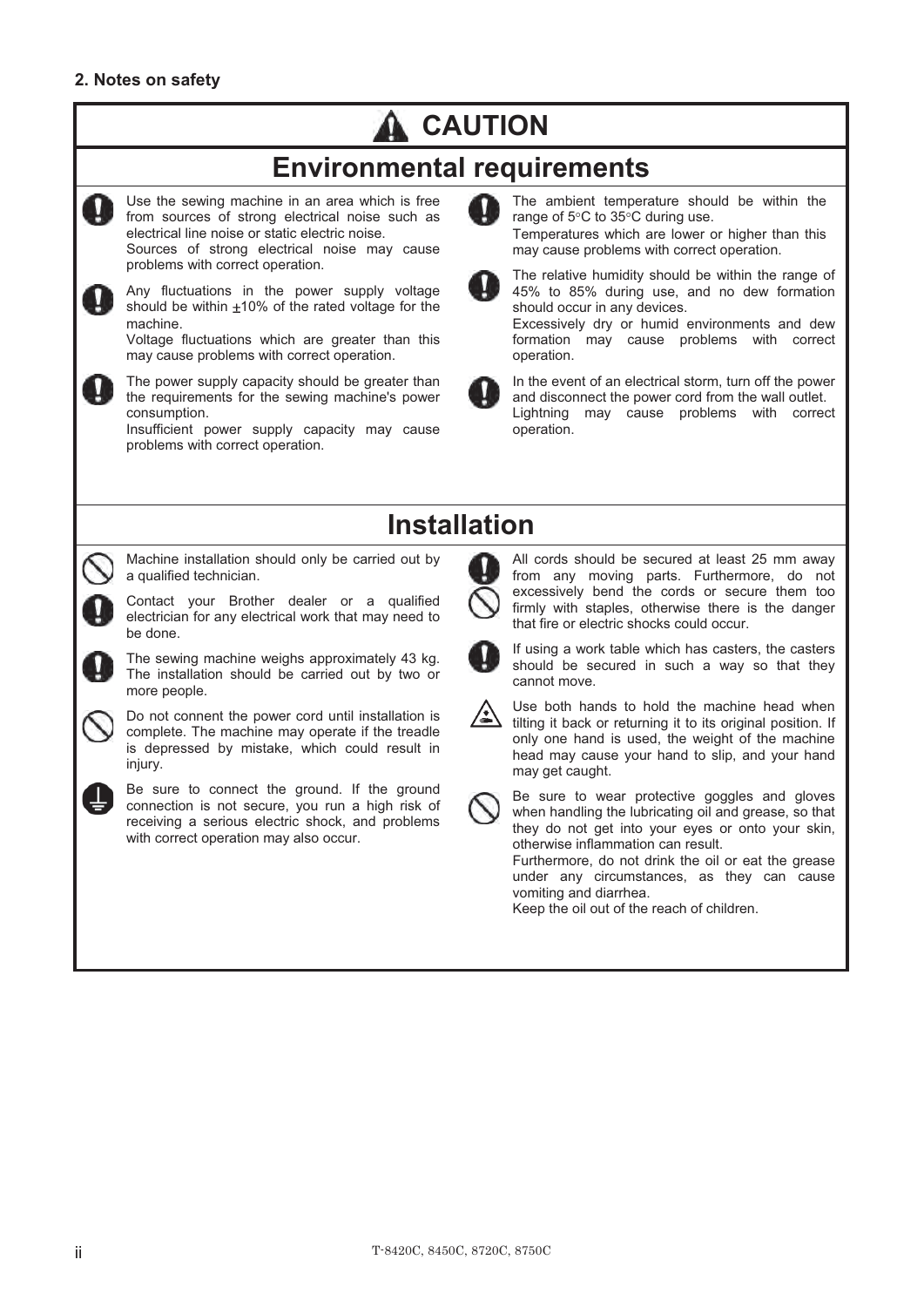## **CAUTION**

## **Sewing**



This sewing machine should only be used by operators who have received the necessary training in safe use beforehand. The sewing machine should not be used for any



Be sure to wear protective goggles when using the machine.

If goggles are not worn, there is the danger that if a needle breaks, parts of the broken needle may enter your eyes and injury may result.



Turn off the power switch at the following times.

The motor will keep turning even after the power is switched off as a result of the motor's inertia. Wait until the motor stops fully before starting work. The machine may operate if the treadle is depressed by mistake, which could result in injury.

-When threading the needle

applications other than sewing.

- When replacing the bobbin and needle
- When not using the machine and when leaving the machine unattended

If using a work table which has casters, the casters should be secured in such a way so that they cannot move.

Attach all safety devices before using the sewing machine. If the machine is used without these devices attached, injury may result.



Do not touch any of the moving parts or press any objects against the machine while sewing, as this may result in personal injury or damage to the machine.



Use both hands to hold the machine head when tilting it back or returning it to its original position. If only one hand is used, the weight of the machine head may cause your hand to slip, and your hand may get caught.

If an error occurs in machine, or if abnormal noises or smells are noticed, immediately turn off the power switch. Then contact your nearest Brother dealer or a qualified technician.

If the machine develops a problem, contact your nearest Brother dealer or a qualified technician.

## **Cleaning**



Turn off the power switch before carrying out cleaning.

The motor will keep turning even after the power is switched off as a result of the motor's inertia. Wait until the motor stops fully before starting work. The machine may operate if the treadle is depressed by mistake, which could result in injury.



Use both hands to hold the machine head when tilting it back or returning it to its original position. If only one hand is used, the weight of the machine head may cause your hand to slip, and your hand may get caught.





Maintenance and inspection of the sewing machine should only be carried out by a qualified technician.

Ask your Brother dealer or a qualified electrician to carry out any maintenance and inspection of the electrical system.



Turn off the power switch and disconnect the power cord from the wall outlet at the following times.

The motor will keep turning even after the power is switched off as a result of the motor's inertia. Wait until the motor stops fully before starting work. The machine may operate if the treadle is

depressed by mistake, which could result in injury.

- When carrying out inspection, adjustment and maintenance
- When replacing consumable parts such as the rotary hook

Be sure to wear protective goggles and gloves when handling the lubricating oil and grease, so that they do not get into your eyes or onto your skin, otherwise inflammation can result. Furthermore, do not drink the oil or eat the grease under any circumstances, as they can cause vomiting and diarrhea.

Keep the oil out of the reach of children.



Use only the proper replacement parts as specified by Brother.

## **Maintenance and inspection**

If the power switch needs to be left on when carrying out some adjustment, be extremely careful to observe all safety precautions.



Secure the table so that it will not move when tilting back the machine head. If the table moves, it may crush your feet or cause other injuries.

Use only the proper replacement parts as specified by Brother.



If any safety devices have been removed, be absolutely sure to re-install them to their original positions and check that they operate correctly before using the machine.



Any problems in machine operation which result from unauthorized modifications to the machine will not be covered by the warranty.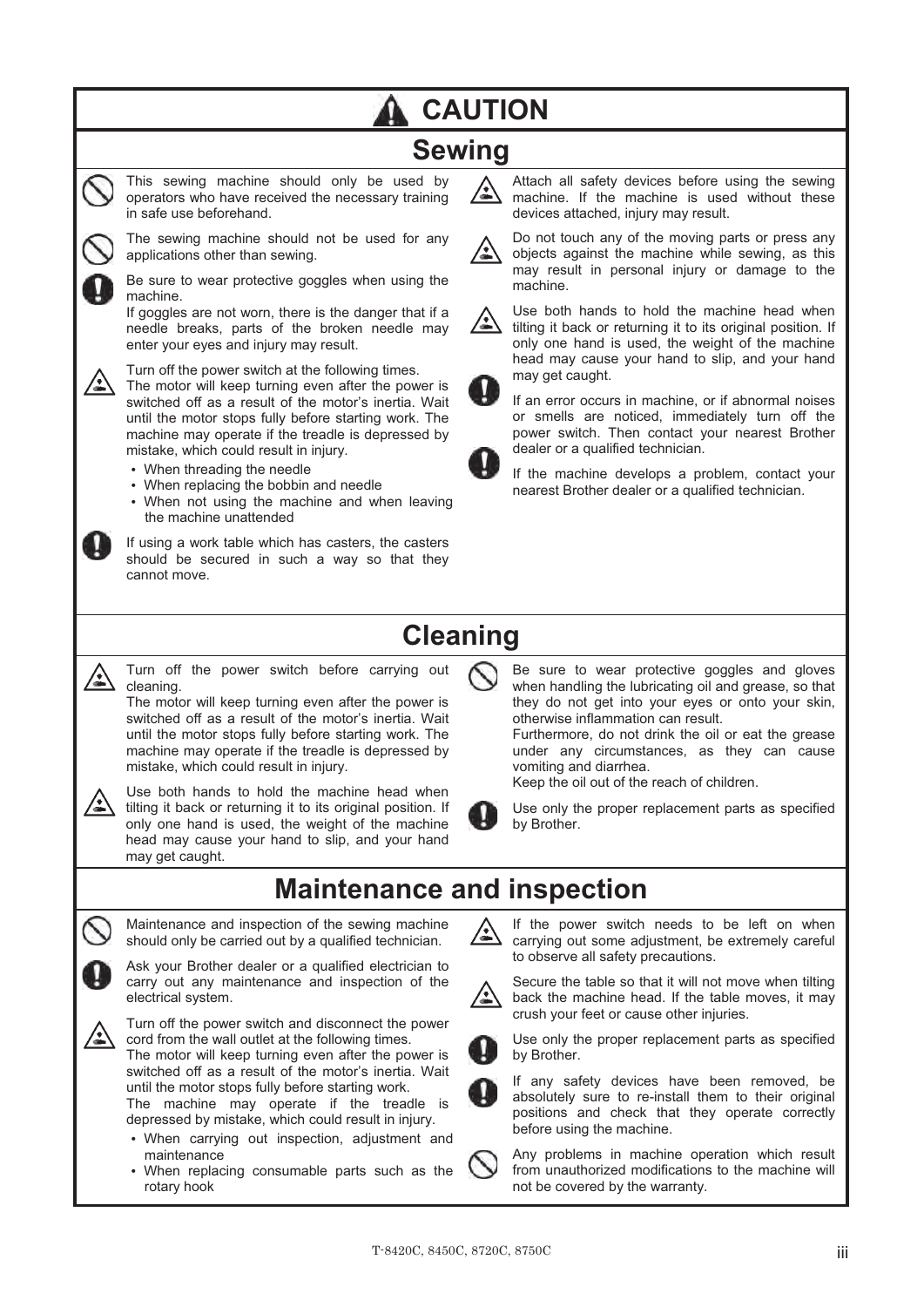#### **3.Warning labels**

The following warning labels appear on the sewing machine.

Please follow the instructions on the labels at all times when using the machine. If the labels have been removed or are difficult to read, please contact your nearest Brother dealer.

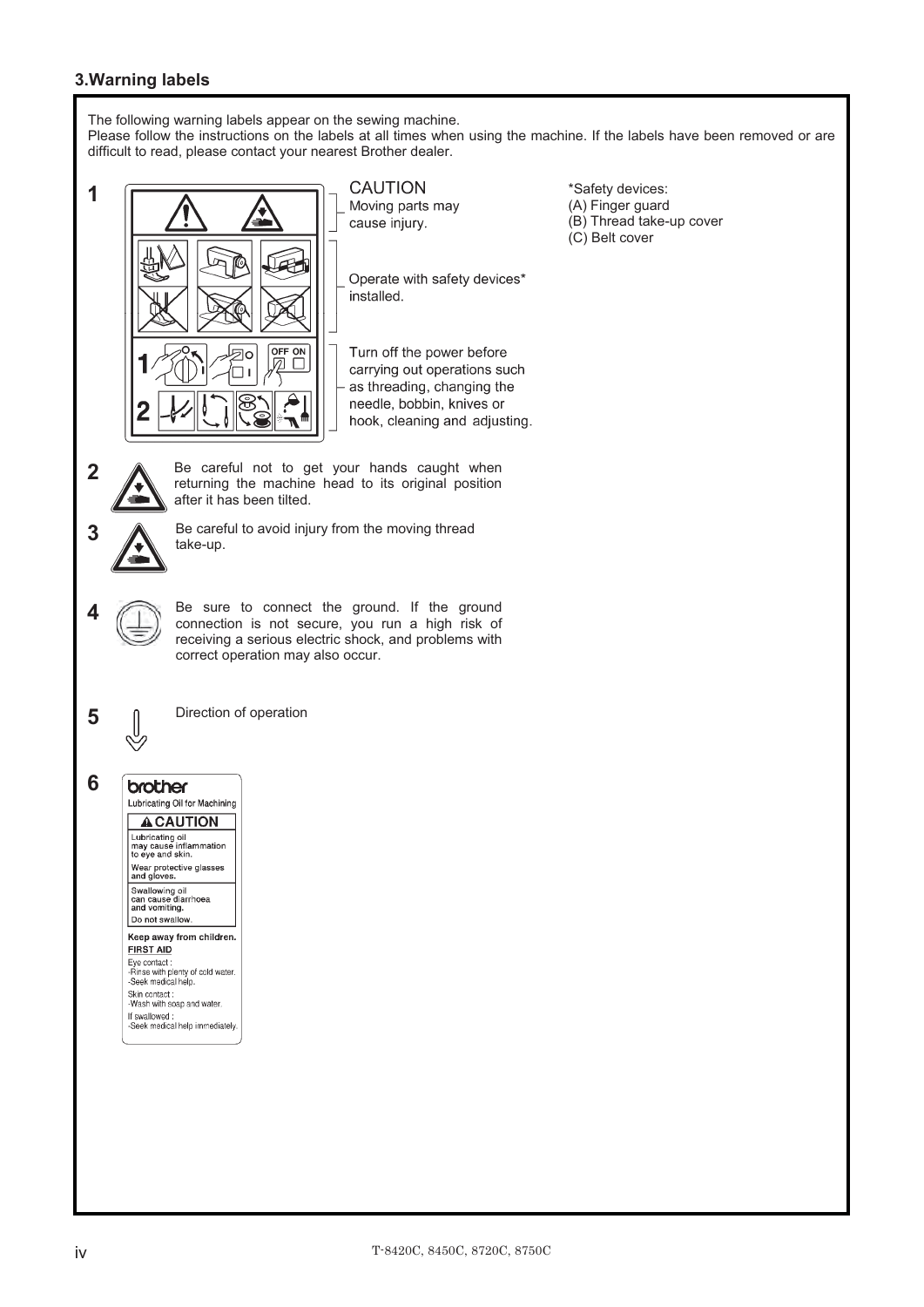

2478B

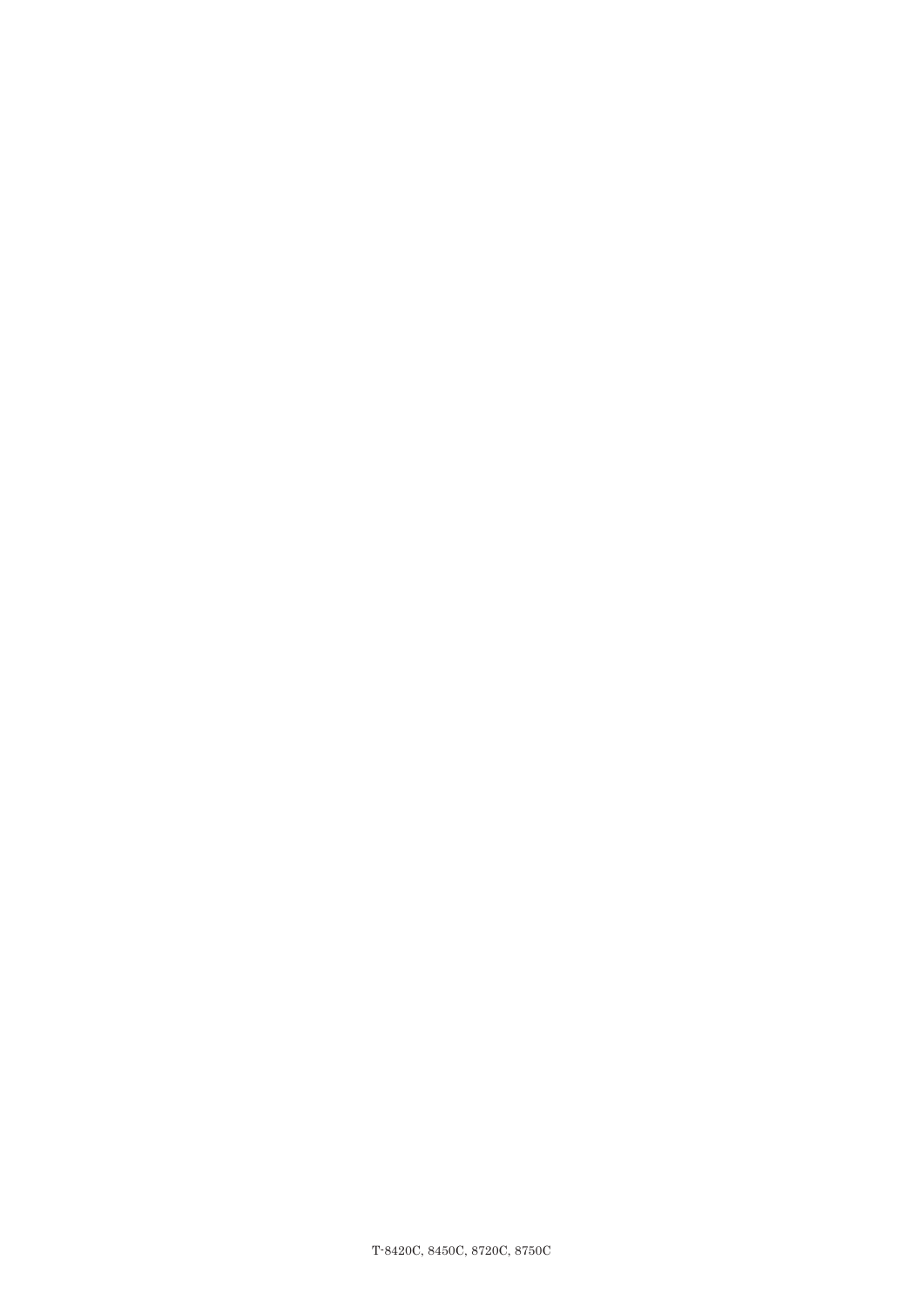### **CONTENTS**

| 1. NAMES OF MAJOR PARTS                                                          | 1              |
|----------------------------------------------------------------------------------|----------------|
| <b>MACHINE SPECIFICATIONS </b><br>2.                                             | $\overline{2}$ |
| TABLE AND MOTOR<br>3.                                                            | 3              |
|                                                                                  |                |
|                                                                                  |                |
|                                                                                  |                |
| 4-3. Checking the machine pulley rotating direction  13                          |                |
| 4-4. Alarm display (Semi dry type)  13                                           |                |
| 5. PREPARATION BEFORE SEWING14                                                   |                |
|                                                                                  |                |
|                                                                                  |                |
|                                                                                  |                |
|                                                                                  |                |
|                                                                                  |                |
|                                                                                  |                |
|                                                                                  |                |
| 5-8. Corner sewing method (T-8450C, 8750C)  22<br>5-8-1. To stop the needle bars |                |
|                                                                                  |                |
| 5-8-2. Number of stitches: quick-reference                                       |                |
|                                                                                  |                |
|                                                                                  |                |
|                                                                                  |                |
|                                                                                  |                |
| 6-3. Sewing condensed stitches 24                                                |                |

| 7. THREAD TENSION 25                            |
|-------------------------------------------------|
|                                                 |
| 7-2. Adjusting the presser foot pressure 26     |
| 7-3. Adjusting the presser foot floating amount |
|                                                 |
| 7-4. Adjusting the thread take-up amount28      |
|                                                 |
|                                                 |
| 8-2. Lubricating via the oil cover              |
|                                                 |
| 8-3. Applying grease - When the GREASE          |
| indicator illuminates (Semi dry type)31         |
| <b>9. ADJUSTING THE ROTARY HOOK</b>             |
| LUBRICATION AMOUNT 34                           |
|                                                 |
| 10. STANDARD ADJUSTMENT35                       |
| 10-1. Thread take-up amount for thread take-up  |
|                                                 |
| 10-2. Thread take-up spring tension36           |
| 10-3. Clearance between rotary hook and needle  |
|                                                 |
| 10-4. Clearance between rotary hook and         |
|                                                 |
|                                                 |
| 10-6. Needle and rotary hook timing39           |
|                                                 |
|                                                 |
|                                                 |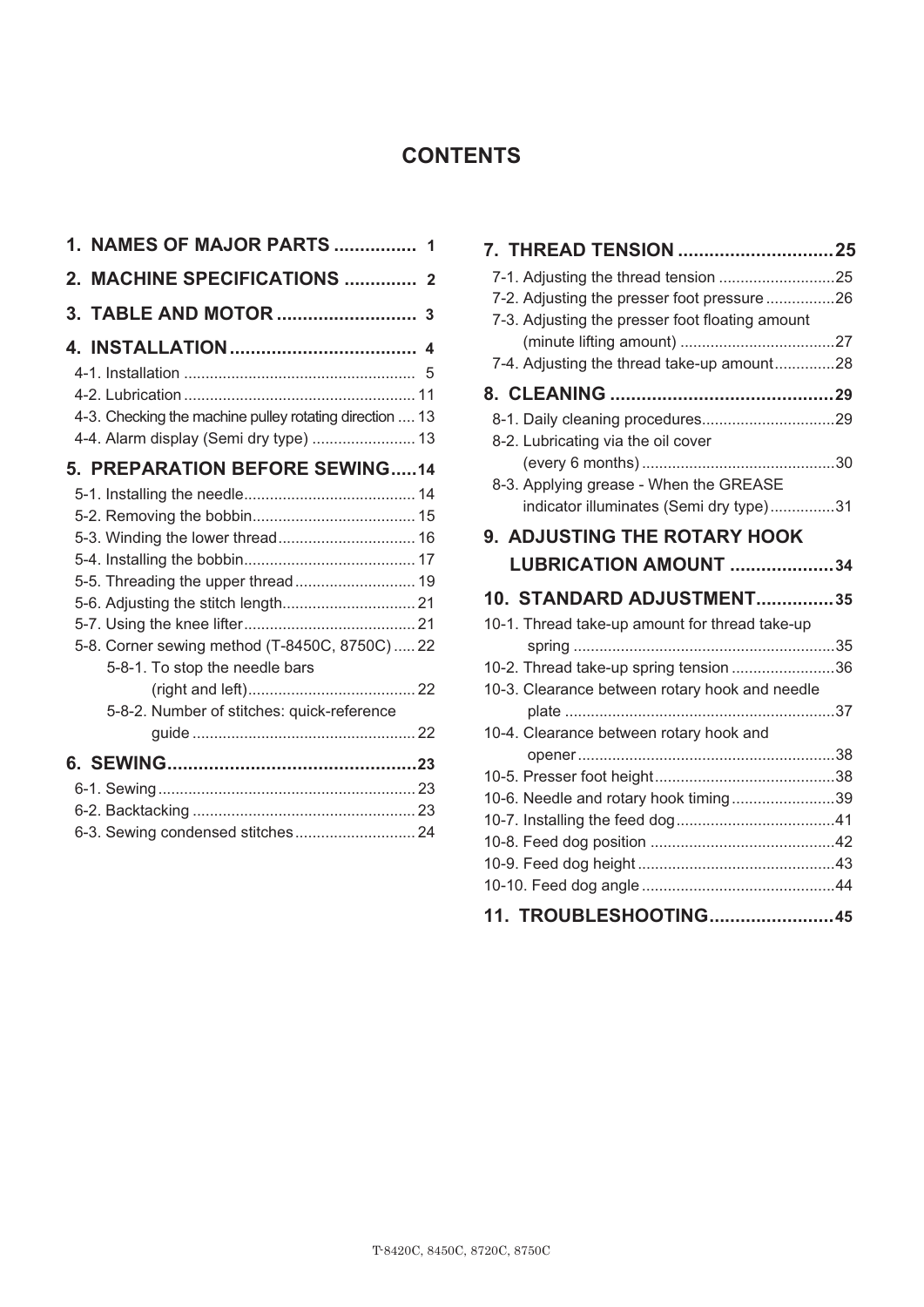## **1. NAMES OF MAJOR PARTS**



- (1) Bobbin winder (2) Lifting lever<br>
(3) Presser foot (3) (4) Knee lifter a
- 
- $(5)$  Stitch length dial
- 
- (7) Oil gauge window (8) Machine pulley<br>
(9) Alarm display (semi dry type) (10) Cotton stand  $(9)$  Alarm display (semi dry type)
- (11) Stop lever (T-8450C, 8750C)
- Safety devices
- (12) Thread take-up cover (13) Finger guard
- $(14)$  Belt cover
- 
- $(4)$  Knee lifter assembly<br> $(6)$  Reverse lever
- 
- 
- 
-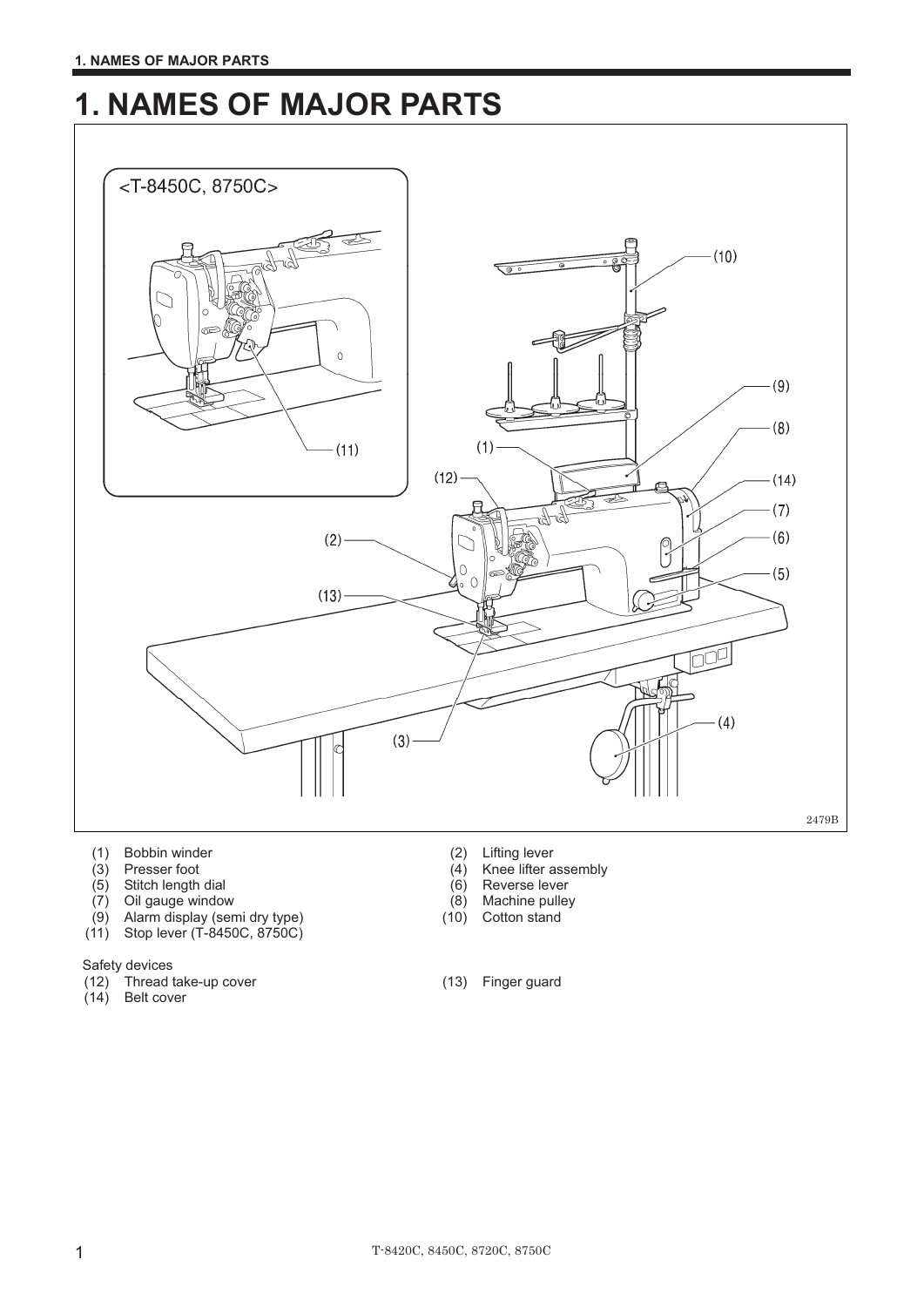## **2. MACHINE SPECIFICATIONS**



#### **T-8420C**

|                      |               | $-03F$                | $-003$                           | $-033$ | $-005$         |  |
|----------------------|---------------|-----------------------|----------------------------------|--------|----------------|--|
| Max. sewing speed    |               | 3.000 sti/min         | $3.000$ sti/min<br>4.000 sti/min |        | 3.000 sti/min  |  |
| Max. stitch length   |               | 4 mm                  |                                  |        | $5 \text{ mm}$ |  |
| Presser foot         | Lifting lever | 7 mm                  |                                  |        |                |  |
| height               | Knee lifter   | $13 \text{ mm}$       |                                  |        |                |  |
| Feed dog height      |               | l mm                  |                                  |        |                |  |
| Needle $(DP\times5)$ |               | $#9 - #14$<br>#11-#16 |                                  |        | #14-#22        |  |

#### **T-8720C, 8750C**

|                      |               | $-005$          |
|----------------------|---------------|-----------------|
| Max. sewing speed    |               | 3,000 sti/min   |
| Max. stitch length   |               | ' mm            |
| Presser foot         | Lifting lever | ' mm            |
| height               | Knee lifter   | $13 \text{ mm}$ |
| Feed dog height      |               | l mm            |
| Needle $(DP\times5)$ |               | #14-#22         |

#### **T-8450C**

|                    |               | $-005$          |  |
|--------------------|---------------|-----------------|--|
| Max. sewing speed  |               | 3.000 sti/min   |  |
| Max. stitch length |               | $5 \text{ mm}$  |  |
| Presser foot       | Lifting lever | ' mm            |  |
| height             | Knee lifter   | $13 \text{ mm}$ |  |
| Feed dog height    |               | l mm            |  |
| Needle $(DPx5)$    |               | #14-#22         |  |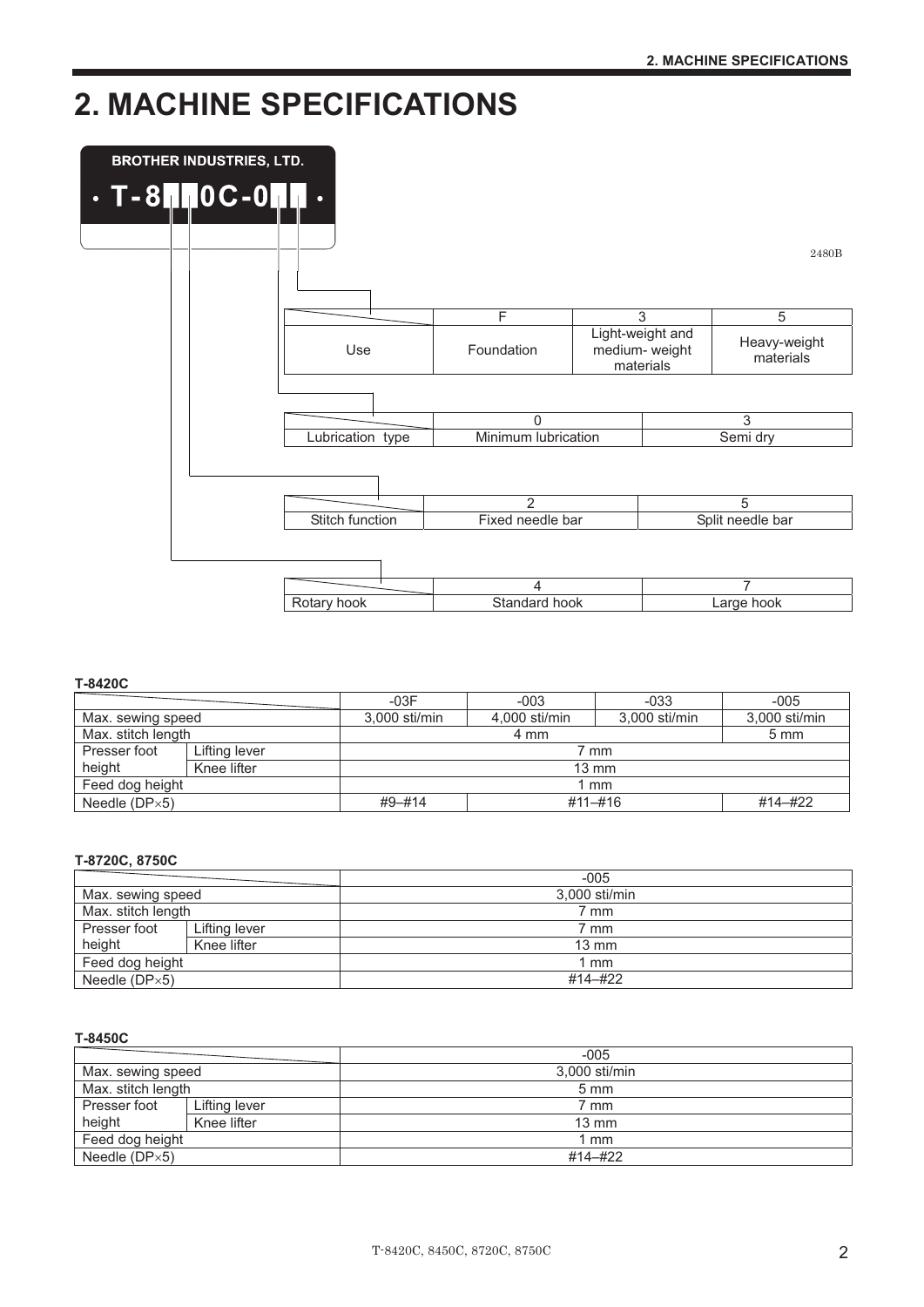## **3. TABLE AND MOTOR**

### **A. Table processing diagram**

- The top of the table should be 40 mm in thickness and should be strong enough to hold the weight and with-stand the vibration of the sewing machine.
- Drill holes as indicated in the illustration below.



#### **B. Motor**

## **CAUTION**

All cords should be secured at least 25 mm away from any moving parts. Furthermore, do not excessively bend the All cords should be secured at least 25 mm away from any moving parts. Furthermore, do not excessively bend th<br>cords or secure them too firmly with staples, otherwise there is the danger that fire or electric shocks could

#### **<Motor>** - $\overline{\phantom{a}}$ -171

- Use one of the clutch motors given in the table at right as the motor.
- Refer to the instruction manual for the motor for details on installing and using the motor.

| Power        | Motor               |
|--------------|---------------------|
| Single-phase | 2-pole, 400 W motor |
| Three-phase  | 2-pole, 400 W motor |

#### **<Motor pulley and V-belt>**

Select the correct motor pulley and V-belt by referring to the table below to suit the power frequency of your area.

| Sewing speed    | Frequency | Motor pulley (Outer diameter) | V-belt |
|-----------------|-----------|-------------------------------|--------|
| 4,000 sti/min   | 50 Hz     | Motor pulley 100              | 46     |
|                 | 60 Hz     | Motor pulley 85               | 45     |
| 3,500 sti/min   | 50 Hz     | Motor pulley 90               | 45     |
|                 | 60 Hz     | Motor pulley 70               | 44     |
| $3.000$ sti/min | 50 Hz     | Motor pulley 75               | 44     |
|                 | 60 Hz     | Motor pulley 65               | 43     |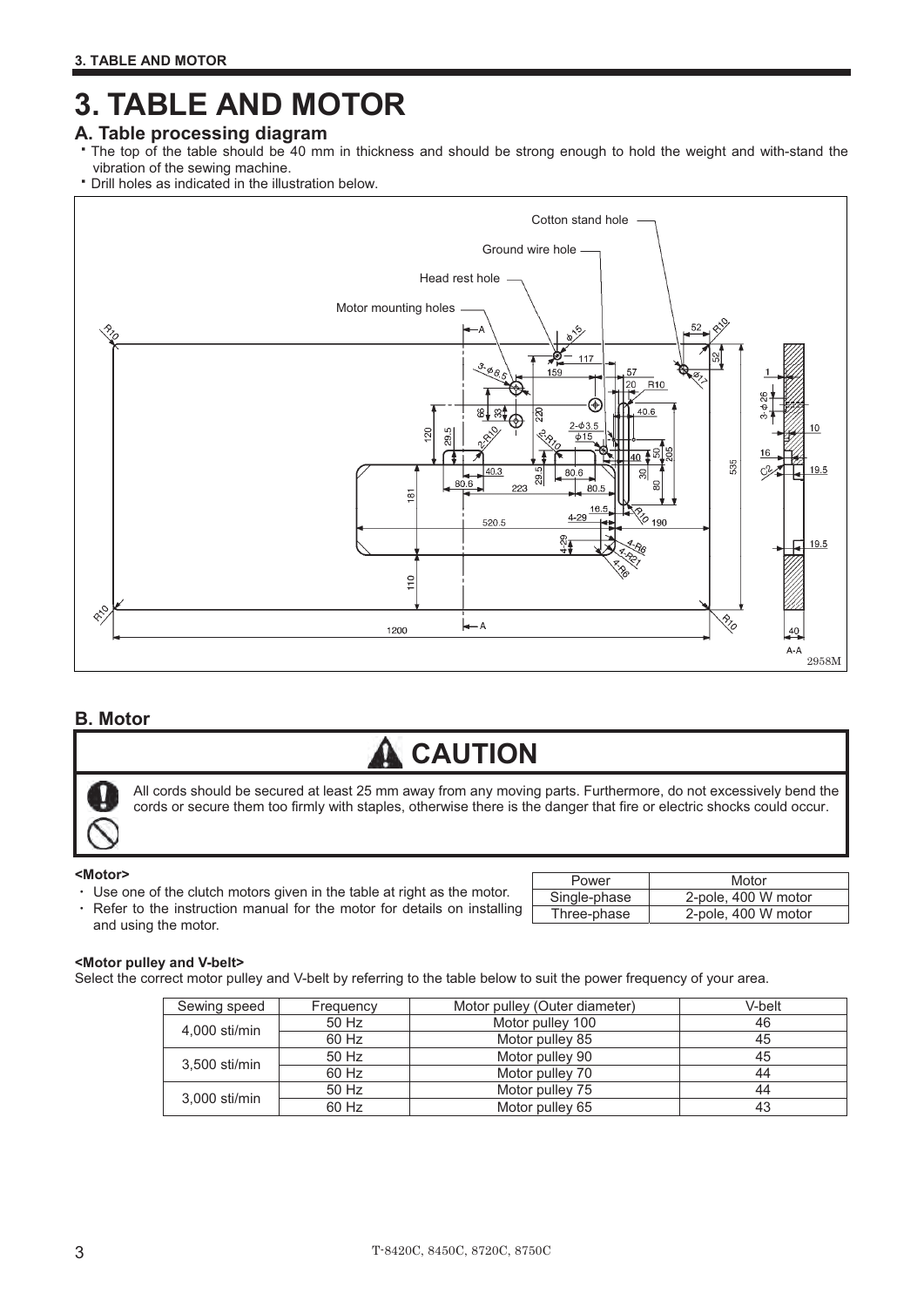## **4. INSTALLATION**

## **A** CAUTION

∕▲



Machine installation should only be carried out by a qualified technician.

Contact your Brother dealer or a qualified electrician for any electrical work that may need to be done.

The sewing machine weighs approximately 43 kg. The installation should be carried out by two or more people.

Do not connect the power cord until installation is complete. The machine may operate if the treadle is depressed by mistake, which could result in injury.

Use both hands to hold the machine head when tilting it back or returning it to its original position. If only one hand is used, the weight of the machine head may cause your hand to slip, and your hand may get caught.



Be sure to connect the ground. If the ground connection is not secure, you run a high risk of receiving a serious electric shock, and problems with correct operation may also occur.

#### **Carrying the machine**

- The machine should be carried by the arm by two people as shown in the illustration.
- \* Make sure that the machine pulley does not turn.



#### **Tilting back the machine head**

 Hold section (B) with your foot so that the table does not move, and then push the arm with both hands to tilt back the machine head.

#### **Returning the machine head to the upright position**

- 1. Clear away any tools, etc. which may be near the table holes.
- 2. While holding the face plate with your left hand, gently return the machine head to the upright position with your right hand.



 $(B)$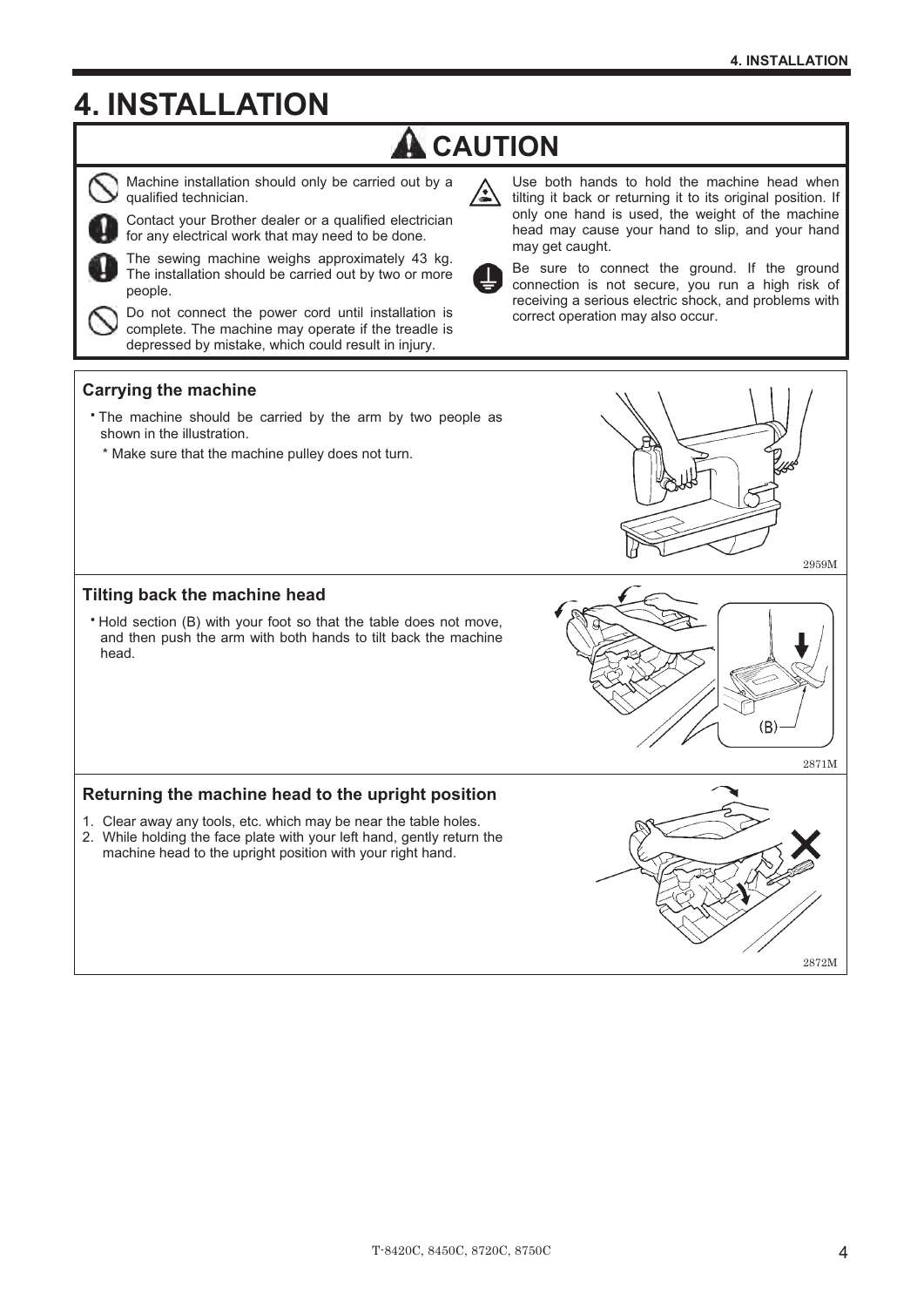### **4-1. Installation**



#### **1. Oil pan**

- (1) Head cushions (left) [2 pcs]
- (2) Head cushions (right) [2 pcs]
- (3) Oil pan  $(4)$  Oiler

## 2875M $(2)$  $(3)$  $(1)$ ৰ্ত্বি  $\rightarrow$  $\bigodot$ 2481B

### **2. Rubber cushions**

- (1) Rubber cushions [2 pcs]
- (2) Nails [4 pcs]

### **3. Knee lifter complying bar**

(3) Knee lifter complying bar



- (1) Hinges [2 pcs]
- (2) Machine head
- (3) Head rest

#### **NOTE:**

Tap the head rest (3) securely into the table hole. If the head rest (3) is not pushed in as far as it will go, the machine head will not be sufficiently stable when it is tilted back.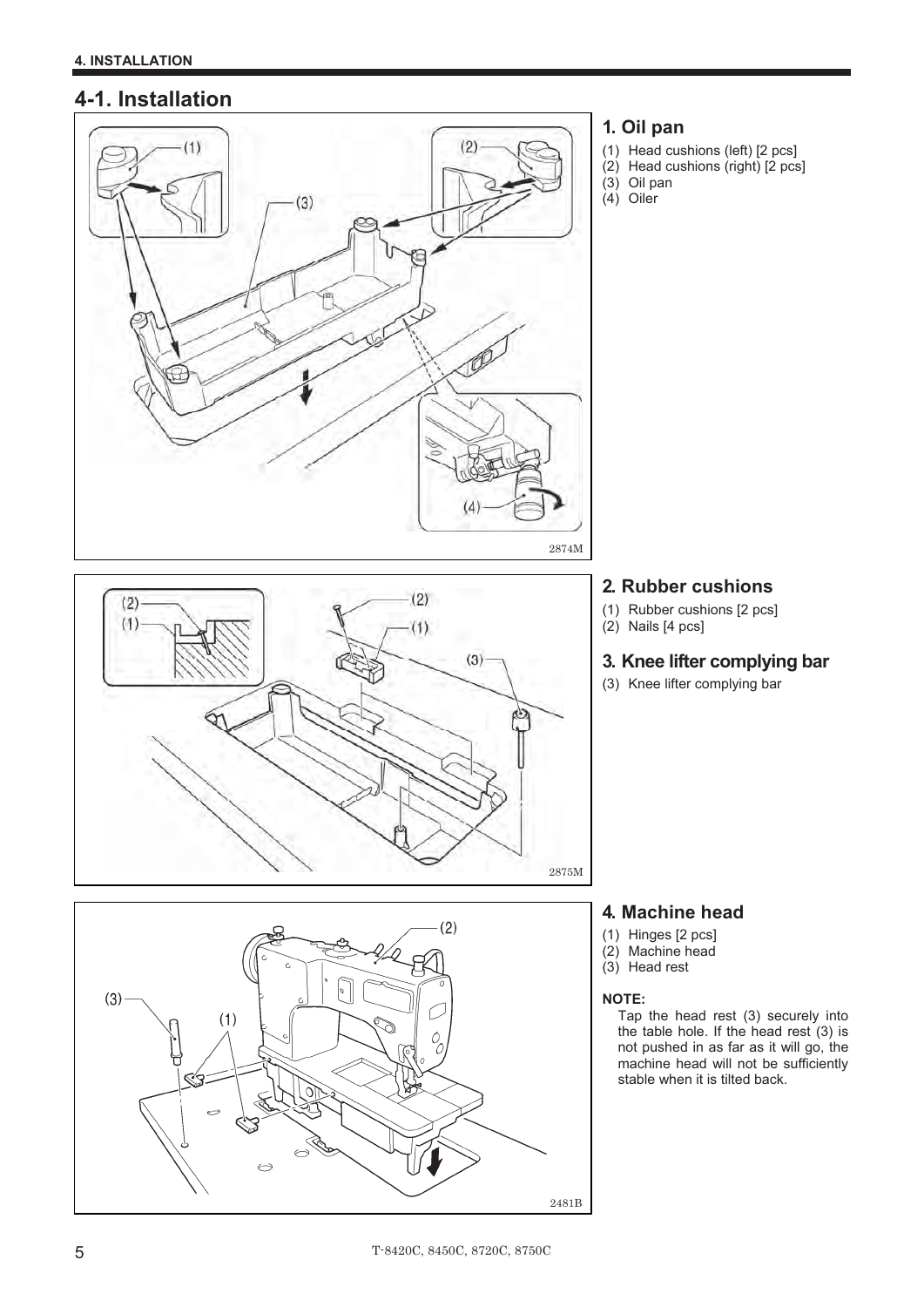# **5 Knee lifter plate**-



- (1) Knee lifter plate
- $(2)$  Bolt
- Loosen the bolt  $(3)$  and the bolt  $(4)$ , and move the knee lifter plate (1) to a position where it is easy to use.

#### **<Knee lifter adjustment>**-

- 1. Turn the machine pulley so that the feed dog is below the top of the needle plate.
- 2. Lower the presser foot (5) by using the lifting lever (4).





- 3. Loosen the nut (6).
- 4. Turn the screw  $(8)$  to adjust so that the amount of play in the knee lifter (7) is approximately 2 mm when the knee lifter plate (1) is gently pressed.
- 5. Securely tighten the nut (6).
- 6. Loosen the nut (9).
- 7. Turn the screw  $(10)$  until the distance between the end of the screw (10) and the knee lifter (7) is approximately 5 mm.
- 8. Turn the adjusting screw (10) to adjust so that the presser foot (5) is at the desired position within a distance of 13 mm of the needle plate when the knee liter plate (1) is fully pressed.
- 9. After adjustment is completed, securely tighten the nut (9). -

2963M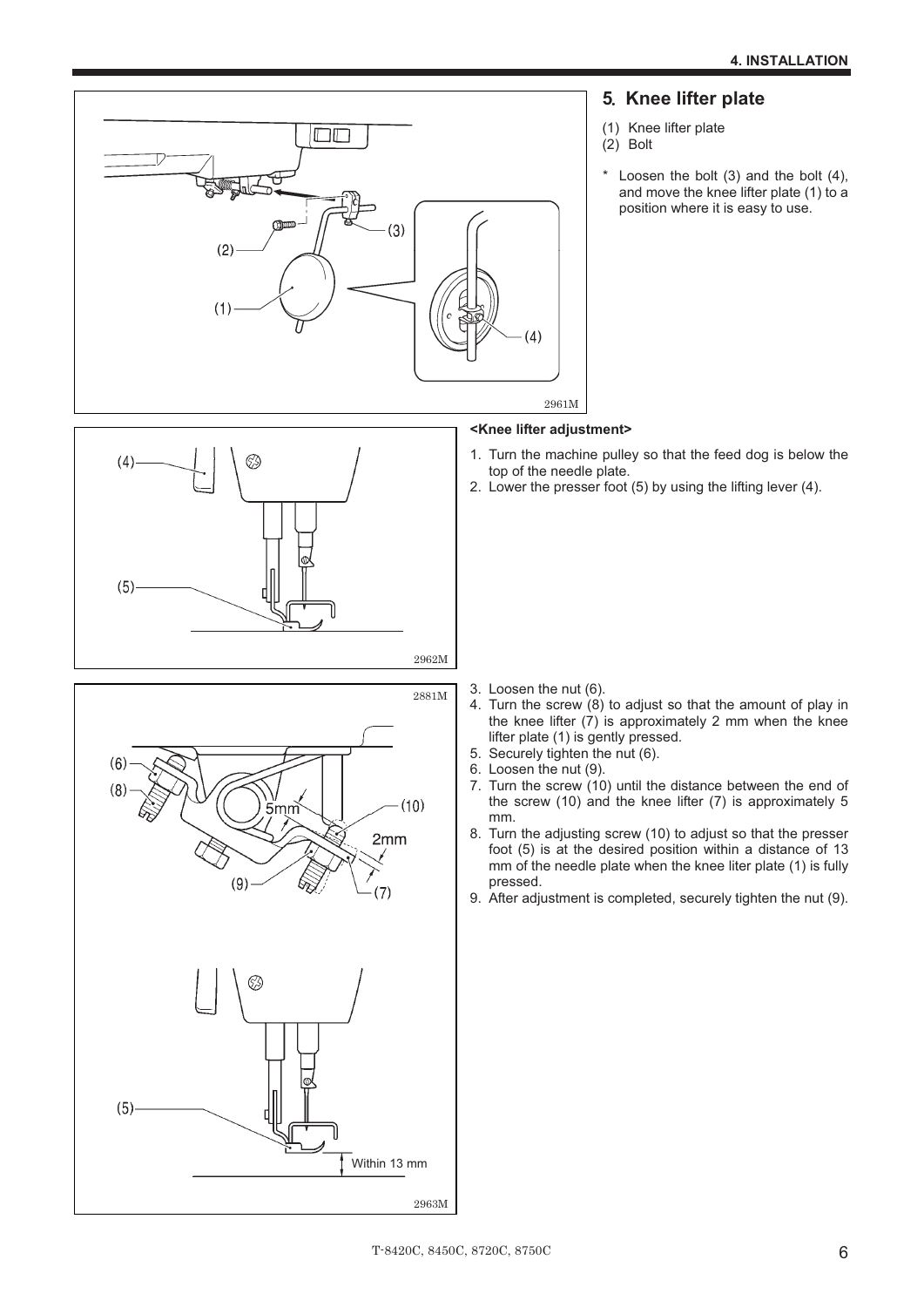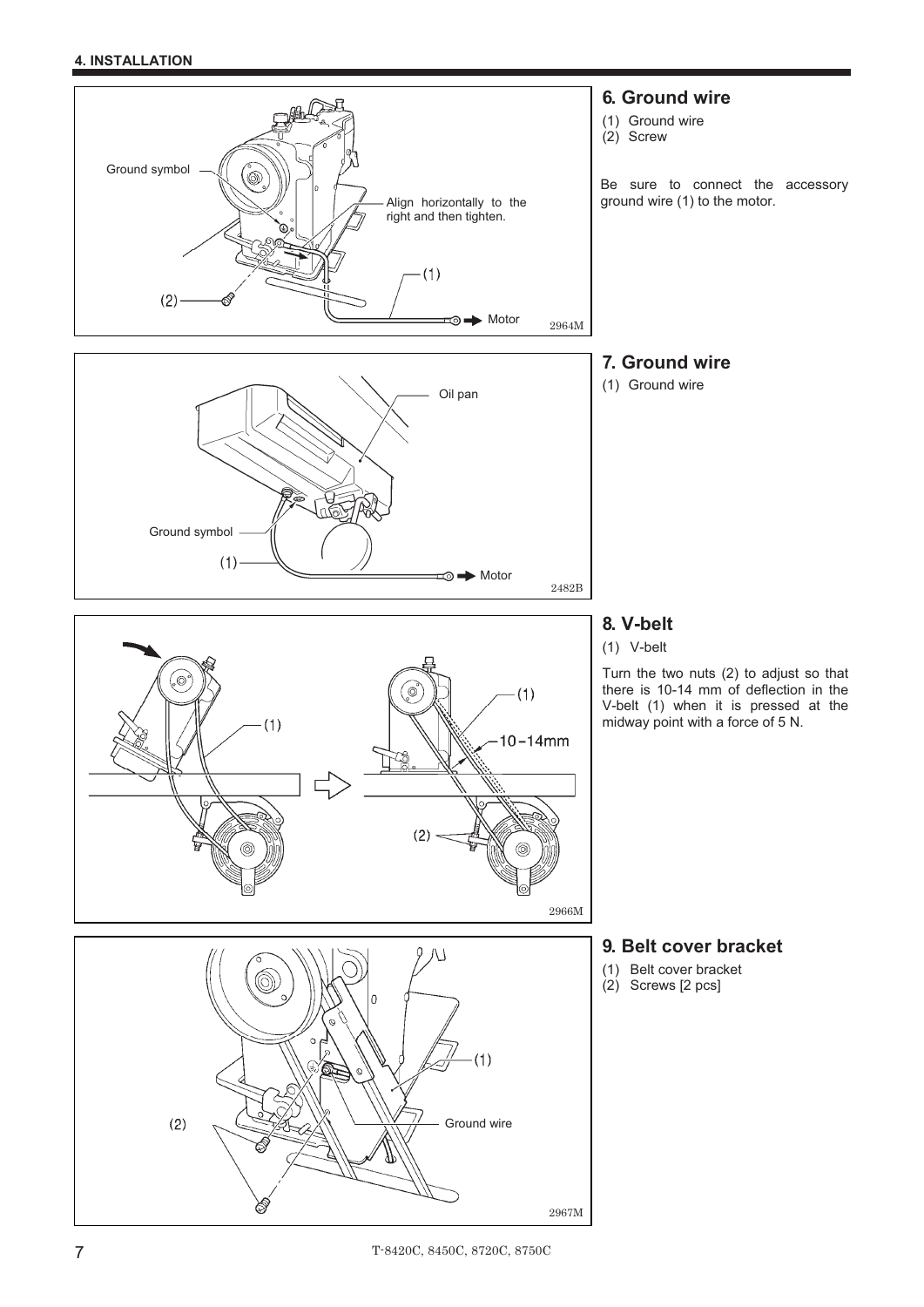

- **10. Belt cover U**
- (1) Belt cover U
- (2) Screws [4 pcs]

- **11. Belt cover D**
- (1) Belt cover D
- (2) Wood screws [2 pcs]
- (3) Washers [2 pcs]

2970M

 $(4)$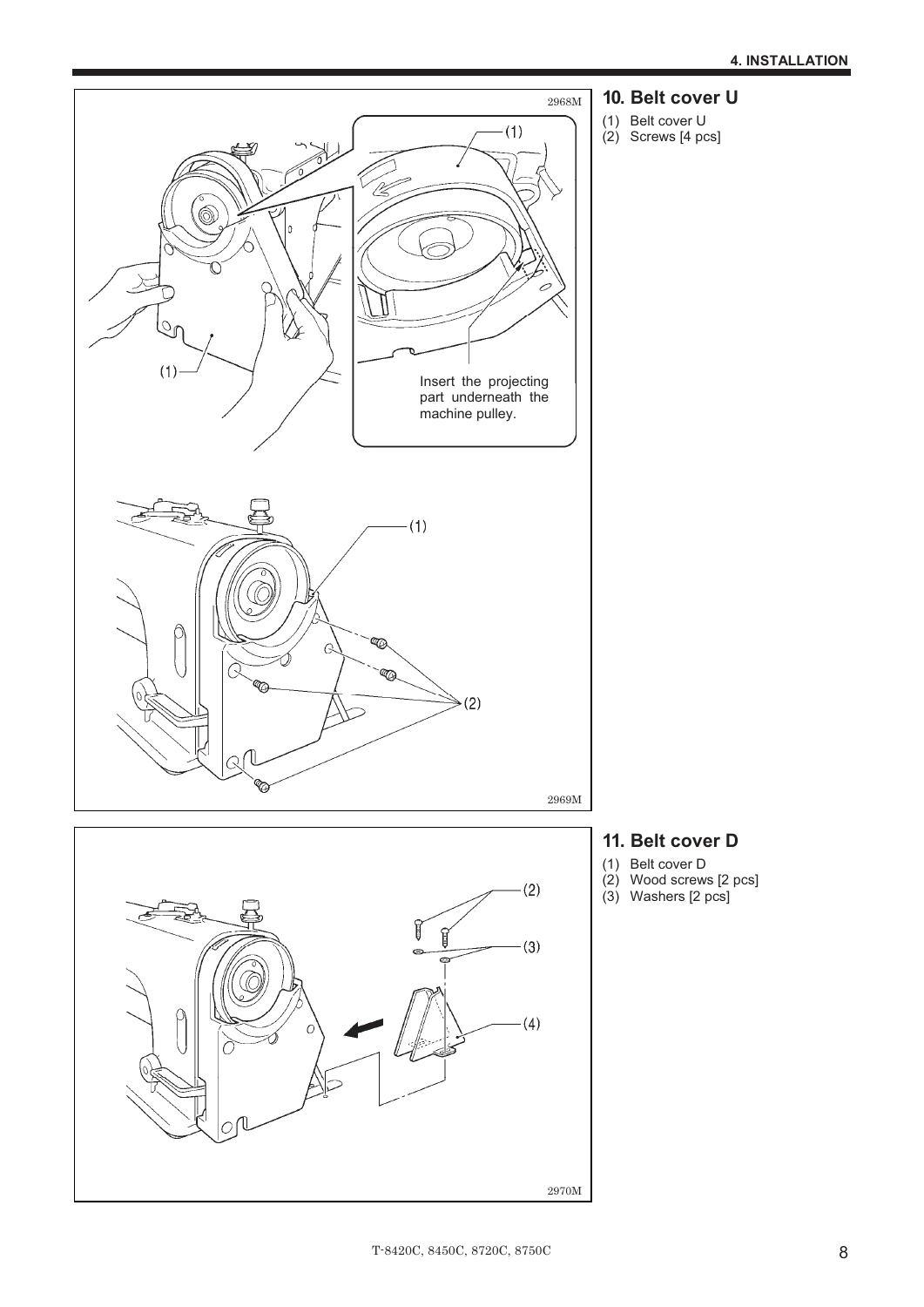#### **4. INSTALLATION**



### **12. Belt cover D lid**

(1) Belt cover D lid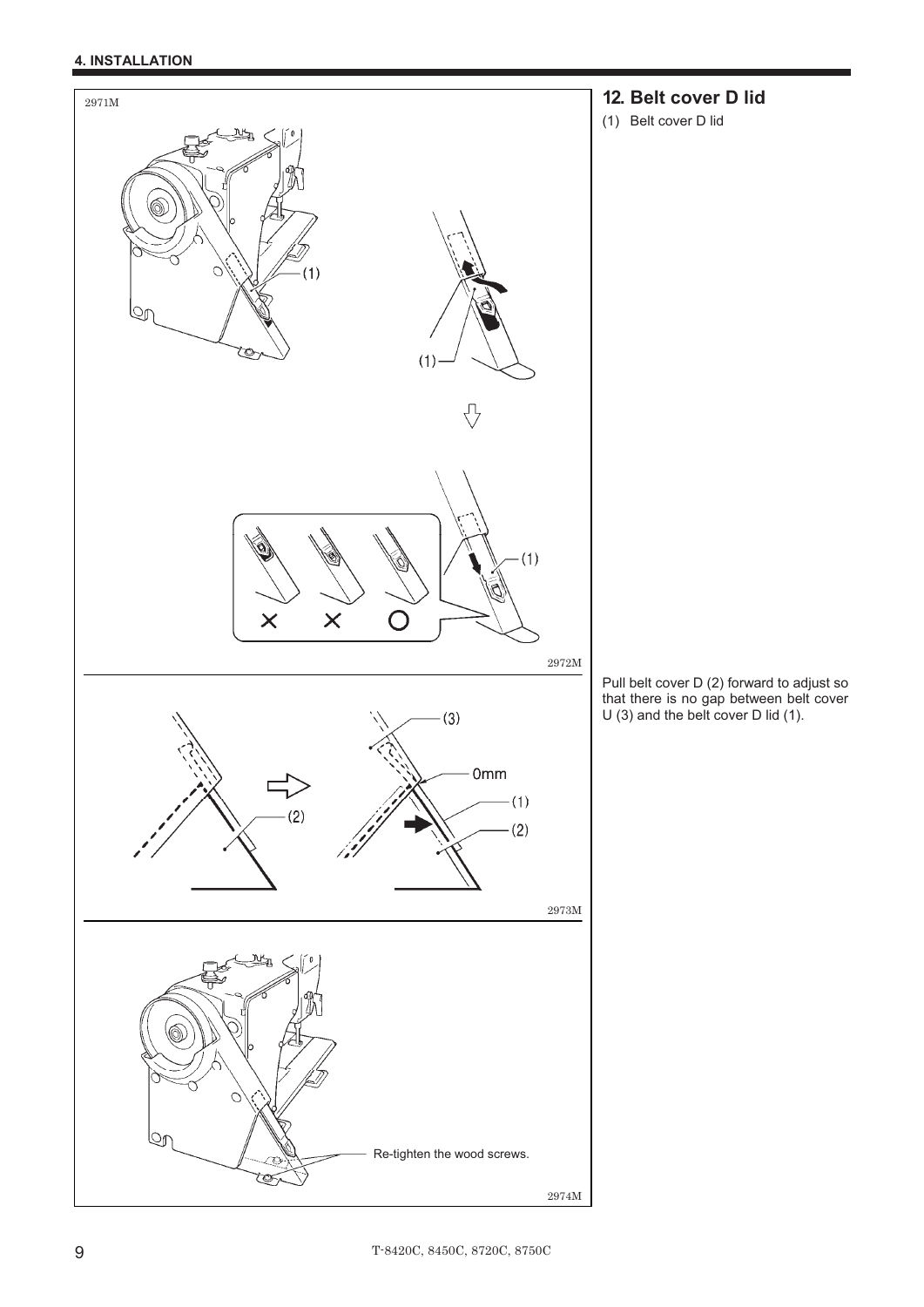



### **13. Alarm display (semi dry type)**

- (1) Alarm display  $(2)$  Screws  $[2 \text{ pcs}]$ (Use for tightening rear cover)
- (3) Screws [4 pcs: removed] (4) Connector

After connecting the connector (4) to connector <CN1> on the P.C.B. of the alarm display (1), return the alarm display (1) to its original position and then tighten the screws (3).

### **14. Cotton stand**

(1) Cotton stand

#### **NOTE:**

Securely tighten the nut (4) so that the two rubber cushions  $(2)$  and the washer (3) are securely clamped and so that the cotton stand (1) does not move.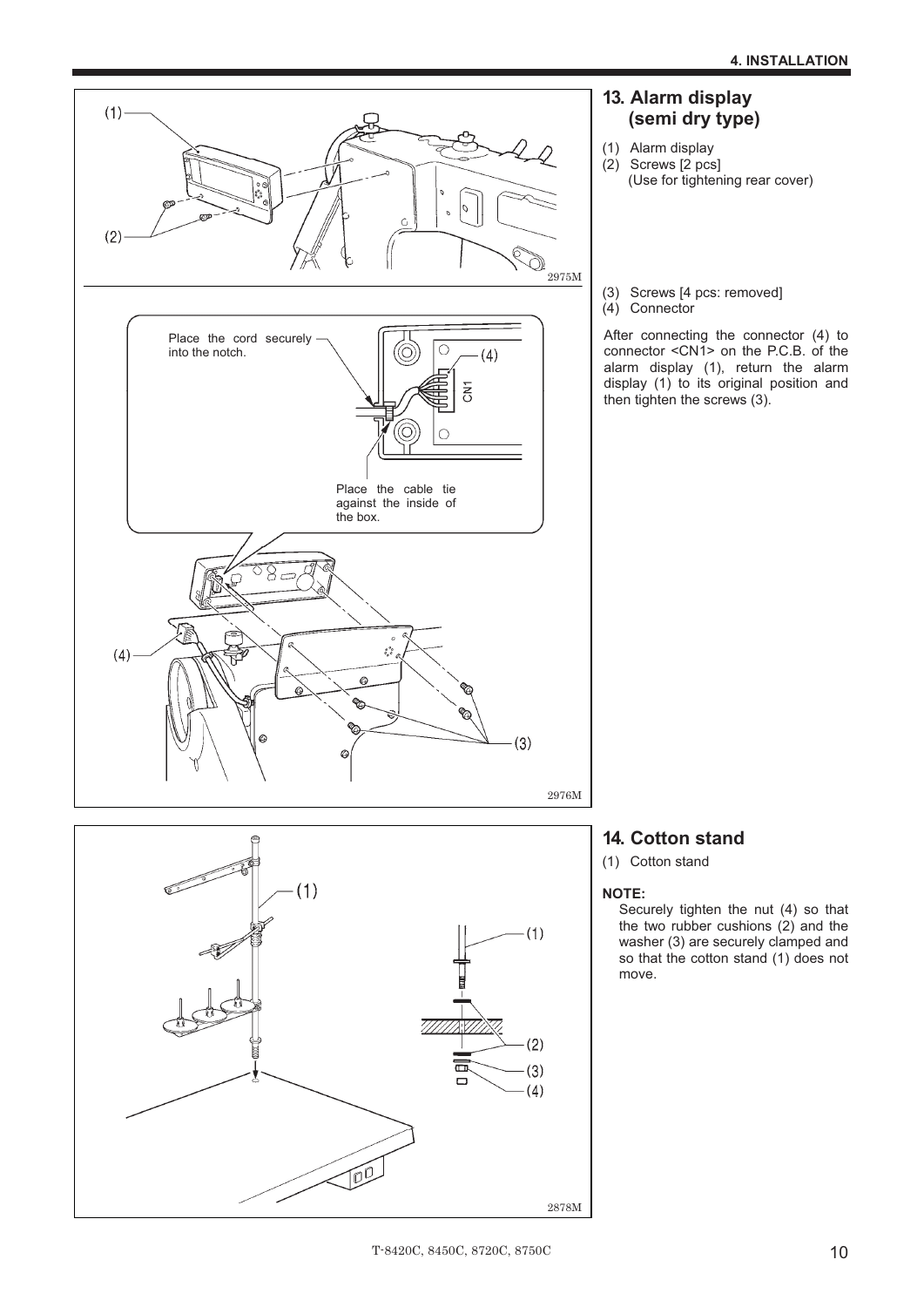L

## **4-2. Lubrication**



Do not connect the power cord until lubrication has been completed, otherwise the machine may operate if the treadle is depressed by mistake, which could result in injury.

Be sure to wear protective goggles and gloves when handling the lubricating oil and grease, so that they do not get into your eyes or onto your skin, otherwise inflammation can result.

Furthermore, do not drink the oil or eat the grease under any circumstances, as they can cause vomiting and diarrhea.

Keep the oil out of the reach of children.

- The sewing machine should always be lubricated and the oil supply replenished before it is used for the first time, and also after long periods of non-use.
	- Use only the lubricating oil <NIPPON OIL CORPORATION Sewing Lube 10N; VG10> specified by Brother.

If this type of lubricating oil is difficult to obtain, the recommended oil to use is <Exxon Mobil Essotex SM10; VG10>.







- 1. Hold the base of the nozzle of the accessory oil tank (1), and use scissors to cut about half-way along the straight section (A) of the nozzle.
- 2. Loosen and remove the nozzle, and then remove the seal (2).
- 3. Tighten the nozzle.

#### **<Lubricating via the oil cover>**

- Tilt back the machine head.
- 2. Remove the rubber cap (1).
- 3. Use the accessory oiler  $(2)$  to pour lubricating oil into the oil cover (3) until the oil level reaches the reference line (4). **NOTE:**

Do not fill with lubricating oil past the reference line (4). If you pour in too much lubricating oil, it may spill out when the machine head is tilted back.

- 4. Replace the rubber cap (1).
- 5. Return the machine head to its original position.
- If the lubricating oil level drops below the bottom  $(6)$  of the oil gauge window (5), be sure to add more oil.

#### **<Lubricating via the oil tank>**

- 1. Remove the rubber cap (1).
- 2. Use the accessory oiler (2) to pour in lubricating oil until the oil level reaches the top reference line (4) of the oil gauge window (3).
- 3. Replace the rubber cap (1).
- If the lubricating oil level drops below the bottom reference line (5), be sure to add more oil.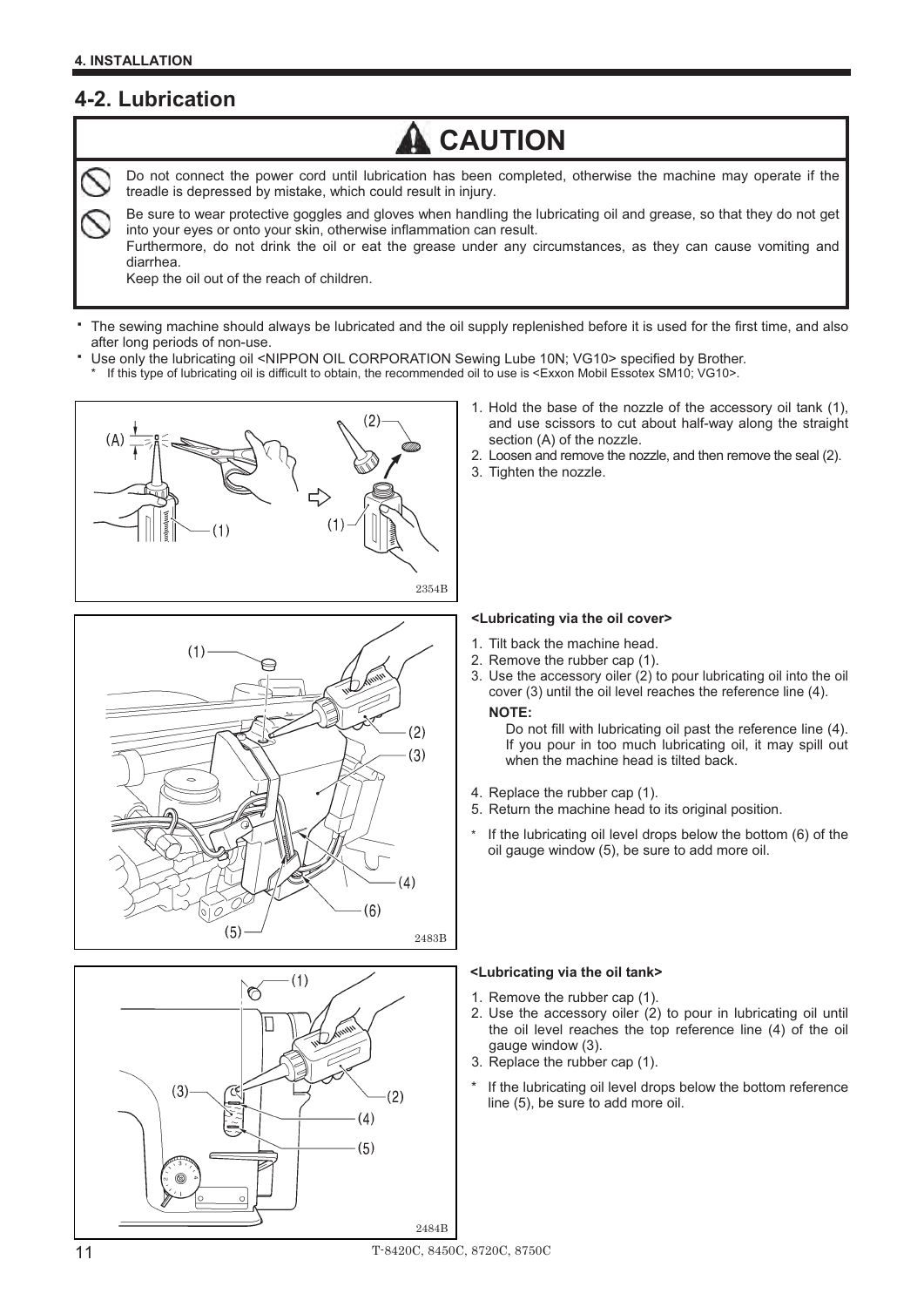#### **Lubrication**

Apply 1 - 2 drops of oil to the places indicated by the arrows.



**<Semi dry type and minimum lubrication type>** 

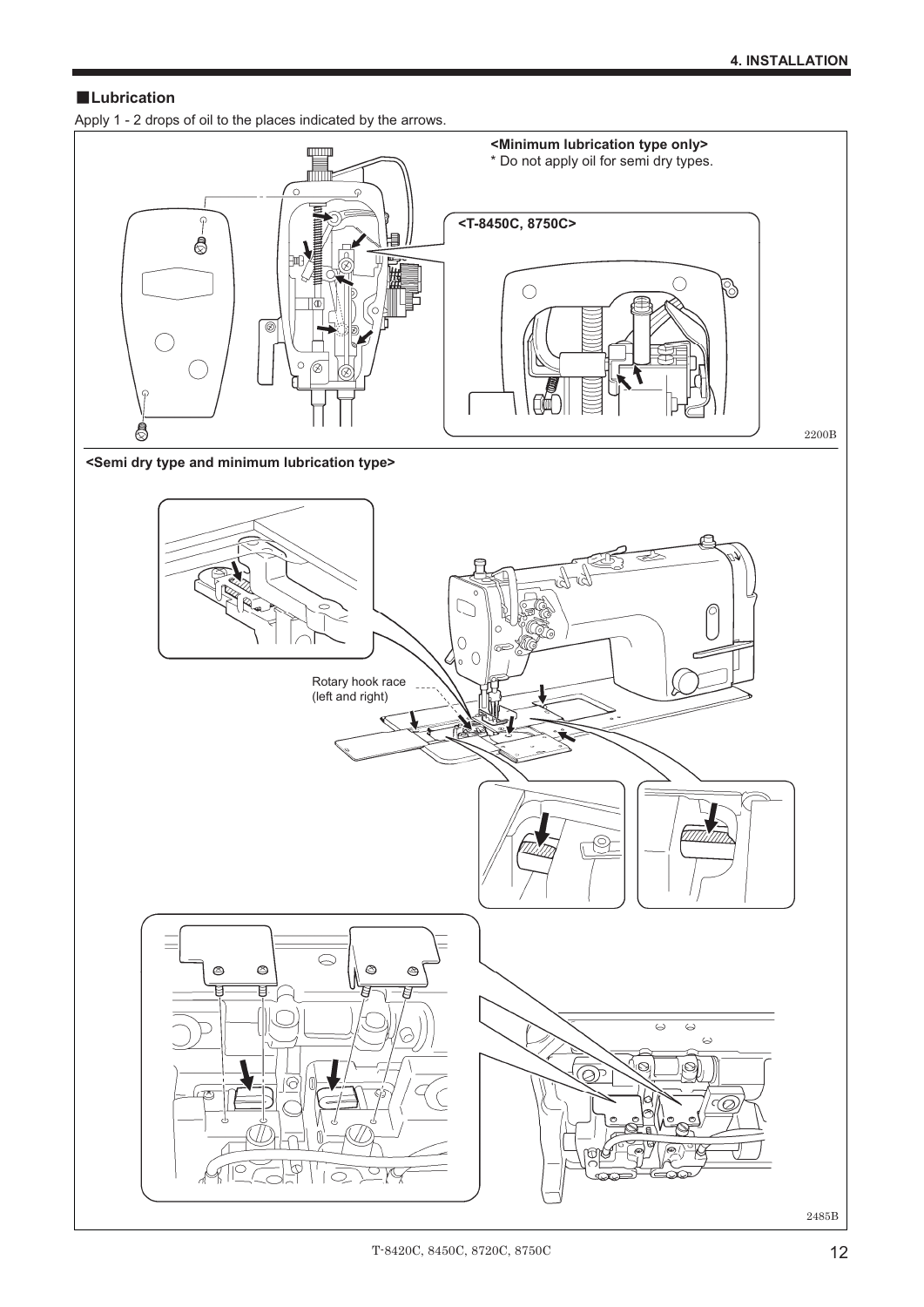### **4-3. Checking the machine pulley rotating direction**

## **A** CAUTION



Do not touch any of the moving parts or press any objects against the machine while sewing, as this may result in personal injury or damage to the machine.



# **4-4. Alarm display (Semi dry type)**-



- 1. Insert the power cord plug into the wall outlet, and then turn on the power switch.
- 2. Depress the treadle slightly and check that the machine pulley starts to turn in the direction of the arrow (1).
	- If the direction of rotation is reversed, change the direction of rotation to the correct direction while referring to the instruction manual for the motor.

The alarm display is a device that shows the time until the next greasing is required.

#### **(1) POWER indicator (green)**

The POWER indicator (1) only illuminates while the sewing machine is operating. It does not illuminate while the sewing machine is stopped.

(The alarm display makes a total of the time that the POWER indicator (1) is lit.) **NOTE:**-

#### **NOTE:**

The POWER indicator (1) may not illuminate at times such as if the sewing machine is operating at a slow speed, or when operation starts again after having been stopped for several minutes, but this is normal and is not the sign of a malfunction.

#### **(2) GREASE indicator (red)**

If the GREASE indicator (2) illuminates and the buzzer sounds each time the treadle is depressed, it is time to apply grease.

(See P. 31.)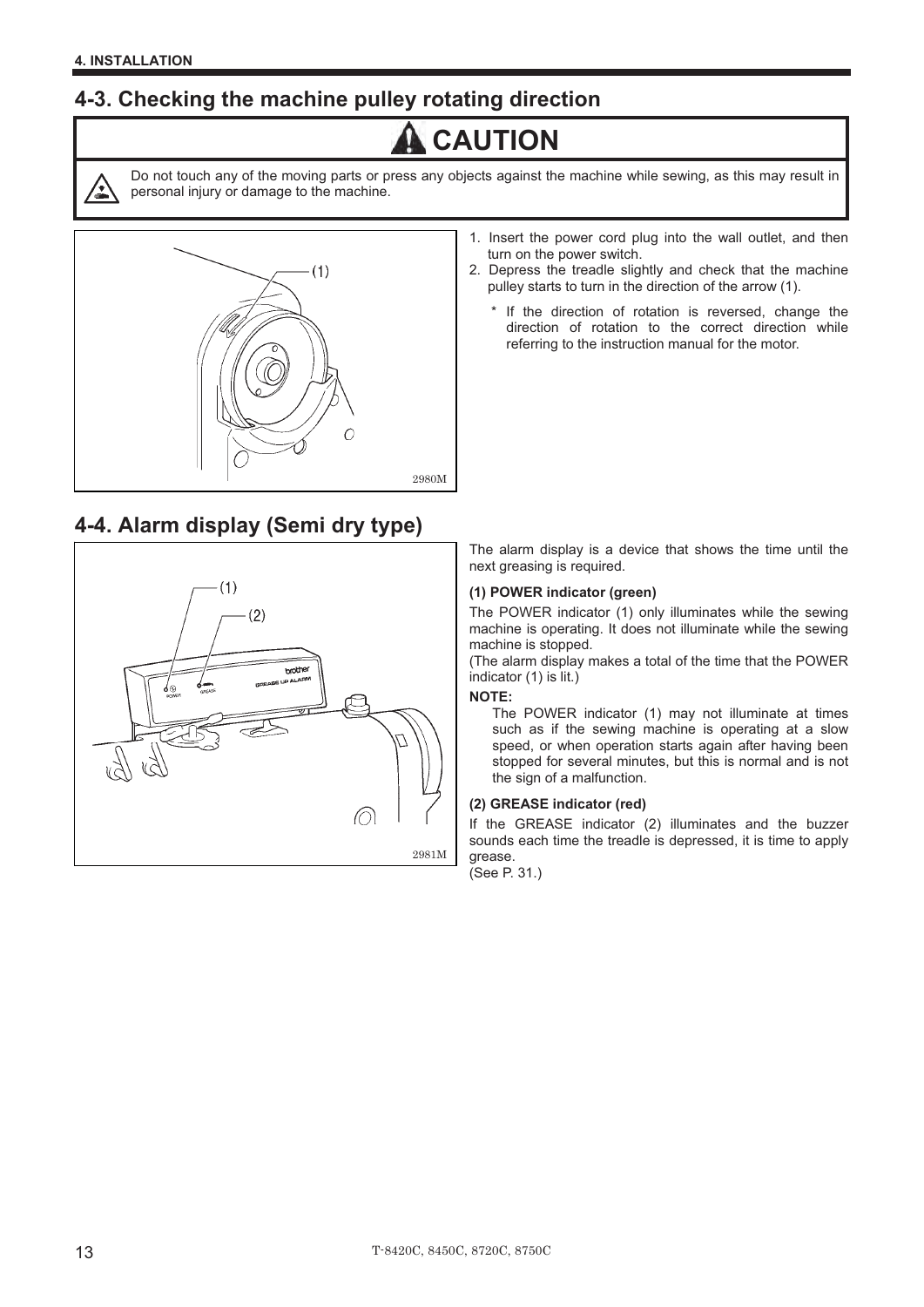## **5. PREPARATION BEFORE SEWING**

### **5-1. Installing the needle**

<u>/•</u>

## **CAUTION**

Turn off the power switch before installing the needle. The motor will keep turning even after the power is switched off as a result of the motor's inertia. Wait until the motor stops fully before starting work. The machine may operate if the treadle is depressed by mistake, which could result in injury.



- 1. Turn the machine pulley to move the needle bar to its highest position.
- 2. Loosen the screws (1).
- 3. Insert the needle (2) straight in as far as it will go so that the long groove is facing inward, and then securely tighten the screws (1).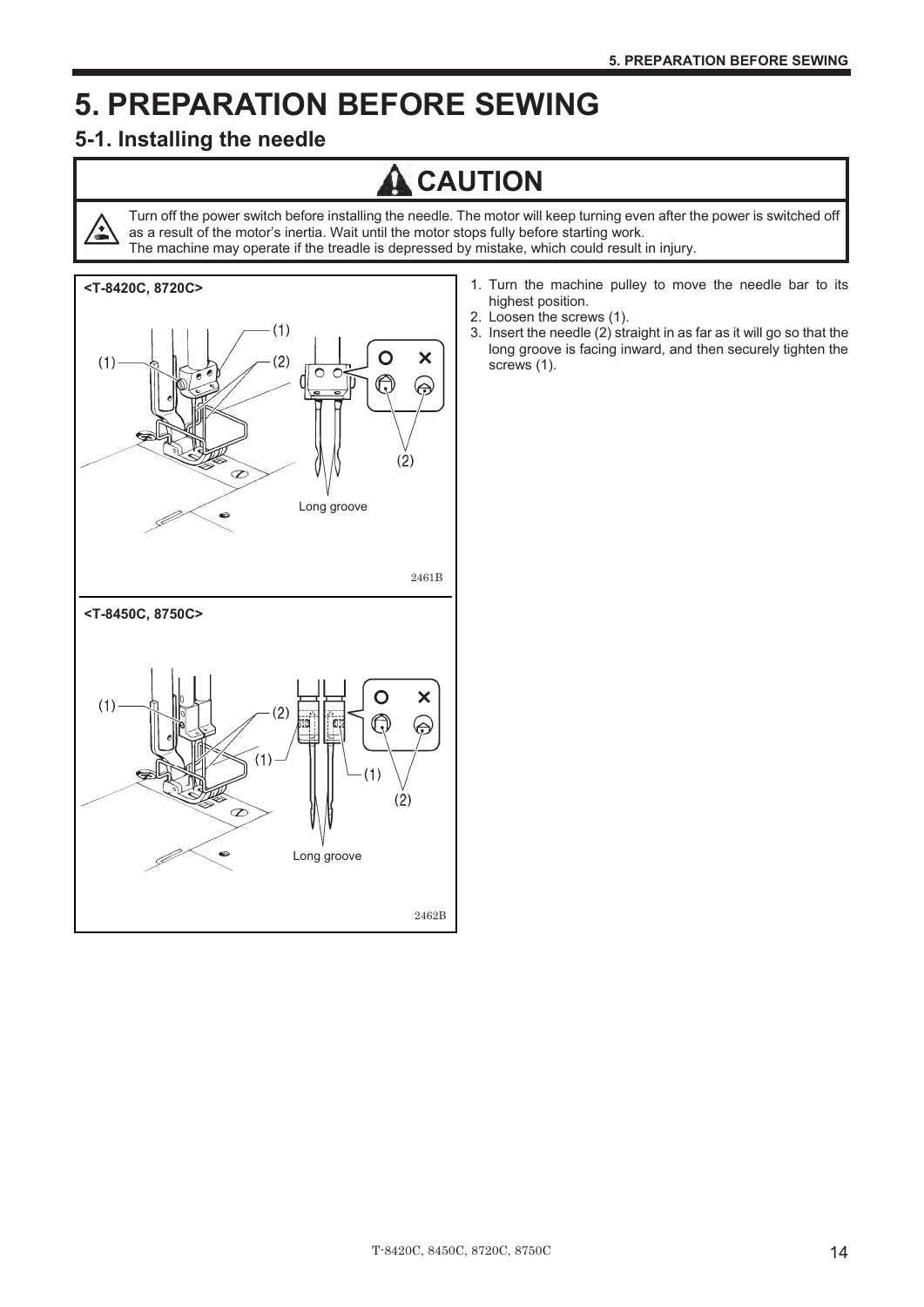′\*

### **5-2. Removing the bobbin**

## **A** CAUTION

Turn off the power switch before removing the bobbin. The motor will keep turning even after the power is switched off as a result of the motor's inertia. Wait until the motor stops fully before starting work.

The machine may operate if the treadle is depressed by mistake, which could result in injury.





#### **<Latch type>**

- 1. Open the slide plates (1) by moving them to the right and left.
- 2. Pull the rotary hook latches (2) upward, and then remove the bobbins (3).

#### **<Bobbin case type>**

- 1. Open the slide plates (1) by moving them to the right and left.
- 2. Lift up the latch (2) of the rotary hook, and then remove the bobbin case (3).
- 3. Remove the bobbin.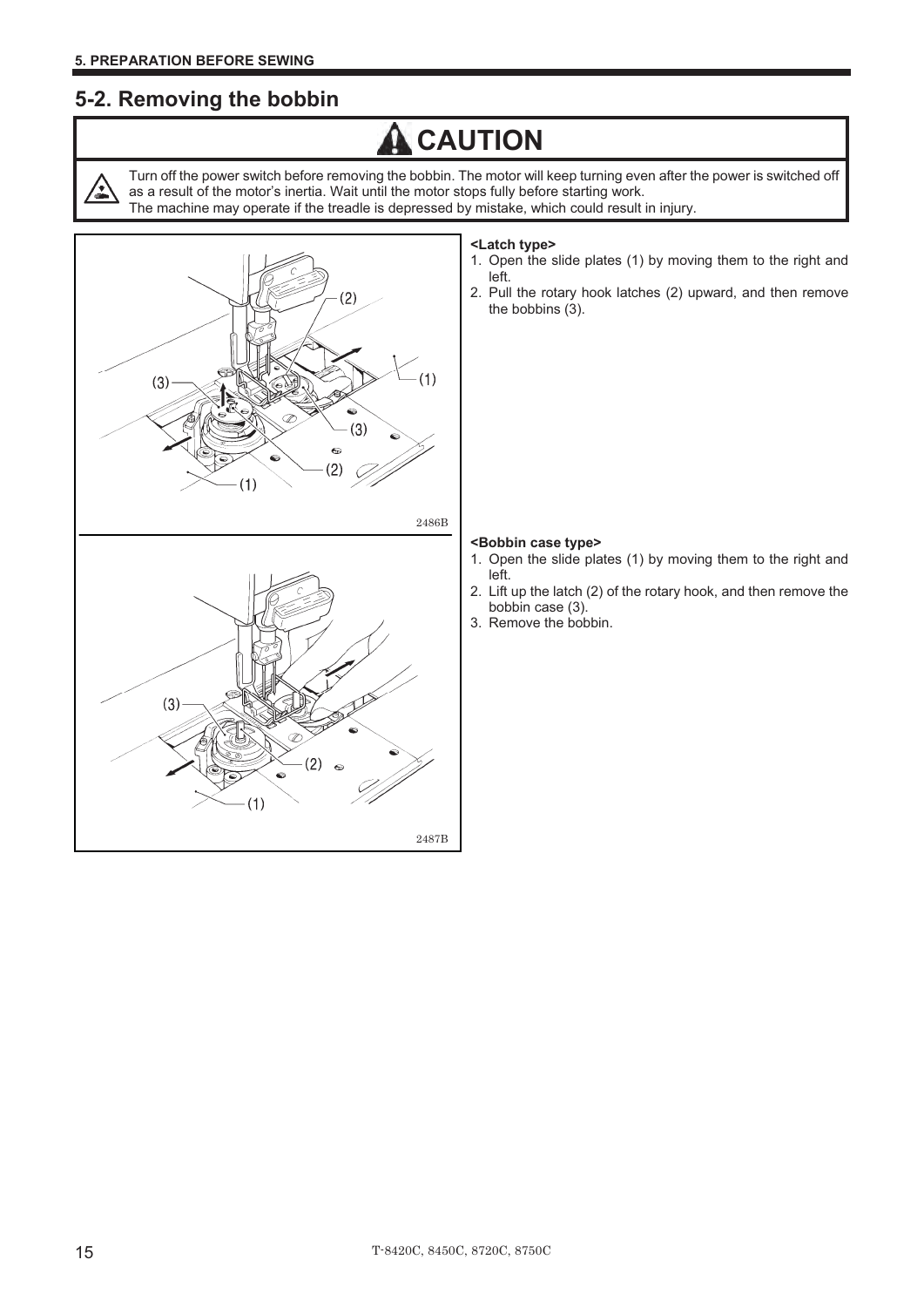### **5-3. Winding the lower thread**



Do not touch any of the moving parts or press any objects against the machine while winding the lower thread, as this may result in personal injury or damage to the machine.

**A** CAUTION



- 1. Turn on the power switch.
- 2. Place the bobbin (1) onto the bobbin winder shaft (2).
- 3. Wind the thread several times around the bobbin (1) in the direction indicated by the arrow.
	- Check that the thread is not loose anywhere along the thread path.
- 4. Push the bobbin presser arm (3) toward the bobbin(1).
- 5. Raise the presser foot with the lifting lever.
- 6. Depress the treadle. Lower thread winding will then start.
- 7. Once winding of the lower thread is completed, the bobbin presser arm (3) will return automatically.
- 8. After the thread has been wound on, remove the bobbin and cut the thread with the knife (4).

\* Loosen the screw (5) and move the bobbin presser (6) to adjust the amount of thread wound onto the bobbin.

#### **NOTE:**

The amount of thread wound onto the bobbin should be a maximum of 80 % of the bobbin capacity.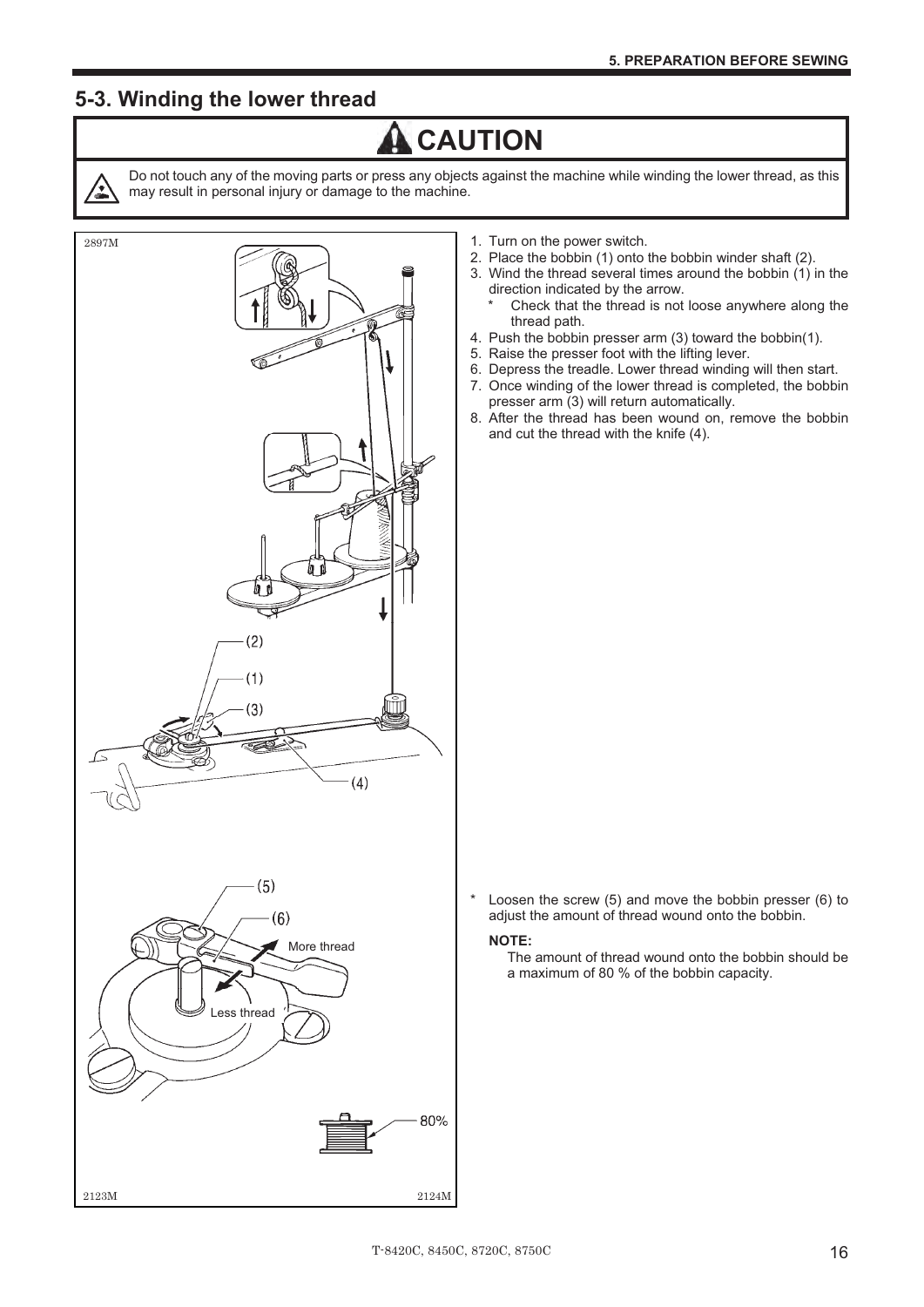### **5-4. Installing the bobbin**

## **A** CAUTION

Turn off the power switch before installing the bobbin. The motor will keep turning even after the power is switched off as a result of the motor's inertia. Wait until the motor stops fully before starting work. The machine may operate if the treadle is depressed by mistake, which could result in injury.



#### **<Latch type>**

- 1. Insert the bobbin (1) into the rotary hook (2) so that the winding direction is as shown in the illustration.
- 2. Return the rotary hook latch (3) to its original position.
- 3. Turn the machine pulley to rotate the rotary hook (2) until the tension spring (4) is visible.
- 4. Pass the thread through slit (5) in the rotary hook and then pass it under the thread tension spring.
- 5. Pull out the thread to a length of approximately 50 mm.
- 6. Close the slide plates.
- Use bobbins (1) made of light alloy as specified by BROTHER.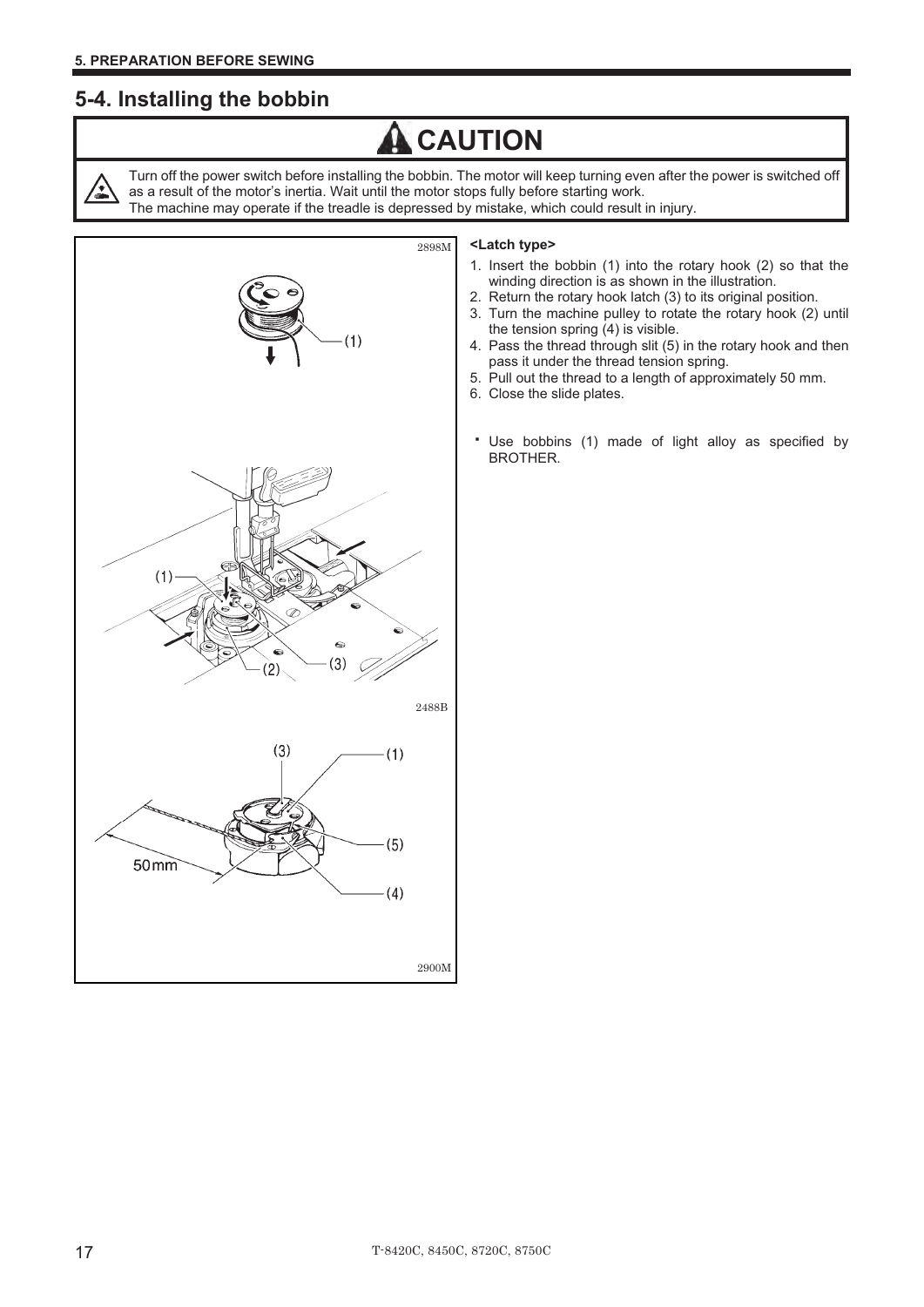![](_page_26_Figure_1.jpeg)

**<C>** 

![](_page_26_Figure_3.jpeg)

#### **<Bobbin case type>**

- 1. Insert the bobbin (1) into the bobbin case (2) so that the winding direction is as shown in the illustration.
- 2. There are three types of cap (2) (<A>, <B> and <C>). Thread the thread by one of the following methods in accordance with the shape of the bobbin case (2) being used.

#### **<A>**

- 1) Pass the thread through slot (3) and under the thread tension spring (4).
- 2) Pass the thread through the thread hole (8) and pull out about 50 mm.

#### **<B> <C>**

- 1) Pass the thread through slot (3) and under the thread tension spring (4).
- 2) Pass the thread through slots (5) and (6), and then through the spring (7).
- 3) Pass the thread through the thread hole (8) and pull out about 50 mm.
- 3. Insert the bobbin case (2) into the rotary hook.
- 4. Push latch (9) of the rotary hook flat.
- 5. Close the slide plates.
- Use bobbins (1) made of light alloy as specified by BROTHER.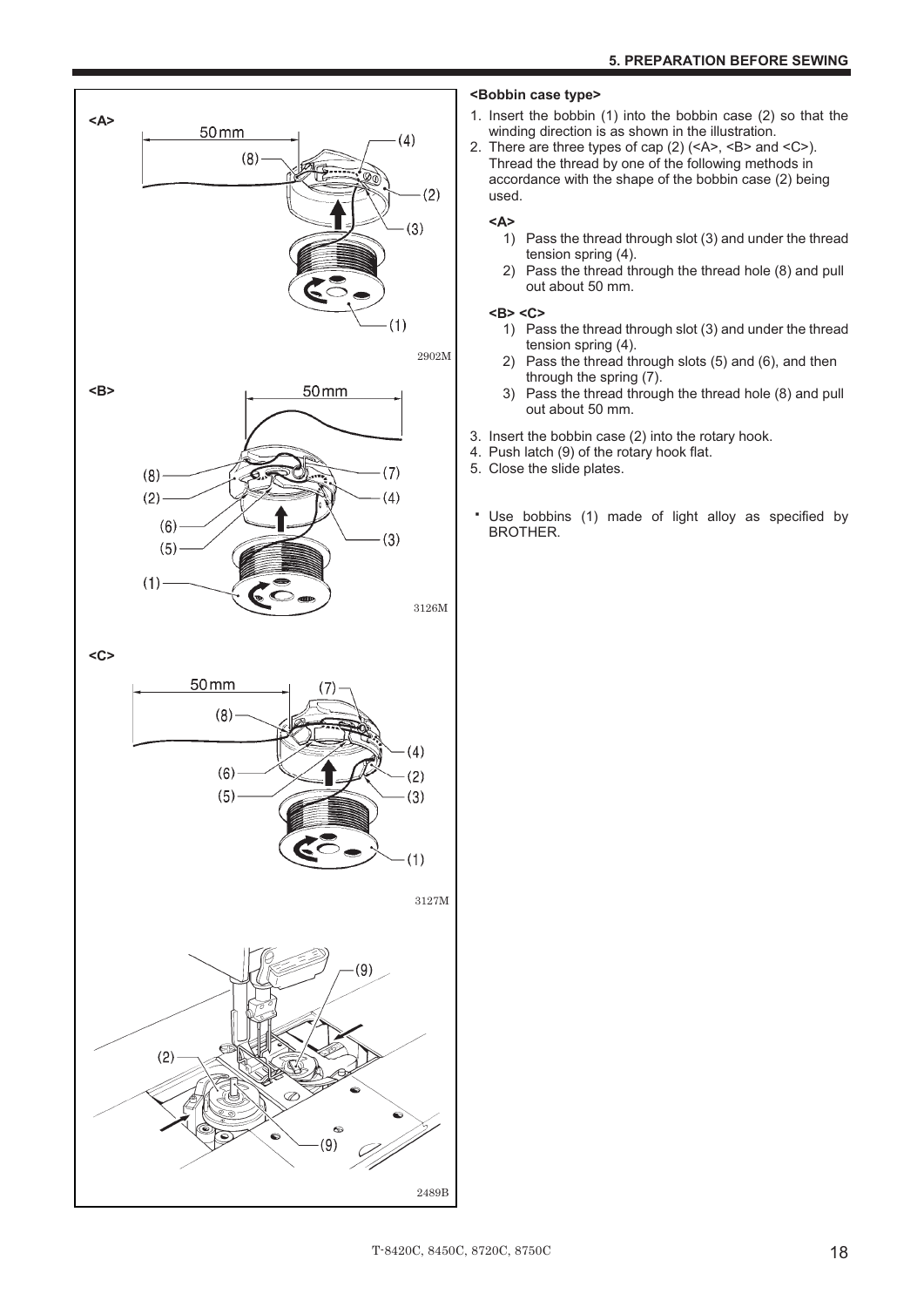### **5-5. Threading the upper thread**

![](_page_27_Picture_2.jpeg)

Turn off the power switch before threading the upper thread. The motor will keep turning even after the power is switched off as a result of the motor's inertia. Wait until the motor stops fully before starting work. The machine may operate if the treadle is depressed by mistake, which could result in injury.

**A** CAUTION

- Turn the machine pulley and raise the thread take-up (1) before threading the upper thread.
- This will make threading easier and it will prevent the thread from coming out at the sewing start.
- Thread the left-side thread first.  $\ddot{\phantom{0}}$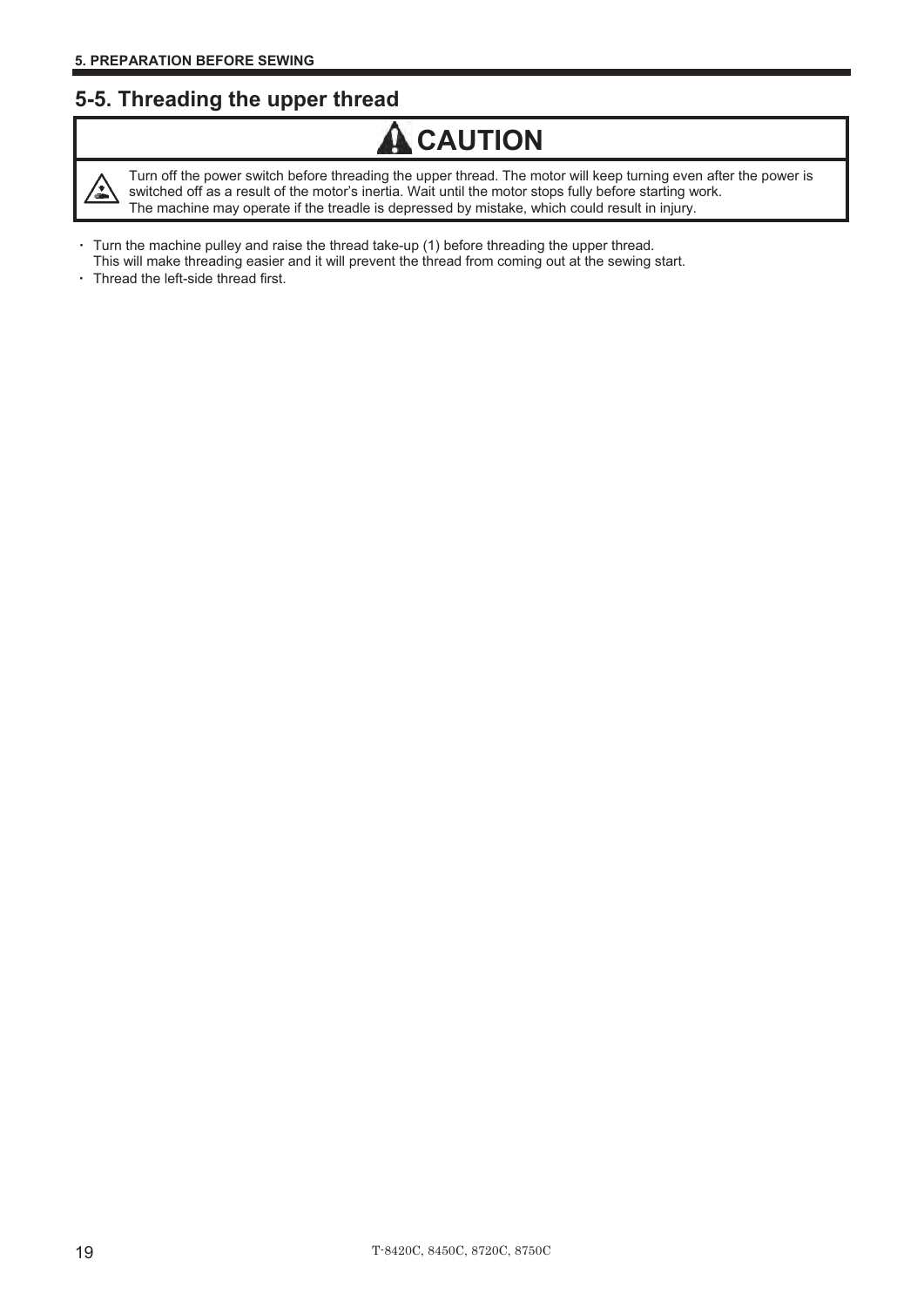![](_page_28_Figure_1.jpeg)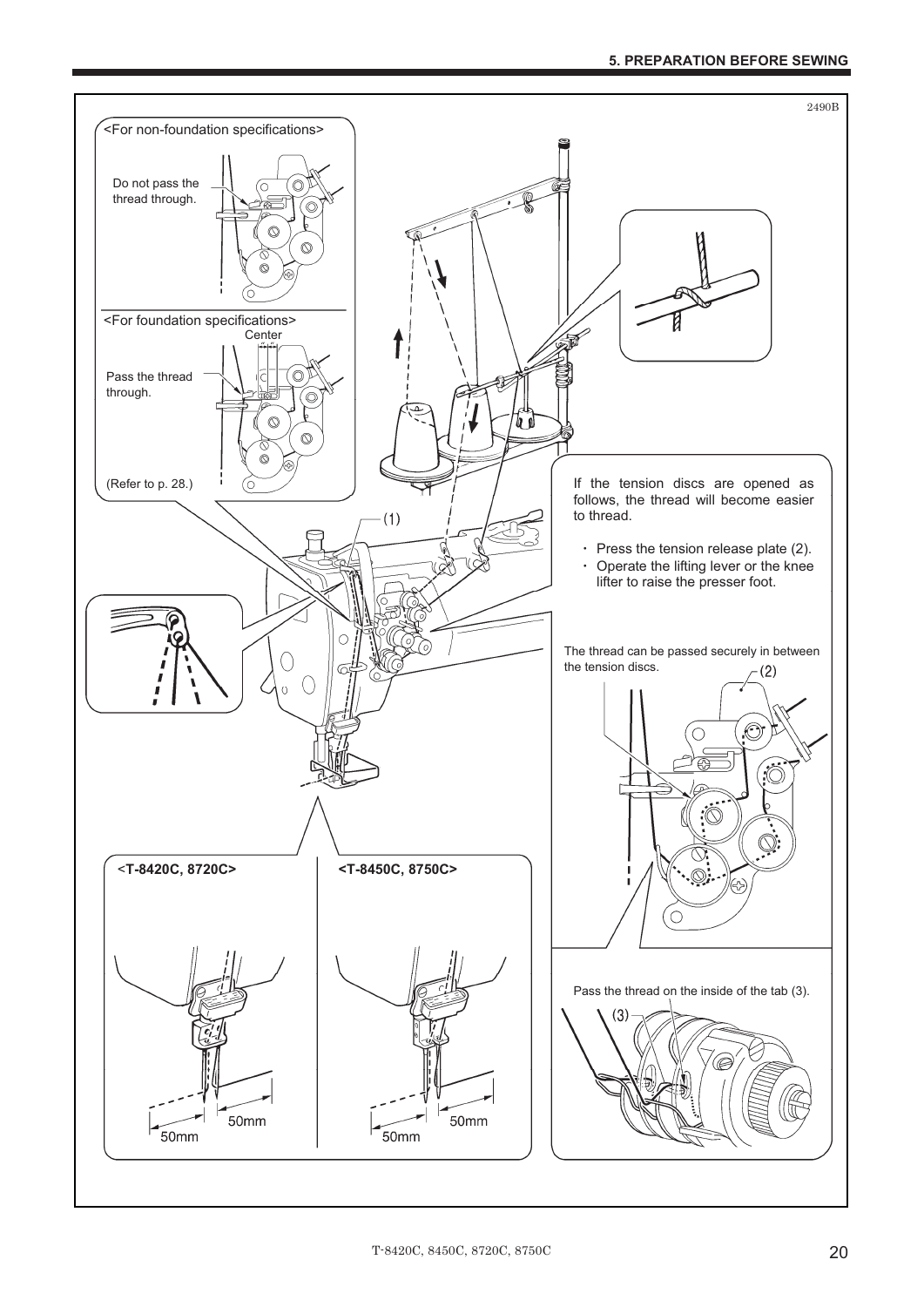## **5-6. Adjusting the stitch length**

![](_page_29_Figure_2.jpeg)

## **5-7. Using the knee lifter**

![](_page_29_Figure_4.jpeg)

- 1. Unlock the stitch length dial (2) by turning the dial lock lever (1) to the right until a click is heard.
- 2. Turn the stitch length dial (2) clockwise or counterclockwise so that the desired stitch length is at the uppermost position on the dial.
	- The larger the number, the longer the stitch length will be. (The numbers on the dial are for use as a guide. The length of the finished stitches may vary depending on the type and thickness of material being sewn. Adjust while looking at the finished stitches.)
	- When turning the stitch length dial (2) from a larger setting to a smaller setting, it will be easier to turn the dial if the reverse lever (3) is pushed to the halfwaydown position.
- 3. Turn the dial lock lever (1) firmly to the left to lock the stitch length dial (2).
- \* Check that the stitch length dial (2) does not rotate.

The presser foot (2) can be raised by pressing the knee lifter plate (1).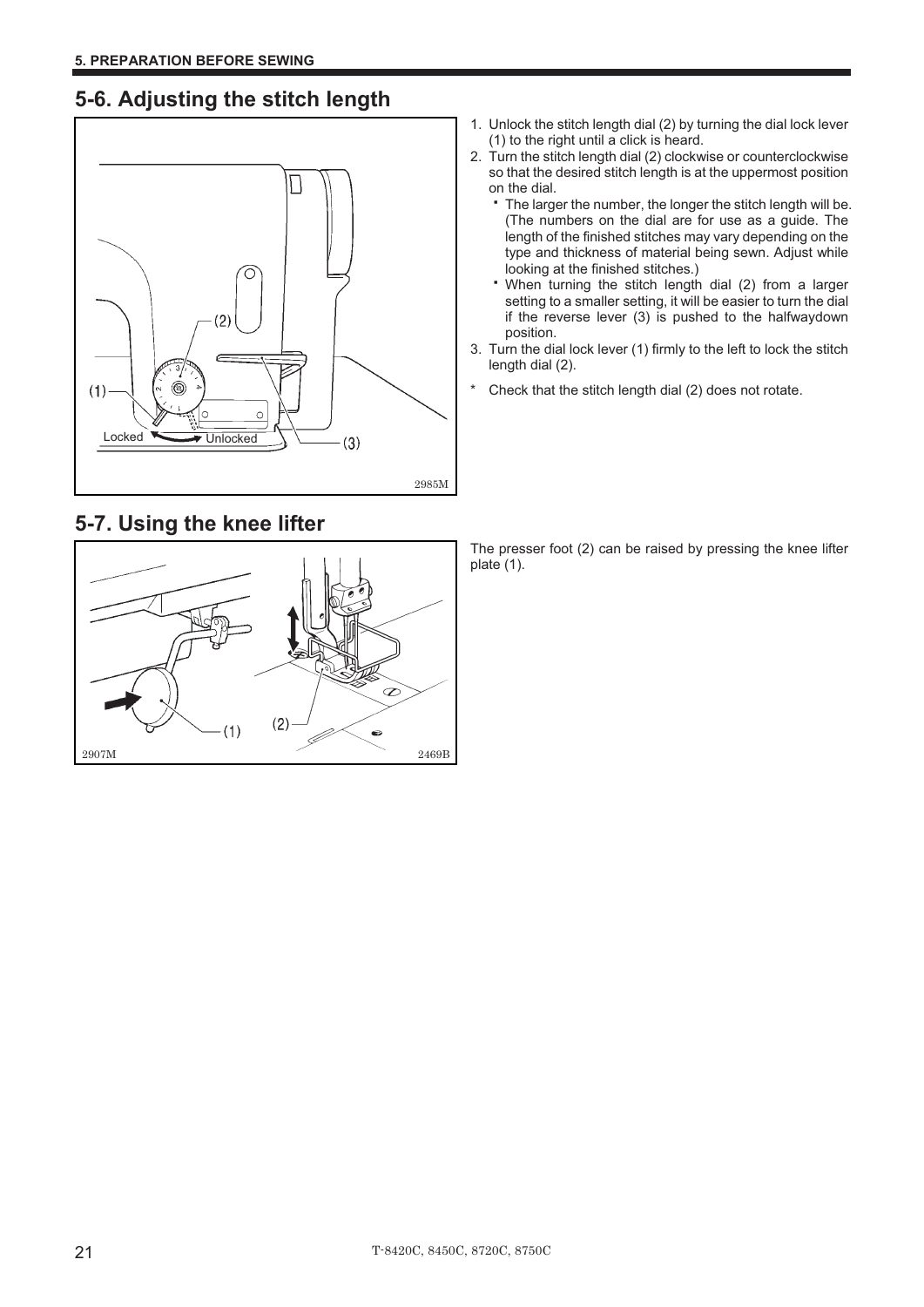## **5-8. Corner sewing method (T-8450C, 8750C)**

#### **NOTE:**

If using this machine in place of a single-needle machine, remove the needle which is not being used. In such cases, do not use the procedures given below to stop the unused needle bar from moving, otherwise damage to the machine may result.

![](_page_30_Figure_4.jpeg)

### **5-8-1. To stop the needle bars (right and left)**

#### **5-8-2. Number of stitches: quick-reference guide**

![](_page_30_Figure_7.jpeg)

| Sewing<br>angle<br>No. of<br><b>Stitches</b> | $30^\circ$ | $40^{\circ}$ | $50^{\circ}$ | $60^{\circ}$ | 70° | $80^{\circ}$ | $90^{\circ}$ | $100^\circ$ | $110^{\circ}$ | $120^\circ$ | $130^\circ$ | $140^\circ$ |
|----------------------------------------------|------------|--------------|--------------|--------------|-----|--------------|--------------|-------------|---------------|-------------|-------------|-------------|
| C                                            |            |              |              |              | 4.6 | 3.8          | 3.2          | 2.7         | 2.2           | 1.8         | 1.5         | 1.1         |
| 3                                            |            |              | 4.6          | 3.5          | 3.0 | 2.5          | 2.1          | 1.8         | 1.5           | 1.2         |             |             |
| 4                                            |            | 4.4          | 3.4          | 2.8          | 2.3 | 1.9          | 1.6          | 1.3         |               |             |             |             |
| 5                                            | 4.8        | 3.5          | 2.7          | 2.2          | 1.8 | 1.5          | 1.3          |             |               |             |             |             |
| 6                                            | 4.0        | 2.9          | 2.3          | 1.9          | 1.5 | 1.3          |              |             |               |             |             |             |
|                                              | 3.7        | 2.5          | 2.0          | 1.6          |     |              |              |             |               |             |             |             |
| 8                                            | 3.0        | 2.2          | 1.7          |              |     |              |              |             |               |             |             |             |

#### **<For 1/4" needle width>**

Determine the stitch length from the chart above to make beautiful corner stitching.

The number of stitches of the outer needle varies according to the combination of sewing angle and stitch length.

#### [Example]

For a sewing angle of  $40^{\circ}$  and a stitch length of 2.9 mm, the number of stitches becomes 6.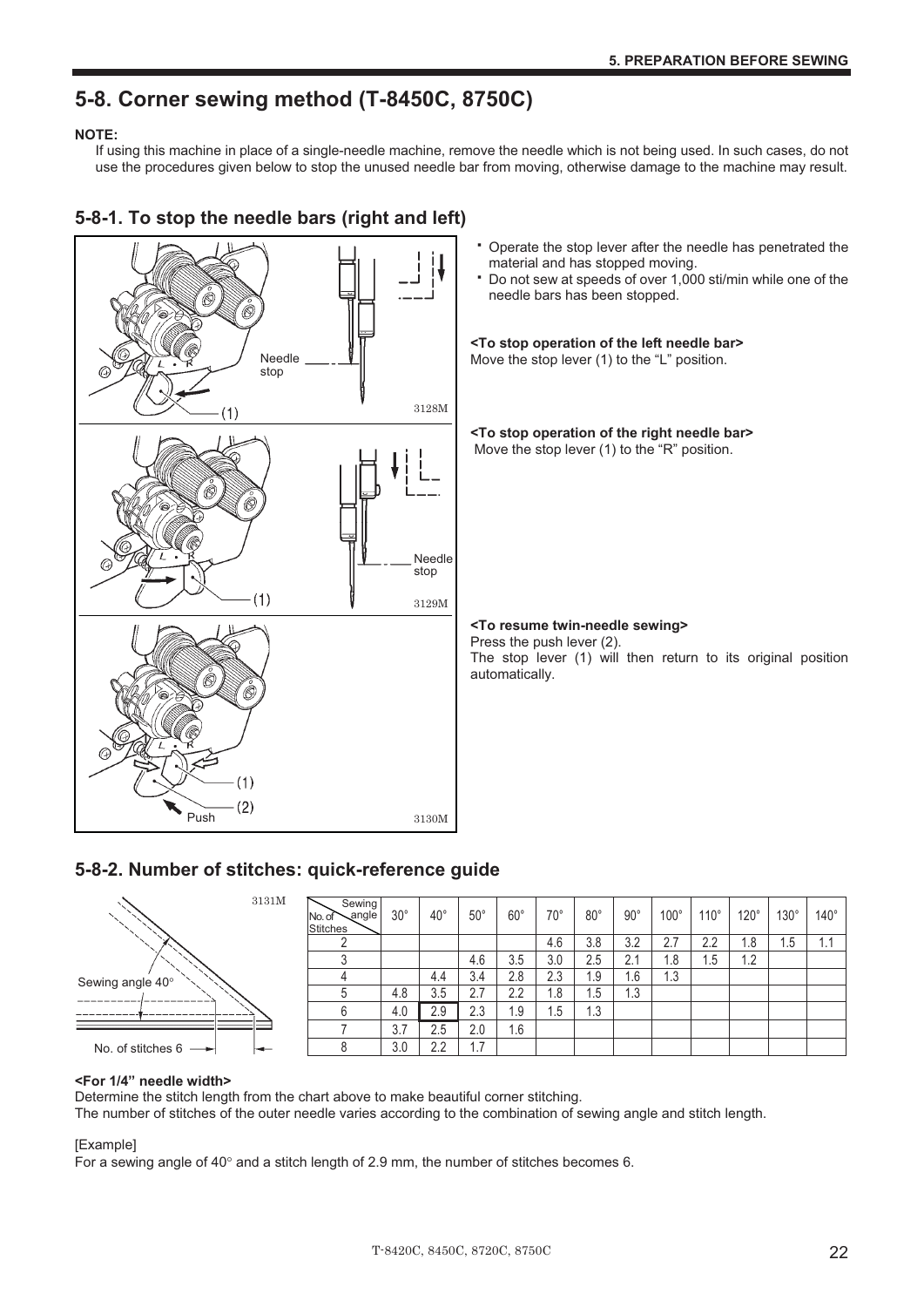## **6. SEWING**

![](_page_31_Picture_2.jpeg)

Attach all safety devices before using the sewing machine. If the machine is used without these devices attached, injury may result.

**A** CAUTION

Turn off the power switch at the following times. The motor will keep turning even after the power is switched off as a result of the motor's inertia. Wait until the motor stops fully before starting work. The machine may operate if the treadle is depressed by mistake, which could result in injury.

- $\bullet$ When threading the needle
- -When replacing the bobbin and needle
- $\bullet$ When not using the machine and when leaving the machine unattended

Do not touch any of the moving parts or press any objects against the machine while sewing, as this may result in personal injury or damage to the machine.

Use both hands to hold the machine head when tilting it back or returning it to its original position. If only one hand is used, the weight of the machine head may cause your hand to slip, and your hand may get caught.

### **6- 1. Sewing**

![](_page_31_Figure_11.jpeg)

- 1. While holding the two upper threads with your fingers, turn the machine pulley by hand toward you until the lower threads come out onto the feed dog.
- 2. Pull the lower threads toward you and check that they pull out smoothly.
- 3. Turn on the power switch.
- 4. Depress the treadle to start sewing.

### **6- 2. Backtacking**

![](_page_31_Figure_17.jpeg)

When the reverse lever (1) is pressed during sewing, the feed direction will be reversed. When it is released, the feed direction will return to normal.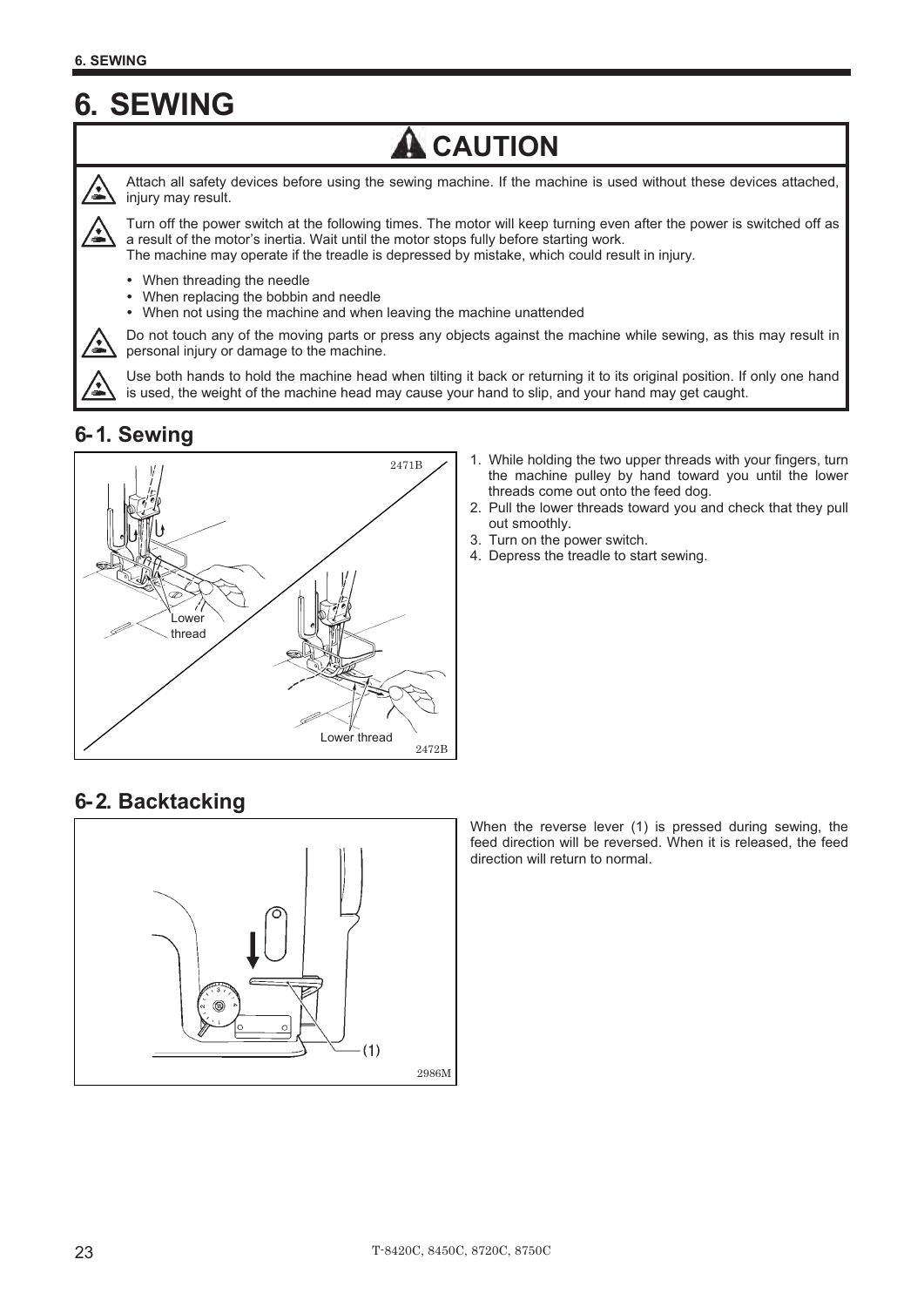### **6- 3. Sewing condensed stitches**

![](_page_32_Picture_2.jpeg)

![](_page_32_Figure_3.jpeg)

![](_page_32_Figure_4.jpeg)

- $\bullet$  If you press the reverse lever (1) while sewing is in progress, you can sew stitches (forward direction) with small stitch lengths.
- - Before carrying out sewing, set the stitch length for condensed stitches as follows.

#### **<Setting>**

- 1. Unlock the stitch length dial (3) by turning the dial lock lever (2) to the right.
- 2. Turn the stitch length dial (3) to the stitch length to be used for condensed stitches.
- 3. Loosen the screw (4) and lift up the stopper (5) until it touches the reverse stitching lever plate (6).
- 4. Tighten the screw (4) to secure the stopper (5).

#### **<Sewing>**

- 1. Return the stitch length dial (3) to the stitch length for normal sewing.
- 2. Turn the dial lock lever (2) firmly to the left to lock the stitch length dial (3).
- 3. Start sewing.
- 4. At the position where you would like to start sewing condensed stitches, press the reverse lever (1). (Condensed stitches are sewn while the reverse lever (1) is being pressed.)
- \* To stop sewing condense stitches and return to using the backtack function, lower the stopper (5) so that it does not touch the reverse stitching lever plate (6).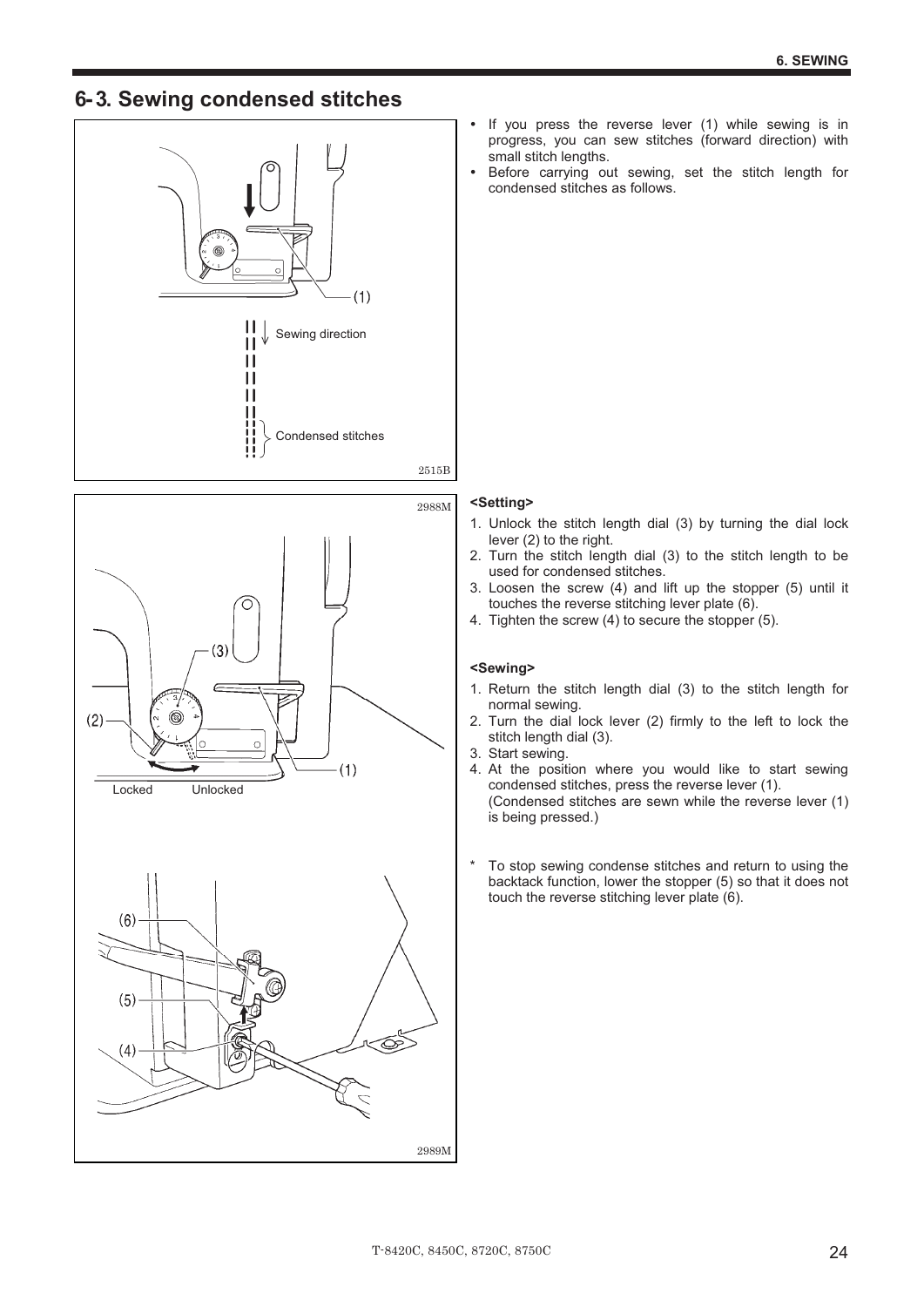## **7. THREAD TENSION 7- 1. Adjusting the thread tension**

Good even stitches

![](_page_33_Figure_3.jpeg)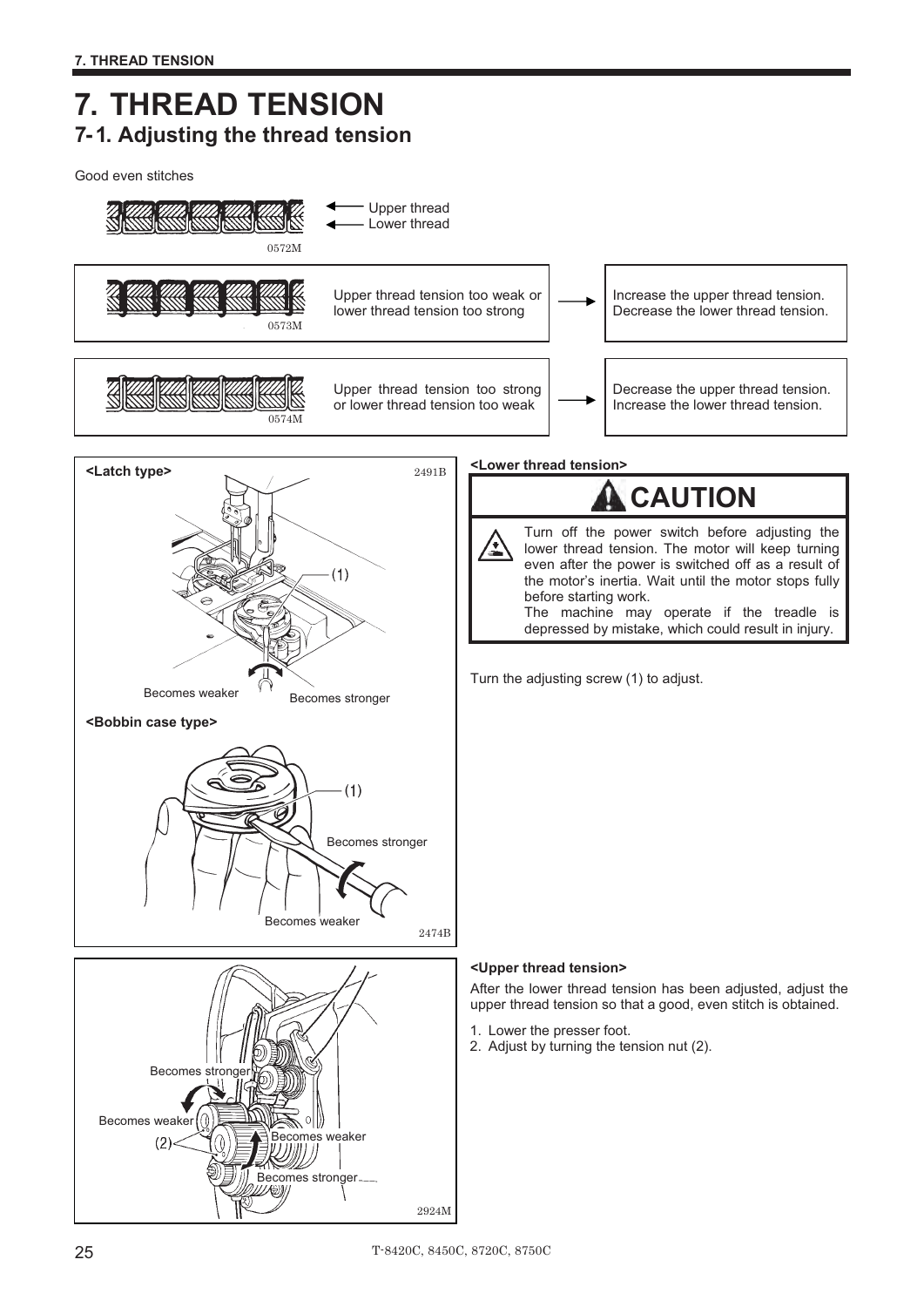### **7- 2. Adjusting the presser foot pressure**

Correct stitches

![](_page_34_Figure_3.jpeg)

![](_page_34_Figure_4.jpeg)

The presser foot pressure should be as weak as possible, but strong enough so that the material does not slip. (Refer to "Adjusting screw height" in the table below as a guide to adjustment.)

- 1. Loosen the adjusting nut (1).
- 2. Turn the presser adjusting screw (2) to adjust the presser foot pressure.
- 3. Tighten the adjusting nut (1).

## nten the adjusting r<br>**Reference values**

| Use                  | Adjusting screw height |
|----------------------|------------------------|
| For foundation       | Approx. 34mm           |
| For light-weight and |                        |
| medium- weight       | Approx. 34mm           |
| materials            |                        |
| For heavy-weight     | Approx. 29mm           |
| materials            |                        |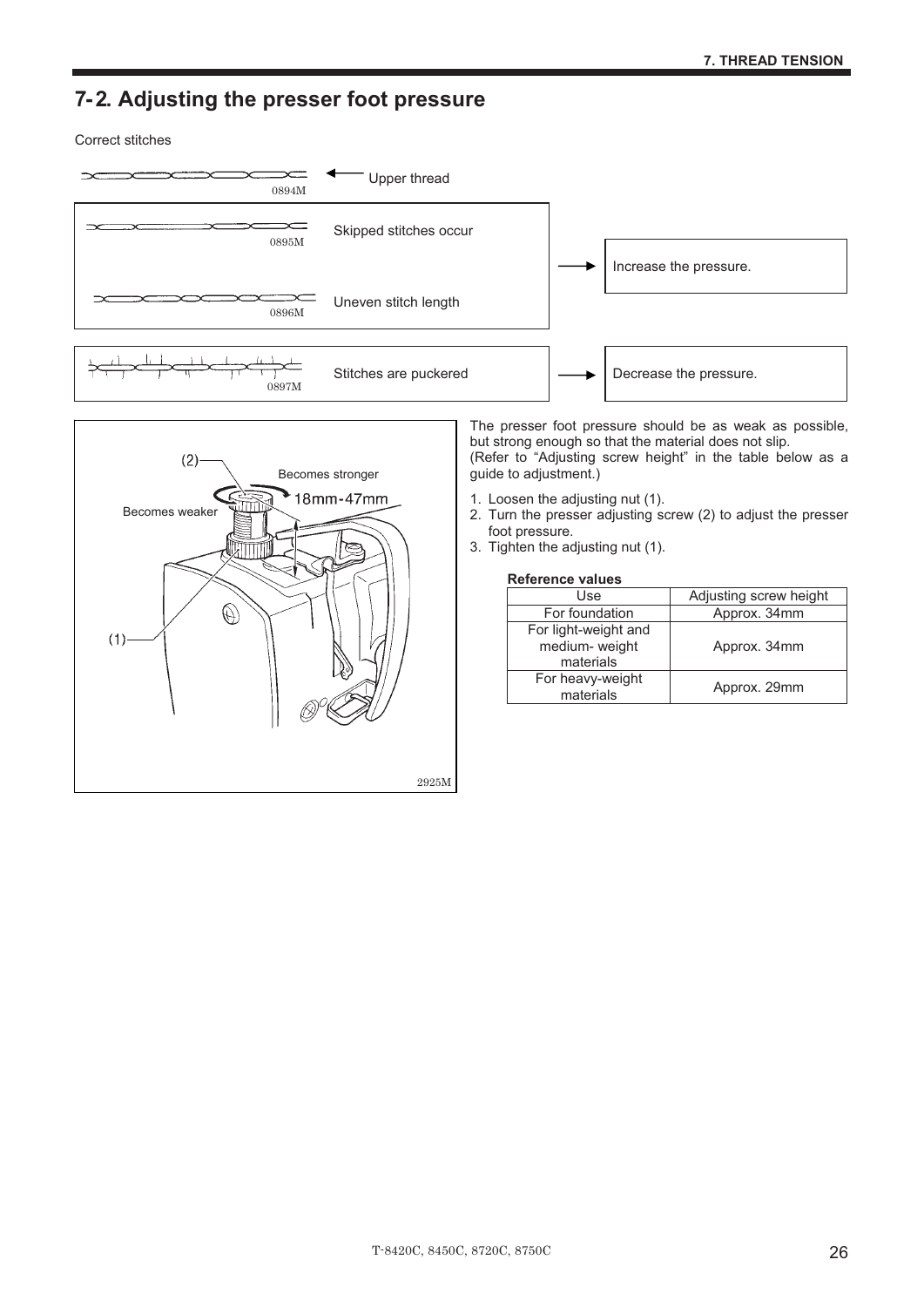## **7- 3. Adjusting the presser foot floating amount (minute lifting amount)**

![](_page_35_Figure_2.jpeg)

- When sewing stretch materials and materials with long pile, you can make minute adjustments to the floating amount for the presser foot (1) in accordance with the material.
- In addition, this can be useful for increasing ease of working when sewing curves.
- 1. Turn the sewing machine pulley by hand to move the feed dog (2) below the needle plate (3).
- 2. Use the lifting lever to lower the presser foot (1).
- 3. Loosen the nut (4).
- 4. Use a hexagon wrench to turn the adjusting screw (5) to adjust the floating amount.
	- To raise the presser foot (1) ...
	- Turn the adjusting screw (5) clockwise.
	- To lower the presser foot  $(1)$ ... Turn the adjusting screw (5) counterclockwise.
- 5. Tighten the nut (4).
- After making the adjustment, sew a piece of material to check the floating amount.

#### **< Guide to adjustment when sewing curves >**

When the material is placed under the presser foot (1) and the feed dog (2) is moved to its lowest position and the material is moved, there should ideally be some resistance in the material.

#### **If the floating amount is too small**

• Ease of working (handling) will be poorer when sewing curves.

#### **If the floating amount is too large**

• The stitch lengths and seam lines will be unstable.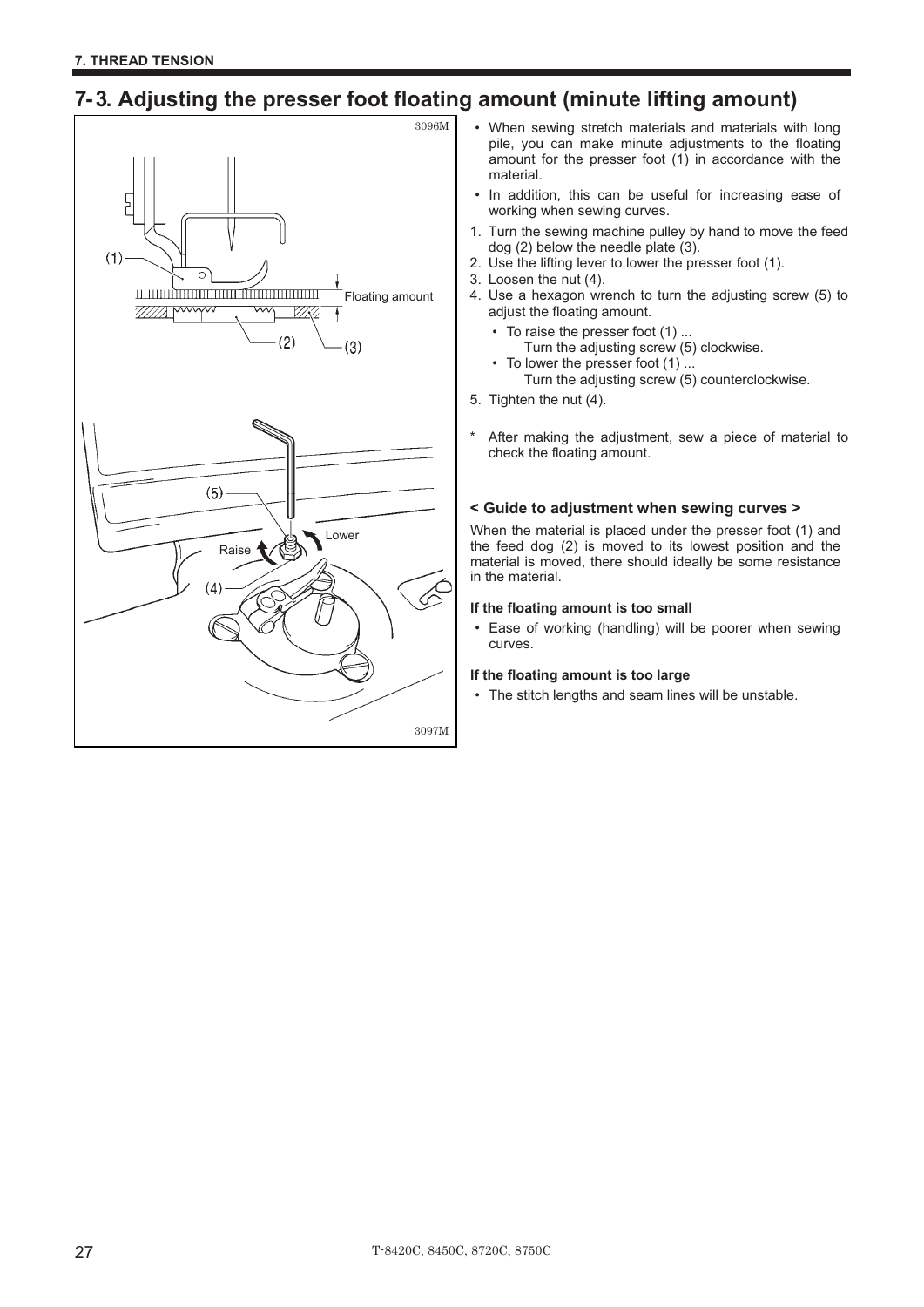## **7- 4. Adjusting the thread take-up amount**

![](_page_36_Figure_2.jpeg)

#### **<For foundation specifications>**

![](_page_36_Figure_4.jpeg)

![](_page_36_Figure_5.jpeg)

The thread take-up amount is adjusted by how the thread is passed through the thread amount adjuster (1).

#### **<Using the standard thread amount adjuster (1)> For non-foundation specifications**-

Do not pass the thread through the thread amount adjuster (1). Loosen the screw (2) and slide the thread amount adjuster (1) to the right-side position.

## adjuster (1) to the right-side posi<br>**For foundation specifications**

Pass the thread through the thread amount adjuster (1). The standard position of the thread amount adjuster (1) is when the screw (2) is in the center of the adjustment range.

# **<Adjusting the thread take-up amount>**-

When the thread has been passed through the thread amount adjuster (1), the thread take-up amount becomes less when the thread amount adjuster (1) is moved to the right.

#### **It is better not to pass the thread through the thread amount adjuster (1):**amount adjuster (1):

- When sewing heavy materials using a sewing machine with foundation specifications
- When the thread take-up amount is not enough, such as when the stitch length is increased

#### **It is better to pass the thread through the thread amount adjuster (1):**-

- When sewing with slippery threads such as synthetic yarns
- yarns<br>• When sewing light materials ÷,
- When sewing with a stitch length of 2 mm or less
- When sewing under any of the above three conditions and you would like to prevent skipped stitches, thread tightening problems such as looping, or thread breakages

#### **< Guide to adjustment >**

The standard thread take-up amount is when the thread tension spring (3) starts to move when the loop is moved to point (B) which is slightly in front of point (A) where the rotary hook tip catches the upper thread loop and the rotary hook thread amount is at its maximum.

If the thread take-up amount is too large, the thread tension spring (3) will not start to move even after point (A) is passed.

….. This can cause skipped stitches, poor thread tightening and thread breakages.

• If the thread take-up amount is too small, the thread take-up spring (3) will start moving before point (B). ..... This can cause thread breakages, overtightening of the upper thread and pulling of the seam.

The thread take-up amount required will vary depending on the type of thread, the thickness of the material and the stitch length, so adjust the thread take-up amount to suit the sewing conditions.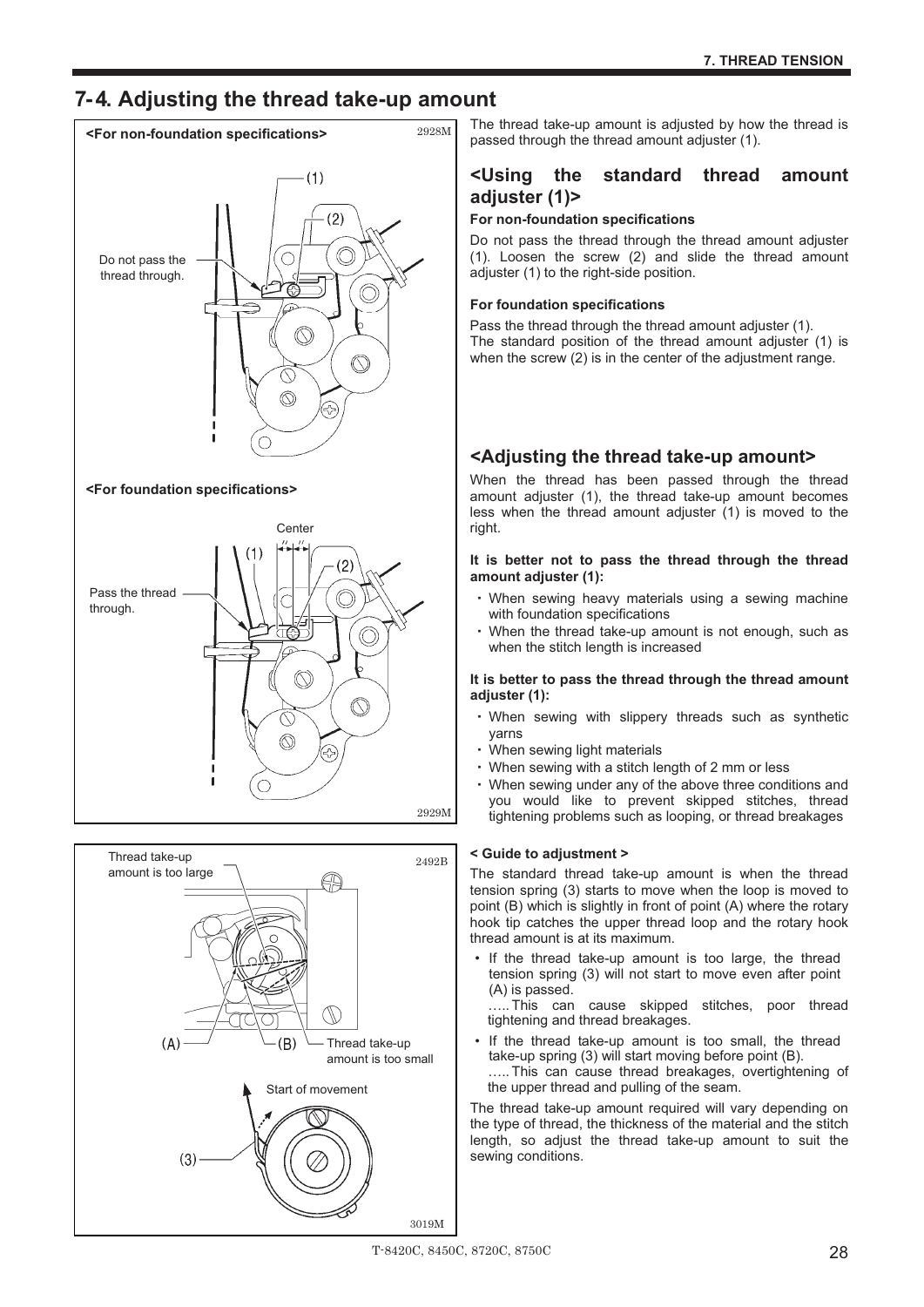## **8. CLEANING**

## **CAUTION**

Turn off the power switch before carrying out cleaning. The motor will keep turning even after the power is switched off as a result of the motor's inertia. Wait until the motor stops fully before starting work.

The machine may operate if the treadle is depressed by mistake, which could result in injury.

Be sure to wear protective goggles and gloves when handling the lubricating oil and grease, so that they do not get into your eyes or onto your skin, otherwise inflammation can result.

Furthermore, do not drink the oil or eat the grease under any circumstances, as they can cause vomiting and diarrhea.

Keep the oil out of the reach of children.

![](_page_37_Picture_8.jpeg)

Use both hands to hold the machine head when tilting it back or returning it to its original position. If only one hand is used, the weight of the machine head may cause your hand to slip, and your hand may get caught.

### **8- 1. Daily cleaning procedures**

The following cleaning operations should be carried out each day in order to maintain the performance of this machine and to ensure a long service life.

Furthermore, if the sewing machine has not been used for a long period of time, carry out the following cleaning procedures before using it again.

![](_page_37_Figure_13.jpeg)

![](_page_37_Figure_14.jpeg)

![](_page_37_Figure_15.jpeg)

#### **<Cleaning>**

- 1. Turn the machine pulley to move the needle to the needle up stop position.
- 2. Open the slide plates at the left and right.
- 3. Remove the bobbin.
- 4. Clean the thread scraps from the rotary hook.
- 5. Install the bobbin (and the bobbin case).

### **<Filling the oil tank>**

Use only the lubricating oil (NIPPON OIL CORPORATION Sewing Lube 10N; VG10) specified by Brother.

- If this type of lubricating oil is difficult to obtain, the recommended oil to use is <Exxon Mobil Essotex SM10; VG10>.
- 1. If the lubricating oil level drops below the bottom reference line (2) of the oil gauge window (1), be sure to add more oil. (Refer to p.11.)

#### **<Checking>**

- 1. Replace the needle if it is bent or if the tip is broken.
- 2. Check that the upper threads have been threaded correctly. (Refer to p.19.)
- 3. Carry out a test sewing.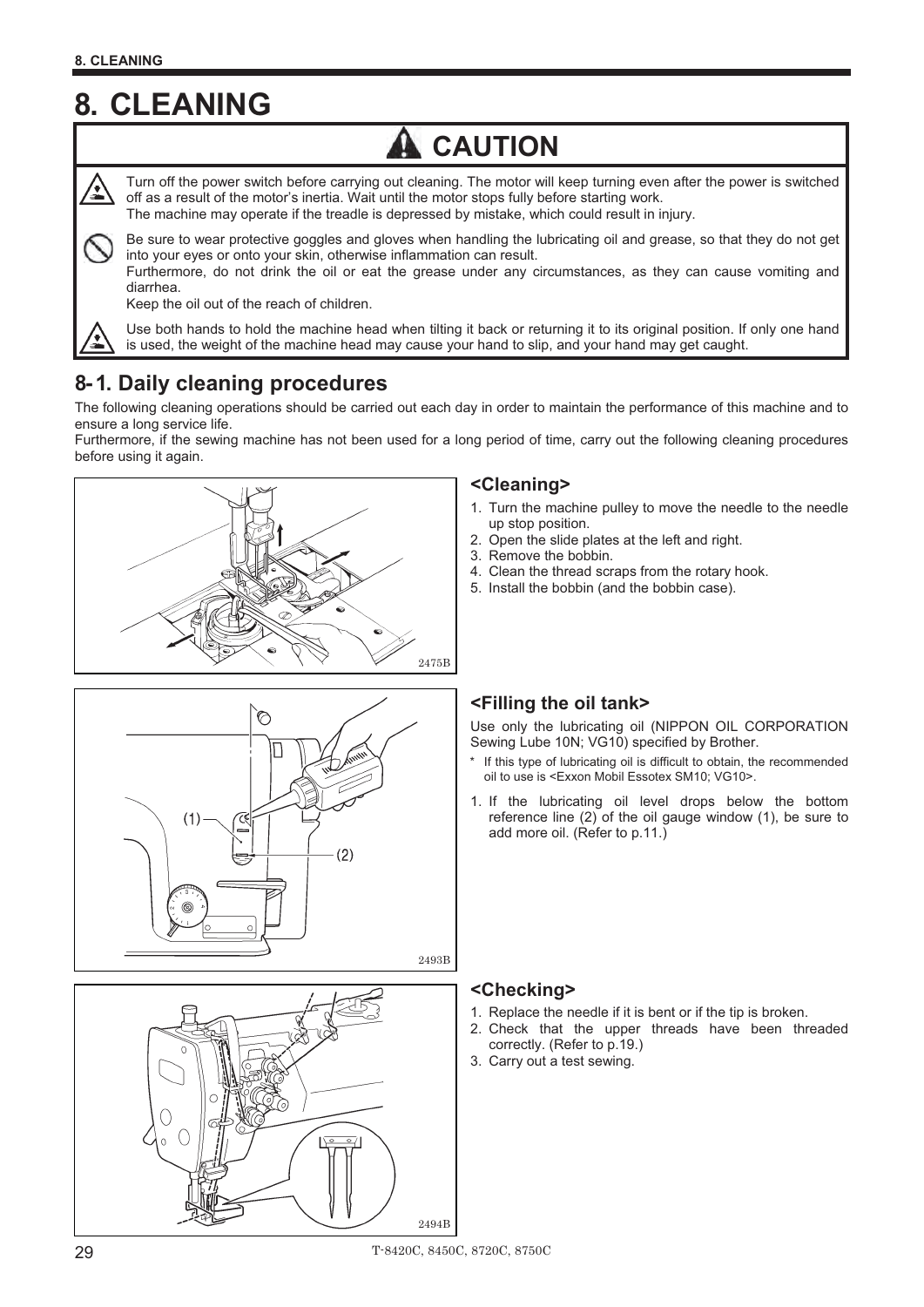![](_page_38_Picture_1.jpeg)

#### **<Draining lubricating oil>**

- 1. If the oiler (1) has filled with oil, unscrew the oiler (1) and dispose of the oil inside it.
- 2. Screw the oiler (1) back into the oil pan.

## **8- 2. Lubricating via the oil cover (every 6 months)**

![](_page_38_Figure_6.jpeg)

#### **<Minimum lubrication type>**

Pour lubricating oil into the oil cover (1) about once every six months.

#### **<Semi dry type>**

Pour lubricating oil into the oil cover (1) about as often as grease is applied.

Use only the lubricating oil <NIPPON OIL CORPORATION Sewing Lube 10N; VG10> specified by Brother.

- \* If this type of lubricating oil is difficult to obtain, the recommended oil to use is <Exxon Mobil Essotex SM10; VG10>.
- 1. Tilt back the machine head.
- 2. Pour lubricating oil into the oil cover (1) until the oil level reaches the reference line (2). (Refer to p.11.)
- 3. Return the machine head to its normal position.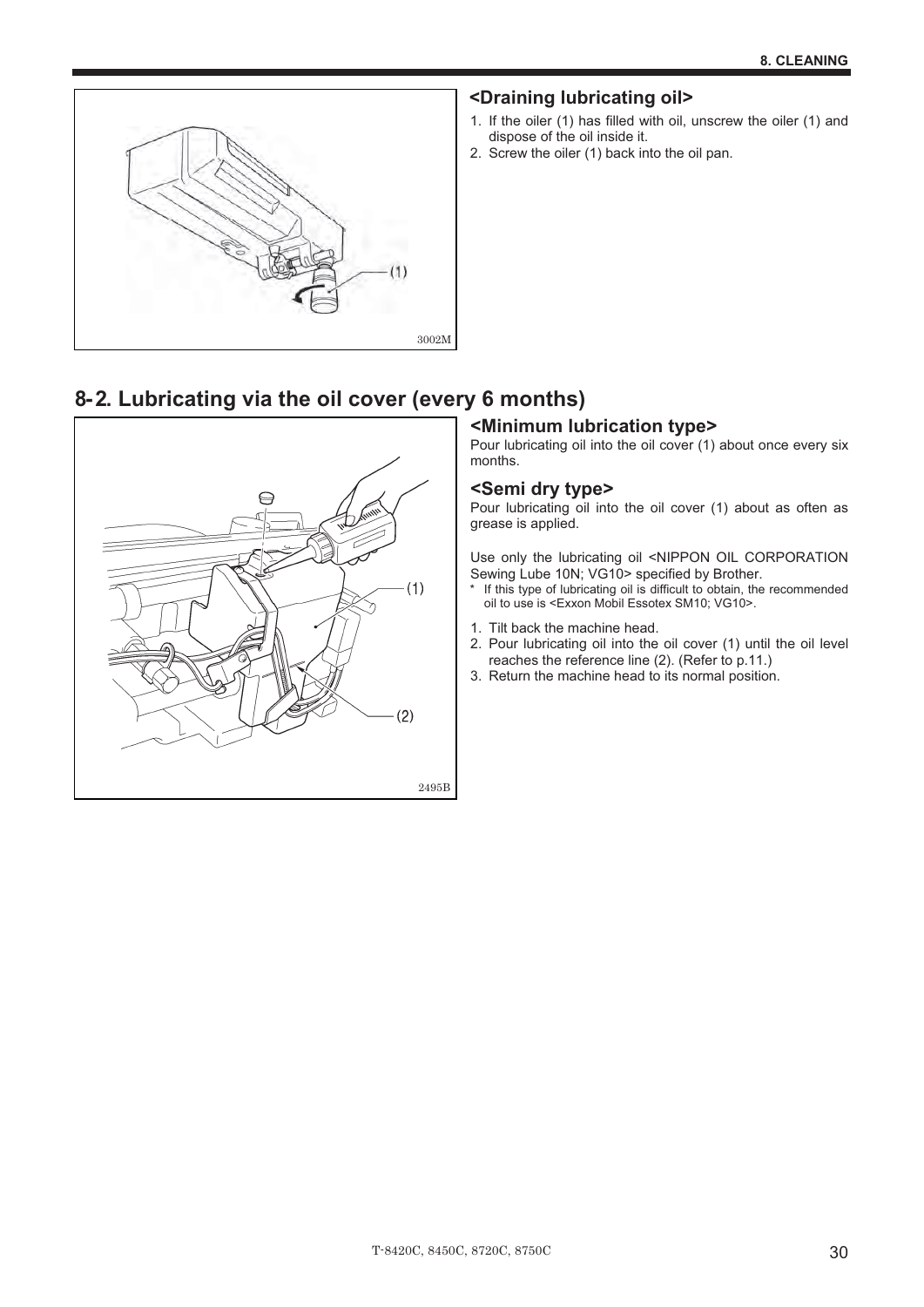### **8- 3. Applying grease - When the GREASE indicator illuminates (Semi dry type)**

If the GREASE indicator (1) illuminates and the buzzer sounds each time the treadle is depressed, it means that it is time to apply grease to the sewing machine. Apply grease while referring to the following page.

![](_page_39_Figure_3.jpeg)

#### **<To continue sewing temporarily without applying grease>**

1. Press the RESET switch (2) for approximately one second.

- (The buzzer will stop sounding but the GREASE indicator (1) will remain illuminated even when the treadle is depressed.) \* Use an object with a sharp point to firmly push in the RESET switch (2) as far as it will go.
- 2. Sewing can continue in this condition, but if the cumulative sewing machine operating time reaches a further 10 hours, the buzzer will start sounding again. If this happens, apply grease and then reset the alarm display by referring to the procedure on the following page.
- If you continue to use the sewing machine after carrying out the reset procedure but without applying grease, **problems with the sewing machine may result.**

#### **Note based on California law (USA) on the use and handling of Perchlorate**

This product contains a CR Coin Lithium Battery which contains Perchlorate Material – special handling may apply.

See http://www.dtsc.ca.gov/hazardouswaste/perchlorate.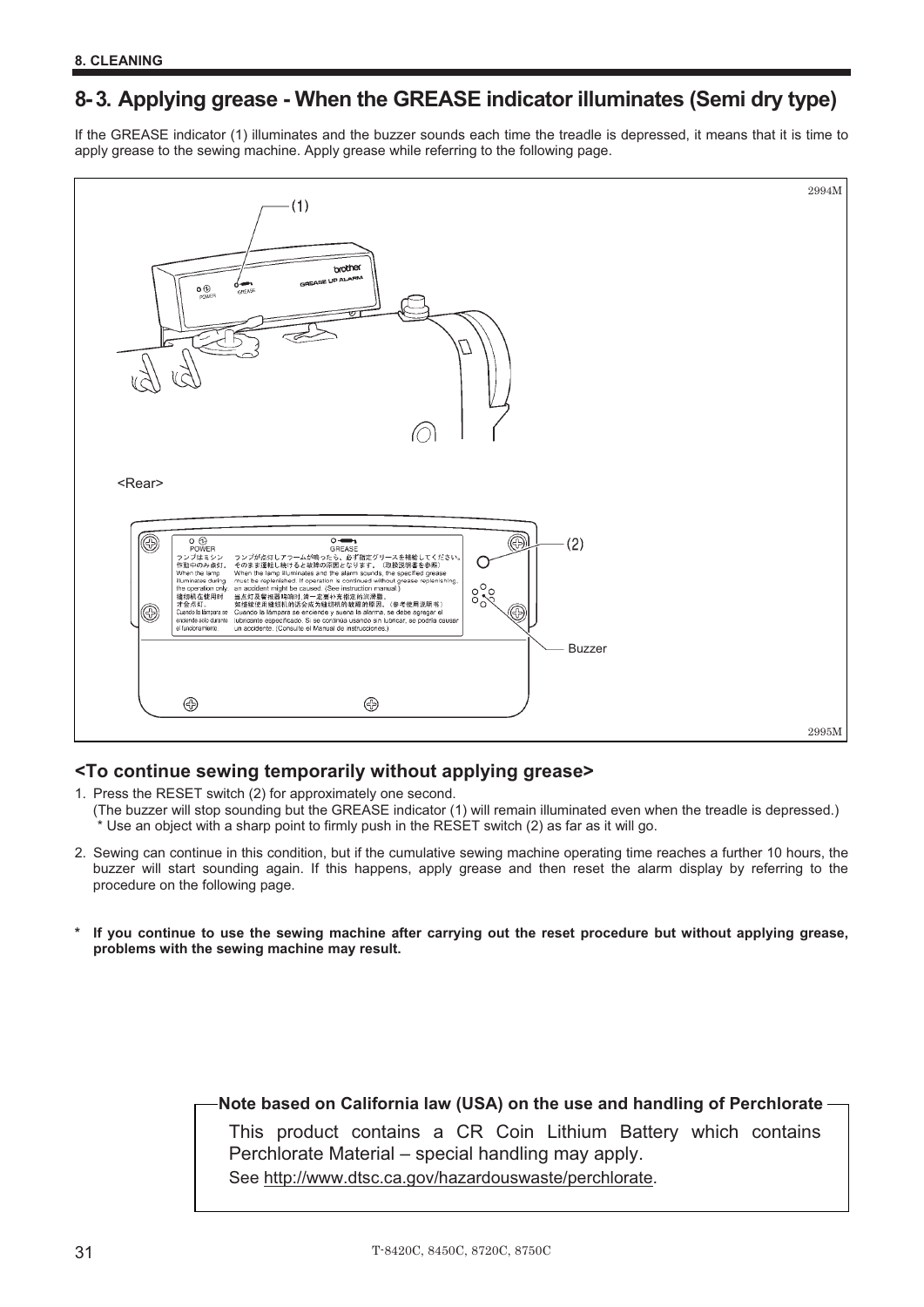#### **<Applying grease>**

Use Brother-specified "Grease unit (SA8837-001)".

#### **1. Using the tube**

![](_page_40_Figure_4.jpeg)

#### **2. Applying grease**

Follow the procedure below to apply grease to the places indicated by arrows on the next page.

![](_page_40_Figure_7.jpeg)

- 1. Turn the power switch to "OFF".
- 2. Remove the screw (2). (Refer to the next page for greasing locations.)
- 3. Apply grease to each of the holes until the grease overflows slightly.
- 4. Tighten the screw (2) to push in the grease.

![](_page_40_Figure_12.jpeg)

- 5. Use a cloth to wipe away any excess grease from around the screw (2).
- 6. Apply grease to all locations shown on the next page in the same way.
- 7. Carry out the reset procedure given on the next page.

#### **NOTE:**

- Once the grease tube has been opened, remove the nozzle from the tube, attach the cap securely and store the tube in a cool dark place. a.
- time, attach the cap securely and store the tube in a<br>The grease should be used as quickly as possible.
- When using the grease again, remove any old grease from inside the nozzle first.

(Store the tube away carefully once the tube has been opened, otherwise the grease remaining inside the tube may deteriorate, and this may affect its lubricating performance.)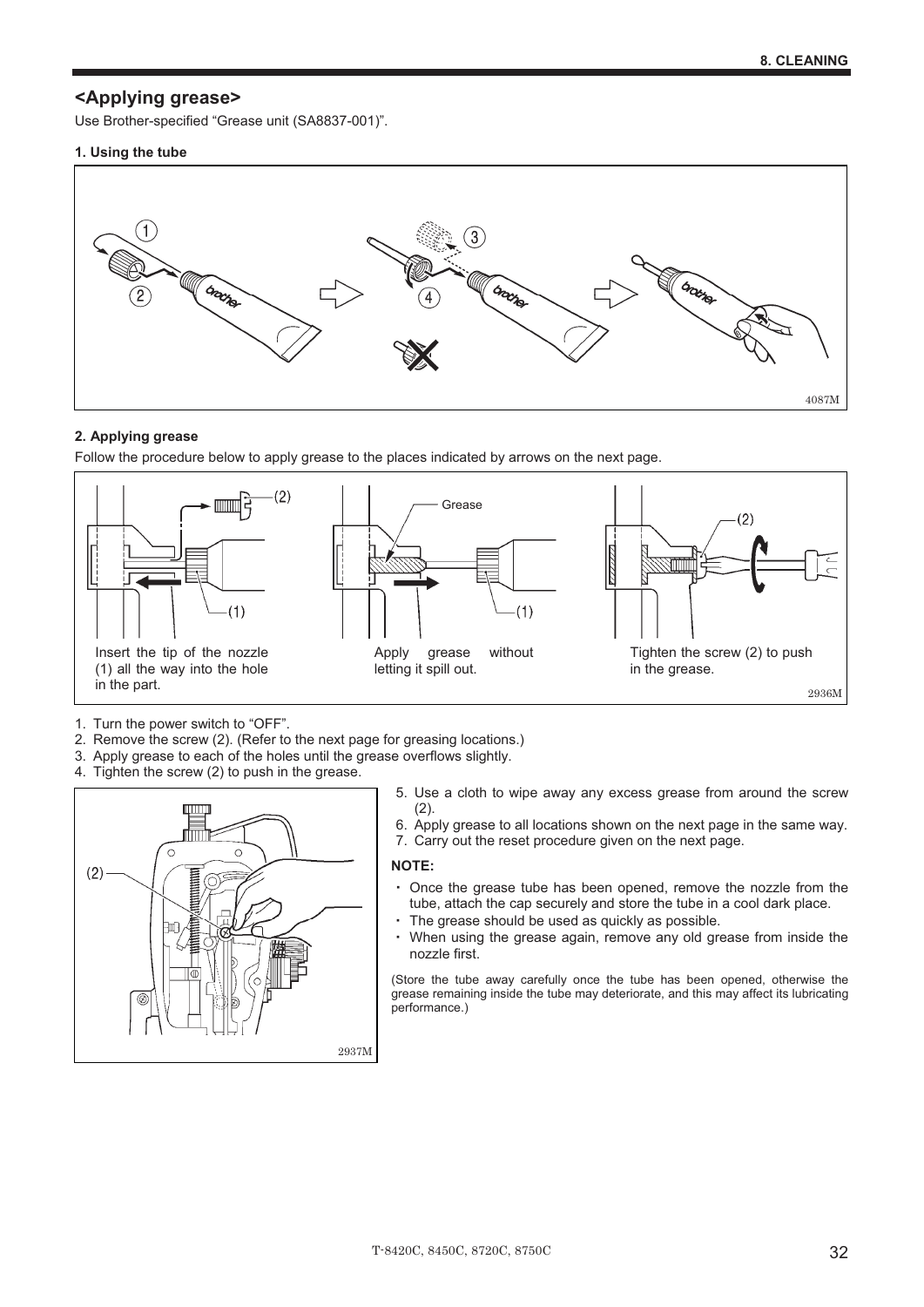![](_page_41_Picture_1.jpeg)

#### **<Resetting the cumulative operating time>**

![](_page_41_Figure_3.jpeg)

Once the grease has been applied, follow the procedure below to reset the cumulative time between grease applications.

1. Press the RESET switch (1) for about 5 seconds until a short beep (about 0.5 seconds) sounds. (Release the switch once the buzzer sounds.)

Use an object with a sharp point to firmly push in the RESET switch (1) as far as it will go.

2. Press the RESET switch (1) once more for approximately 5 seconds.

A long beep (about 2 seconds) will sound, and the reset procedure will be carried out.

#### **<Checking method after resetting>**

If only the POWER indicator (2) illuminates when the sewing machine is next used, the reset procedure has been carried out successfully.

#### **NOTE:**  IV.

- If the reset procedure has not been carried out successfully, repeat steps 1 and 2 above.
- If the GREASE indicator (3) does not illuminate and the buzzer does not sound when the RESET switch (1) is pressed, operate the sewing machine for more than 30 seconds, and then carry out the reset procedure again.
- The RESET switch (1) should never be pressed except when carrying out the reset procedure after grease application.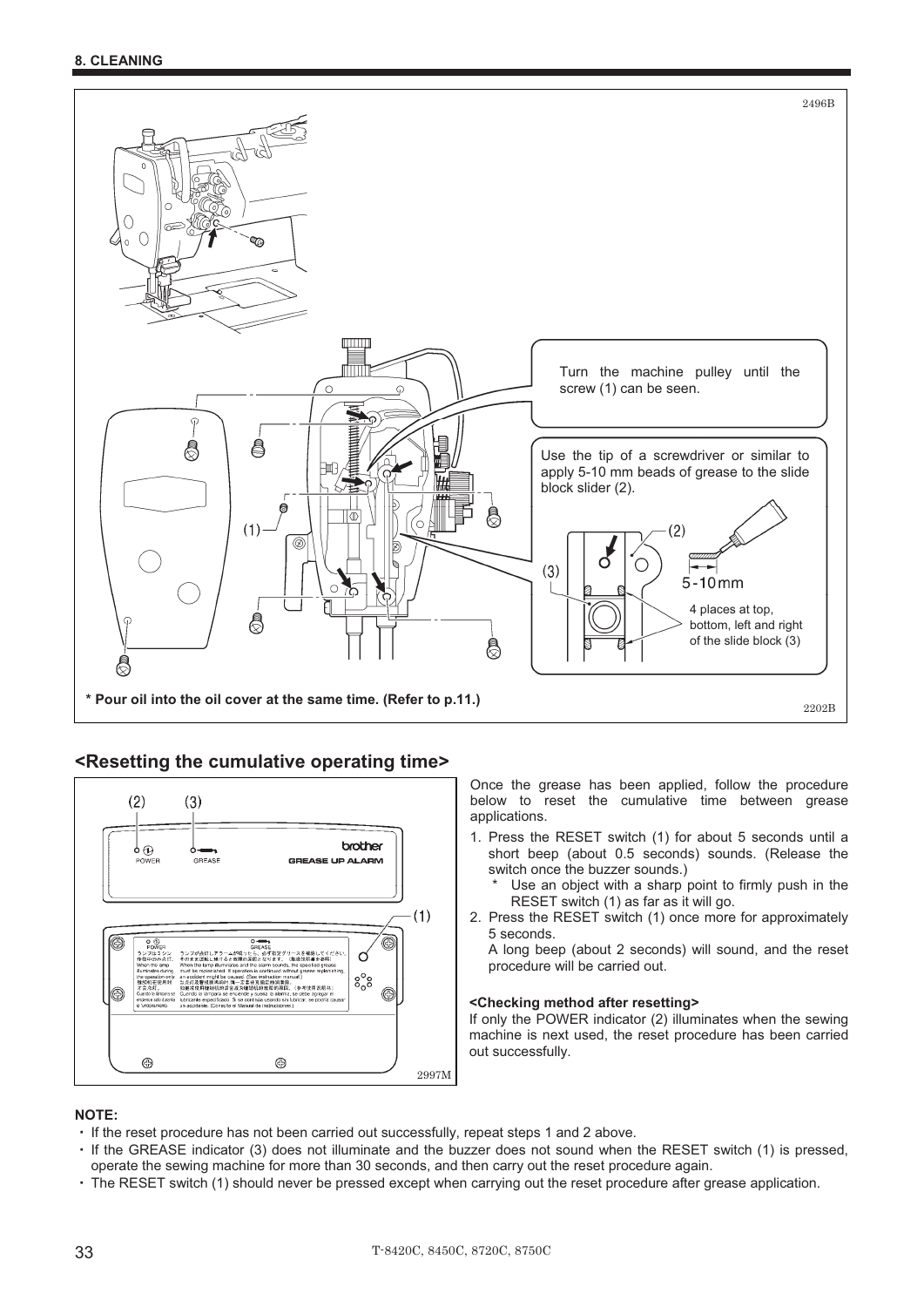## **9. ADJUSTING THE ROTARY HOOK LUBRICATION AMOUNT**

## **CAUTION**

Be careful not to touch your fingers or the lubrication amount check sheet against moving parts such as the rotary hook or the feed mechanism when checking the amount of oil supplied to the rotary hook, otherwise injury may result.

Use the following procedure to check the amount of oil being supplied to the rotary hook when replacing the rotary hook or when changing the sewing speed.

![](_page_42_Figure_5.jpeg)

#### **<Guide to lubrication adjustment>**

- 1. Tilt back the machine head.
- 2. Turn the oil adjusting screw (1) to adjust the height to within 10-15 mm.

#### **<Checking the lubrication amount>**

- 1. Turn off the power switch.
- 2. Remove the thread from all points from the thread take-up to the needle.
- 3. Remove the needle and the bobbin.
- 4. Use the lifting lever to lift the presser foot.
- 5. Turn on the power switch.
- 6. Run the machine at the normal sewing speed for approximately 1 minute without sewing any material (following the same start/stop pattern as when actually sewing).
- 7. Place the lubrication amount check sheet (2) to the left of the rotary hook (the right side is the right side of the rotary hook), and hold it in place while running the sewing machine at the normal sewing speed for approximately 8 seconds. (Any type of paper can be used as the lubrication amount check sheet (2).)
- 8. Check the amount of oil which has spattered onto the sheet.

#### **<Adjusting the lubrication amount>**

- 1. Tilt back the machine head.
- 2. Turn the adjusting screw (1) to adjust the lubrication amount.
	- . If the rotary hook adjusting screw (1) is turned counterclockwise, the lubrication amount becomes greater.
	- . If the rotary hook adjusting screw (1) is turned clockwise, the lubrication amount becomes smaller.
- 3. Check the lubrication amount again according to the procedure given in "Checking the lubrication amount" above.
	- Turn the adjusting screw (1) and check the lubrication amount repeatedly until the lubrication amount is correct.
- 4. Check the lubrication amount again after the sewing machine has been used for approximately two hours.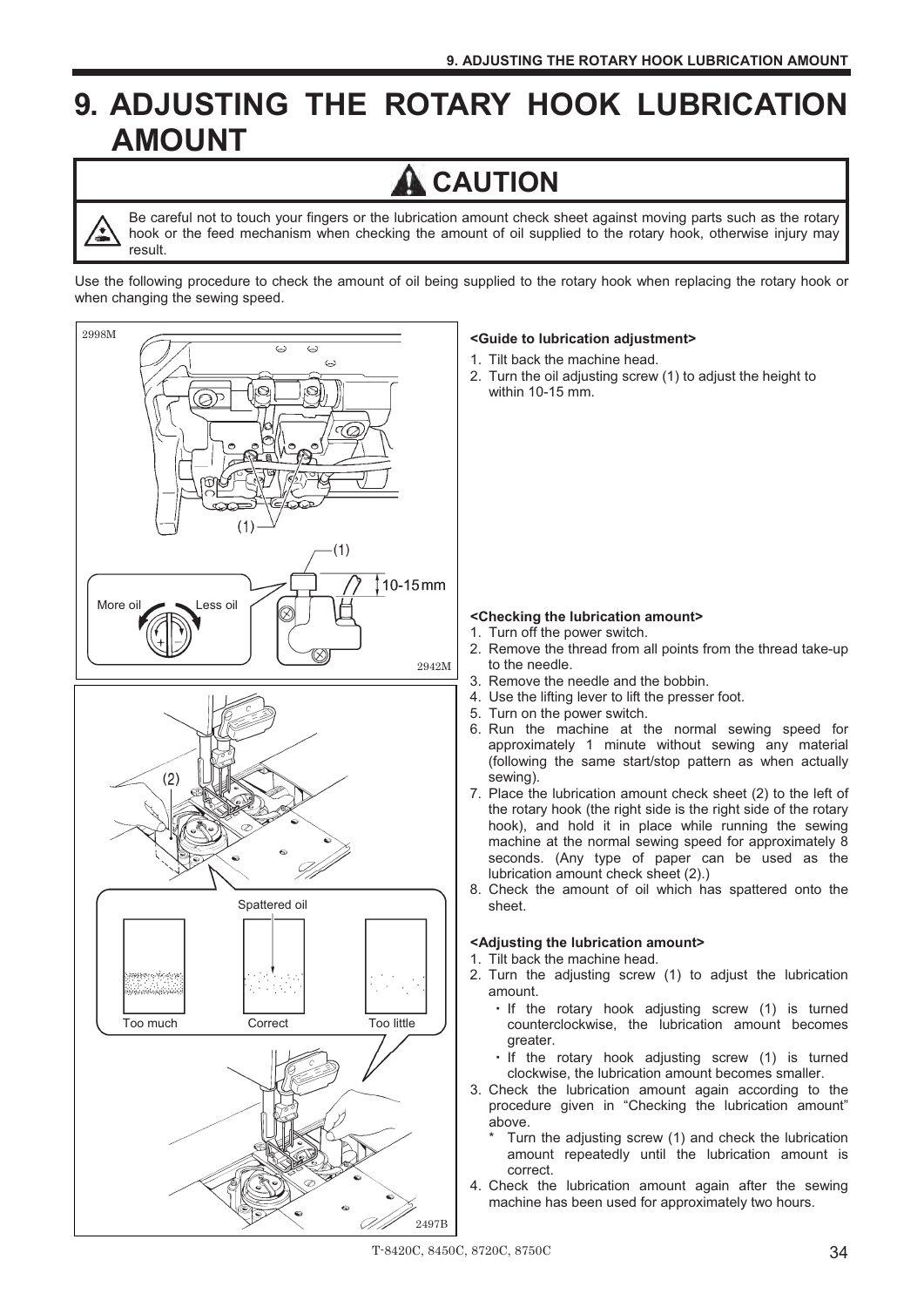## **10. STANDARD ADJUSTMENT**

## **CAUTION**

![](_page_43_Picture_3.jpeg)

Maintenance and inspection of the sewing machine should only be carried out by a qualified technician.

Ask your Brother dealer or a qualified electrician to carry out any maintenance and inspection of the electrical system.

If any safety devices have been removed, be absolutely sure to re-install them to their original positions and check that they operate correctly before using the machine.

![](_page_43_Picture_7.jpeg)

Secure the table so that it will not move when tilting back the machine head. If the table moves, it may crush your feet or cause other injuries.

Use both hands to hold the machine head when tilting it back or returning it to its original position. If only one hand is used, the weight of the machine head may cause your hand to slip, and your hand may get caught.

Turn off the power switch and disconnect the power cord from the wall outlet at the following times.

The motor will keep turning even after the power is switched off as a result of the motor's inertia. Wait until the motor stops fully before starting work. The machine may operate if the treadle is depressed by mistake, which could result in injury. -

- . When carrying out inspection, adjustment and maintenance
- When replacing consumable parts such as the rotary hook and knife

![](_page_43_Picture_14.jpeg)

If the power switch needs to be left on when carrying out some adjustment, be extremely careful to observe all safety precautions.

### **10-1. Thread take-up amount for thread take-up spring**

![](_page_43_Picture_17.jpeg)

The standard thread take-up length for thread take-up springs R (1) and L (2) is 7 mm. You can adjust the thread take-up amounts by changing the heights of the stopper [right] (3) and the stopper [left] (4).

The standard heights of the stopper [right] (3) and the stopper [left] (4) are when the are aligned with the tension The stan<br>stopper [I<br>stud (5). stud  $(5)$ .

#### **< Adjustment method >**

The thread take-up amount for a thread take-up spring decreases when the height of the stopper is increased.

## decreases when the height of the stopper is incre<br>**Height of stopper [right] (3) [for right thread]**

- 1. Loosen the screw (6), and then slide the stopper [right] (3) to adjust the thread take-up amount.
- 2. Tighten the screw (6).

#### **Height of stopper [left] (4) [for left thread]**

- 1. Loosen the screw (7), and then slide the stopper [left] (4) to adjust the thread take-up amount.
- 2. Tighten the screw (7).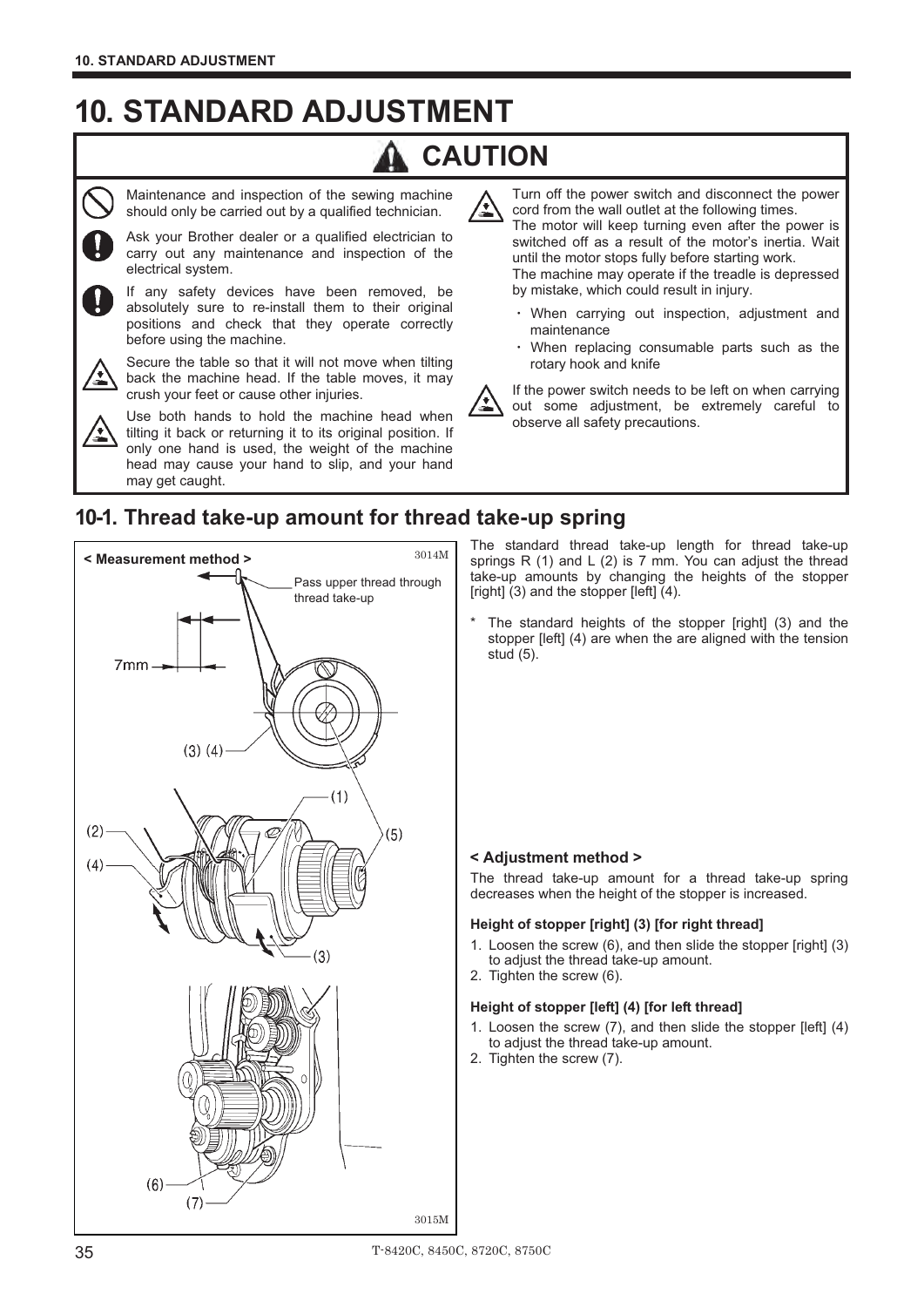### **10-2. Thread take-up spring tension**

![](_page_44_Figure_2.jpeg)

The standard tensions for the thread take-up spring R (1) and thread take-up spring L (2) are as follows depending on sewing machine specifications.

| For foundation (-03F)                                | 0.25N |
|------------------------------------------------------|-------|
| For light-weight and medium-weight materials   0.34N |       |
| $(-013)$                                             |       |
| For heavy-weight materials (-005)                    | 0.70N |

#### **< Adjustment method >**

#### **Thread take-up spring R (1) [for right thread]**

- 1. Loosen the set screw (3), and turn the adjusting thumb (4) to adjust the tension.
- 2. Tighten the set screw (3).

#### **Thread take-up spring L (2) [for left thread]**

- 1. Loosen the tension nut (5).
- 2. Use a small screwdriver to turn the tension stud (6) to adjust the tension.
- 3. Tighten the tension nut (5).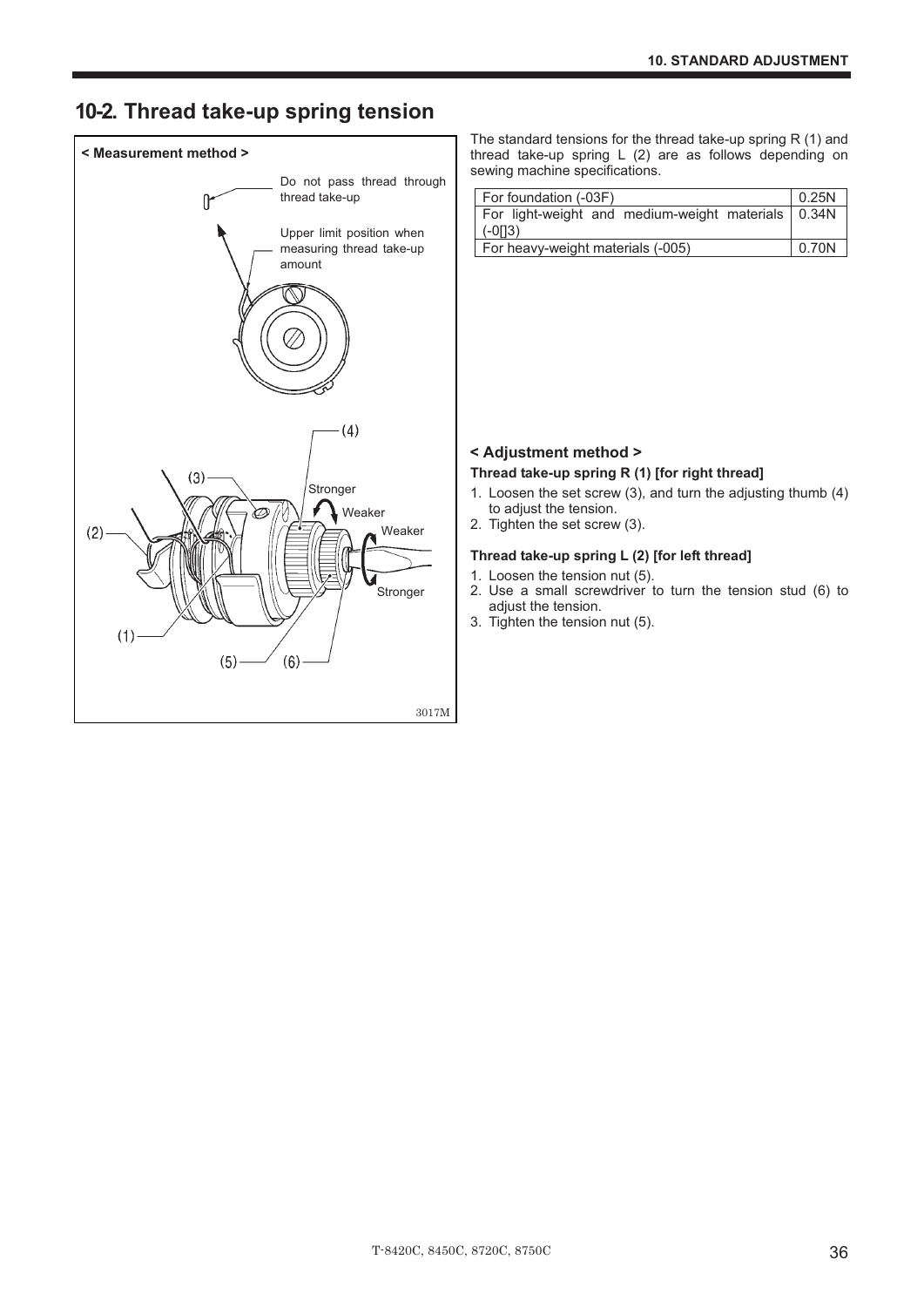### **10-3. Clearance between rotary hook and needle plate**

![](_page_45_Figure_2.jpeg)

![](_page_45_Figure_3.jpeg)

The clearance (A) between the rotary hook (1) and the needle plate (2) is adjusted as follows at the time of shipment from the factory.

| Model   | Distance (A)   |
|---------|----------------|
| T-8420C |                |
| T-8450C |                |
| T-8720C | $0.9 - 1.2$ mm |
| T-8750C |                |

- Check clearance (A) each time parts such as the rotary hook (1) and the needle plate (2) that affect clearance (A) are replaced.
- To adjust clearance (A), replace the thrust ring (4) that is in between the rotary hook (1) and the rotary hook base (3).
- Three types of thrust ring (4) are available. Measure the thickness of the thrust ring (4) that is currently being used, and replace it with a thrust ring (4) of the appropriate width.

| Part code  | <b>Thickness</b> |
|------------|------------------|
| SA4444-001 | $0.8$ mm         |
| SA4038-001 | $1.0 \text{ mm}$ |
| S09260-001 | $1.2 \text{ mm}$ |

• When replacing the rotary hook (1), loosen the three set screws (5). Be careful not to lose the thrust ring (4) at this time.

#### **NOTE:**

There is a piece of felt (7) for lubrication at the base of the rotary hook shaft (6). Gently press down on the rotary hook (1) when tightening the set screws (5) so that the rotary hook (1) does not lift up.

#### **If the clearance is too large**

- The inner rotary hook may come out from the needle plate (2).
- **If the clearance is too small** 
	- Poor thread tightening may occur.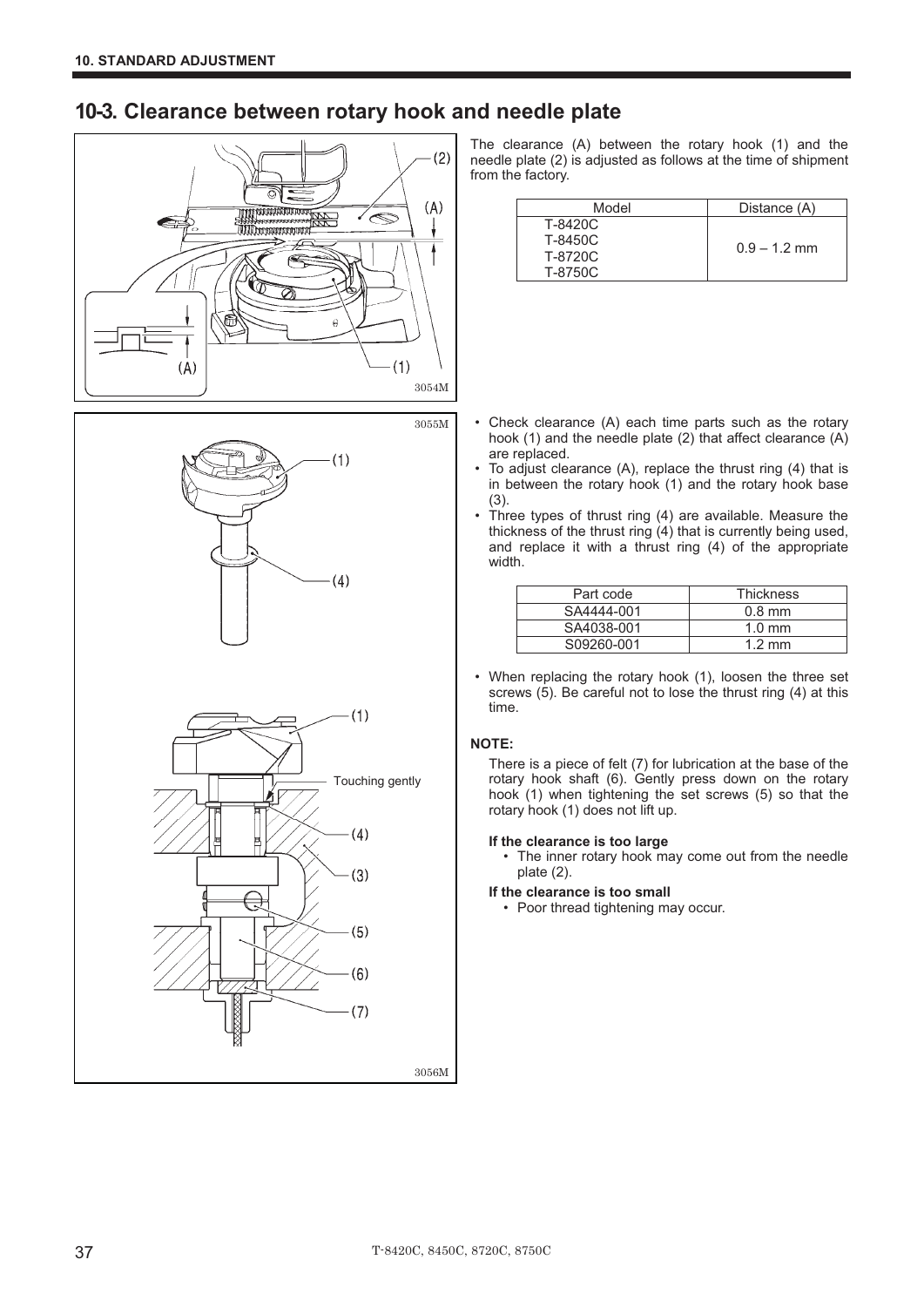### **10-4. Clearance between rotary hook and opener**

![](_page_46_Figure_2.jpeg)

- 1. Loosen the set screw (3) and move the opener (1) to the left or right to adjust so that the clearance between the rotary hook (2) and the opener (1) is 0.1–0.3 mm when the opener (1) is pulled as far as it will go in the direction of the arrow.
- 2. Tighten the set screw (3).

#### **NOTE**:

If the clearance is too small, the rotary hook (2) or the opener (1) may become damaged.

![](_page_46_Figure_7.jpeg)

### **10-5. Presser foot height**

- 1. Remove the rear cover (1) and remove the rubber cap (2).
- 2. Loosen the nut (3) and loosen the presser adjusting screw  $(4).$
- 3. Use the lifting lever (5) to raise the presser foot (6).
- 4. Loosen the screw  $(7)$  and move the presser bar  $(8)$  up or down to adjust so that the presser foot (6) is approximately 7 mm above the top of the needle plate.

#### **NOTE**:

Do not turn the presser bar (8) at this time.

- 5. Tighten the screw (7).
- 6. Turn the presser adjusting screw (4) to adjust the presser foot pressure, and then tighten the nut (3).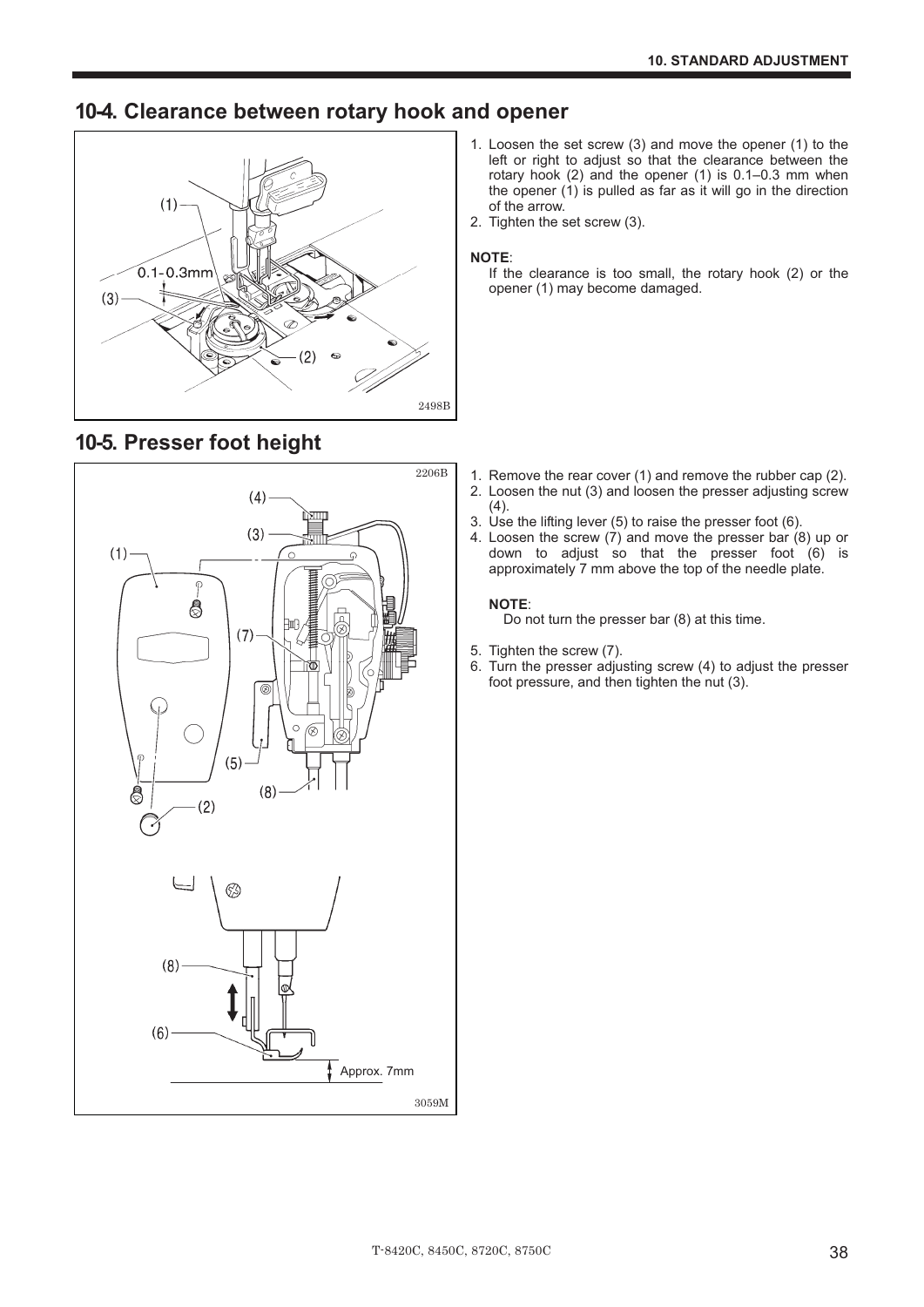### **10-6. Needle and rotary hook timing**

![](_page_47_Figure_2.jpeg)

![](_page_47_Figure_3.jpeg)

1. Set the stitch length dial to the actual length of the stitches to be sewn.

| Specifications | Stitch length dial |
|----------------|--------------------|
| -∩?F           |                    |
|                |                    |
| .ስበ5           |                    |

- 2. Remove the rubber cap (1).
- 3. Loosen the screw (5) and move the needle bar (2) up or down to adjust so that the top reference line (3) on the needle bar  $(2)$  is aligned with the bottom edge of the needle bar bracket  $(4)$  when the needle bar  $(2)$  is at its lowest position.
	- (Be careful not to turn the needle bar (2) at this time.)
- 4. Securely tighten the screw (5).
- 5. At this time, the gaps (A) and (B) between the needle (6) and the front of the feed dog (7) should be about the same as each other.

- 6. Turn the machine pulley forward to raise the needle bar (2) until the reference line ((8) or (9), depending on the feed condition) on the needle bar (2) is aligned with the bottom edge of the needle bar base  $(4)$ .
- 7. In this condition, secure the machine pulley with tape or similar, so that the needle bar (2) will not move.

The procedure up to this point determines the needle bar lift amount.

#### **NOTE:**

## **If the needle bar lift amount is too large**-

- It will cause poor tightening in the right thread.<br>• Both the left and right seams will become u
- Both the left and right seams will become uneven. and skipped stitches or thread breakages will occur.

## **If the needle bar lift amount is too small**-

• Skipped stitches and thread breakages will occur.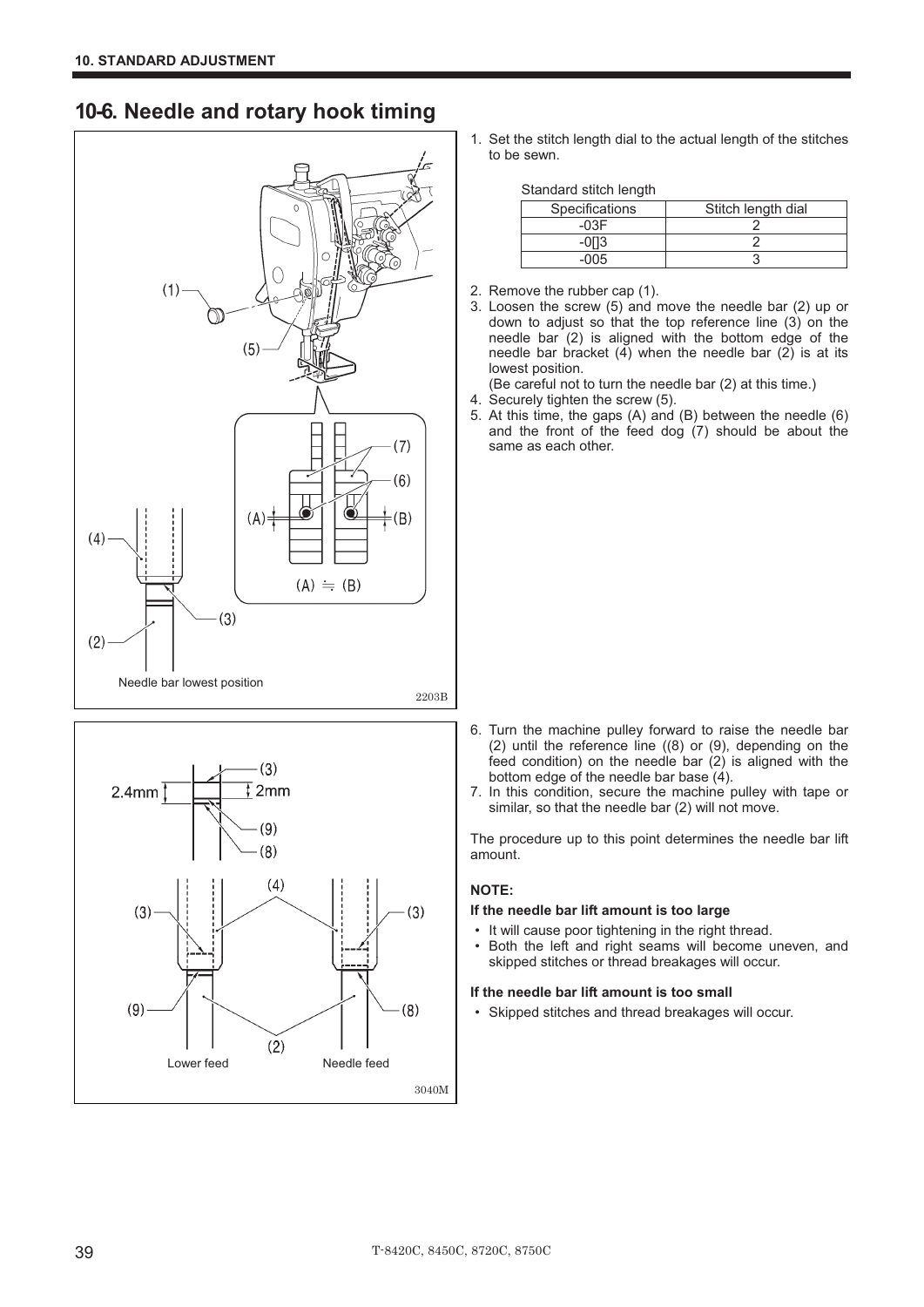![](_page_48_Figure_1.jpeg)

![](_page_48_Figure_2.jpeg)

![](_page_48_Figure_3.jpeg)

8. Loosen the screws (10), and then remove rotary hook base cover FL (11) and FR (12).

(The screws (10) is designed so that they cannot be removed from the rotary hook base cover FL (11) and FR (12) to prevent them from being lost.)

- 9. Loosen the set screws (13) (three each at left and right). (However, be careful not to loosen them too much, otherwise the set screws (13) will touch the inside surface of the rotary hook base and the pinion gear (14) will not be able to turn. Loosen the set screws by the minimum amount which will still allow the rotary hook to move freely.)
- 10. Turn the rotary hook by hand to align the rotary hook tip (15) with the middle of the needle. (Do not turn the machine pulley at this time.)
- 11. Tighten the set screws (13). (Tighten the three set screws (13) a little bit at a time in order so that the pinion gear (14) does not become tilted.)
- 12. Remove the tape that is securing the machine pulley.

#### **<For T-8420C, T-8720C>**

- 13. Use an oil-based marker pen to color in the hollow of the needle.
- 14. With the needle raised, turn the machine pulley forward while pushing the needle against the rotary hook tip (15) with your finger to make a mark from the rotary hook tip (15) in the hollow of the needle.
- 15. Check that the distance (C) from the intersection between the mark from the rotary hook tip (15) and the center line of the needle to the top edge of the needle hole is 1–1.5 mm.
	- If the distance is not  $1-1.5$  mm, loosen the screw (15) again and adjust the height of the needle bar.
	- If dimension  $(C)$  has been adjusted, the highest reference line (3) on the needle bar (2) may be hidden by the bottom edge of the needle bar base (4) when the needle bar is at its lowest position, but this is not a problem.

#### **If using a thread such as polyester thread which does not easily form stable loops**

If problems such as skipped stitches or upper thread breakages occur, set the above distance (C) to 0.7–1.2 mm to make it easier for the rotary hook tip (15) to catch the upper thread loop.

#### **NOTE:**

- When the stitch length is changed, distance (C) will also change, so re-check distance (C) at such times.
- During quick reverse operation, distance (C) for the left needle will become shorter, so do not set it to less than 0.7 mm, otherwise the rotary hook tip (15) may touch the projection (D) and this could damage the rotary hook tip (15).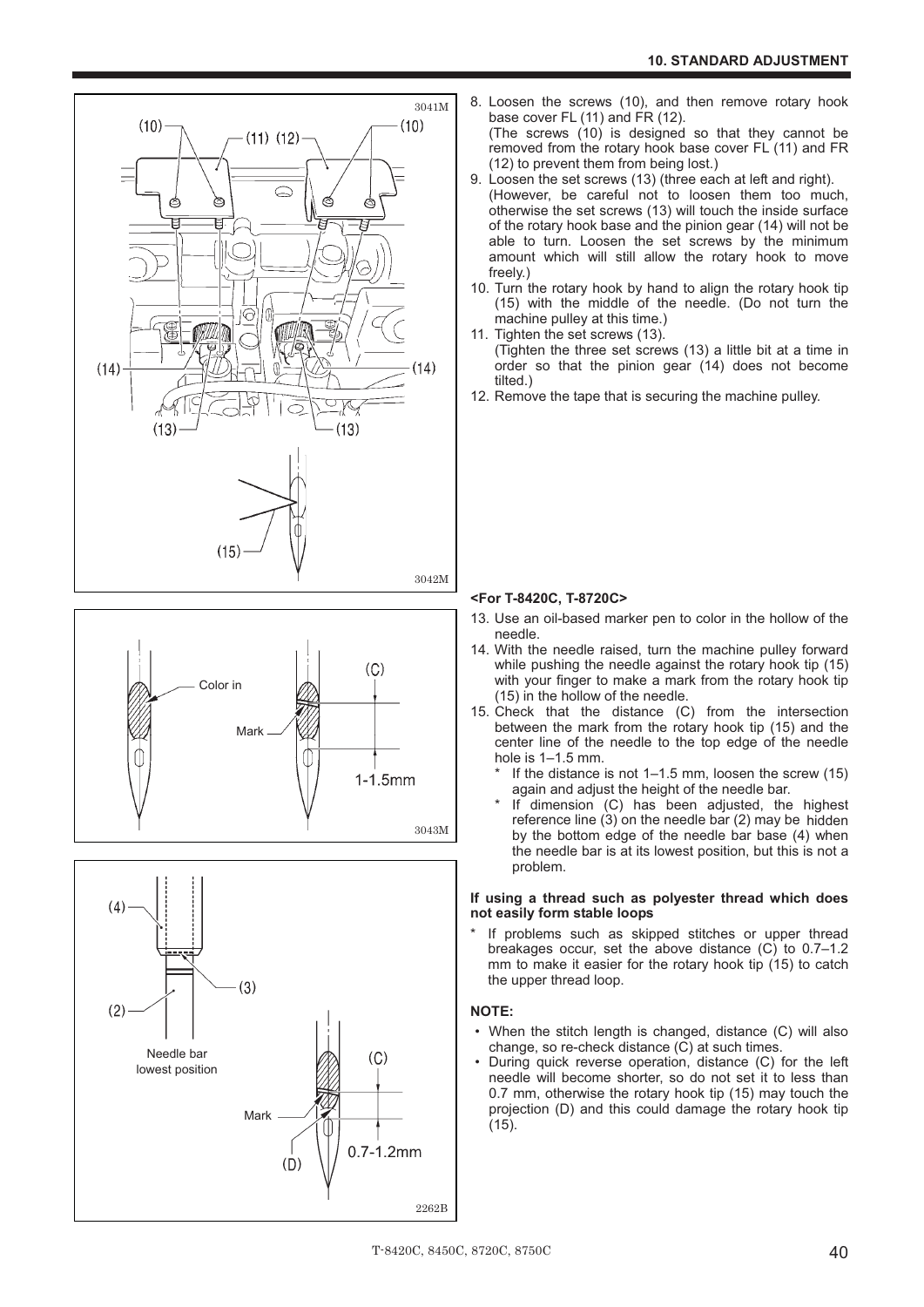![](_page_49_Figure_1.jpeg)

![](_page_49_Figure_2.jpeg)

### **10-7. Installing the feed dog**

![](_page_49_Figure_4.jpeg)

#### **<For T-8450C and T-8750C>**

- 13. Use an oil-based marker pen to color in the hollow of the needle.
- 14. With the needle raised, turn the machine pulley forward while pushing the needle against the rotary hook tip (15) with your finger to make a mark from the rotary hook tip (15) in the hollow of the needle.
- 15. Check that the distance (C) from the intersection between the mark from the totary hook tip (15) and the center line of the needle to the top edge of the needle hole is 1-1.5 mm.

#### **If using a thread such as polyester thread which does not easily form stable loops**

If problems such as skipped stitches or upper thread breakages occur, set the above distance (C) to 0.7–0.8 mm to make it easier for the rotary hook tip (15) to catch the upper thread loop.

#### **NOTE:**

3185M

- When the stitch length is changed, distance (C) will also change, so re-check distance (C) at such times.
- During quick reverse operation, distance (C) for the left needle will become shorter, so do not set it to less than 0.7 mm, otherwise the rotary hook tip (15) may touch the projection (D) and this could damage the rotary hook tip (15).
- 16. Loosen the set screw (16) and then pull the needle bar clamp (17) downward to remove it.
- 17. Turn the screw (18) to adjust so that the distance from the upper edge of the needle hole to the rotary hook tip (15) is 1-1.5 mm.
- 18. After adjustment is completed, insert the needle bar clamp (17) into the hole of the needle bar (2) as far as it will go, and check that the distance is 1-1.5mm. Secure it by tightening the set screw (16).

- 1. Install the feed dog (1) to the feed bar (2) with the two screws (3).
- 2. Tighten the feed dog support set screw (4) so that the tip of the set screw (4) touches the bottom of the feed dog (1).
- 3. Tighten the nut (5) to secure the set screw (4).
- The set screw  $(4)$  is not used for installing the feed dog at an angle.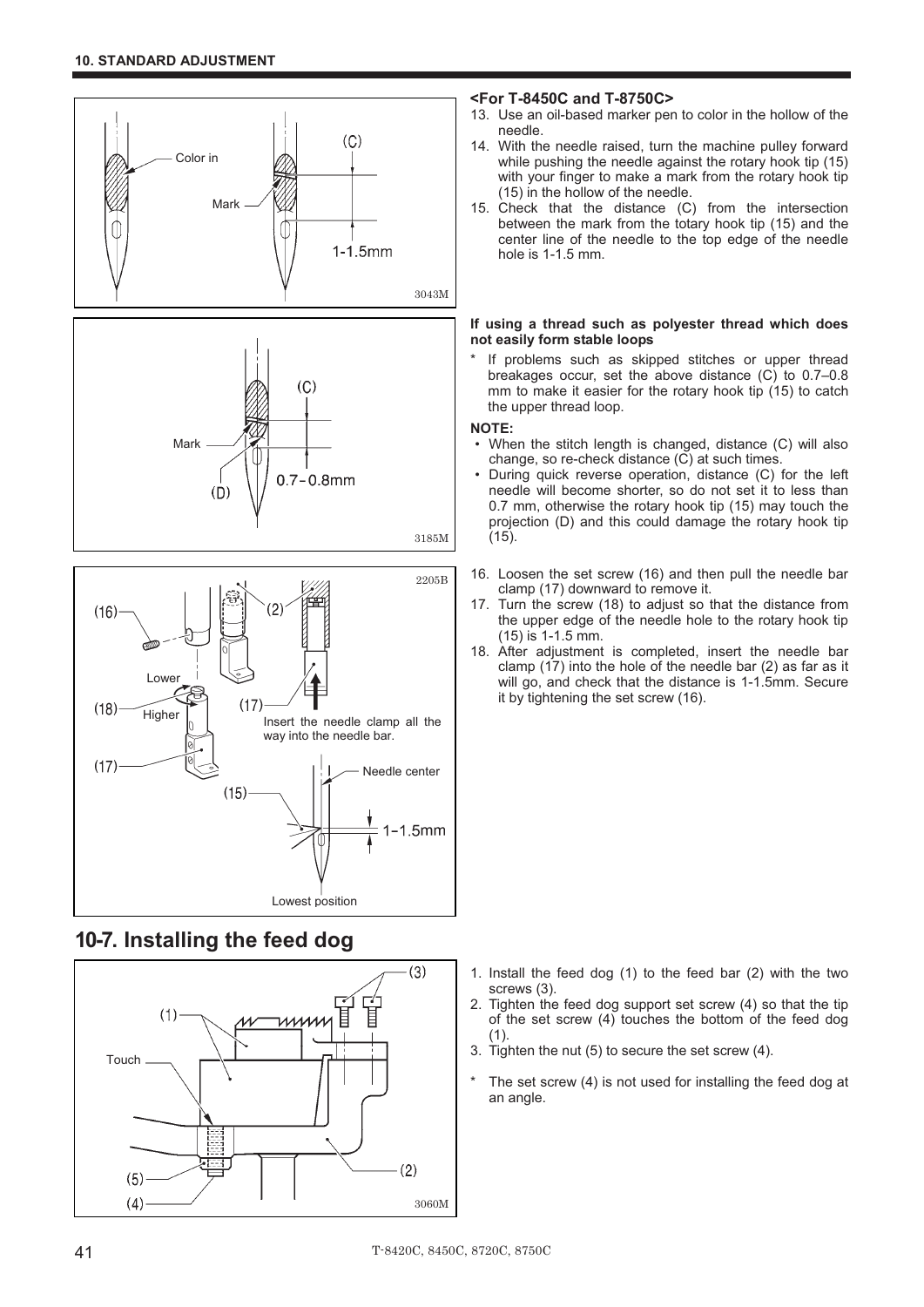### **10-8. Feed dog position**

![](_page_50_Figure_2.jpeg)

![](_page_50_Figure_3.jpeg)

#### **< Forward-back position adjustment >**

Carry out this adjustment if the needle and the needle hole in the feed dog are not positioned correctly even though the clearance between the needle bar and the presser bar (13.3–13.7 mm) is correct.

- 1. Loosen the two screws (1).
- 2. Turn the feed rocker base arm (3) to adjust so that the needle drops into the middle of the needle hole in the feed dog (2).

(The needle will actually be slightly to the front when it goes into the feed dog (2), and will be slightly to the back when it comes out.)

3. Tighten the screw (1).

#### **NOTE**:

Do not overtighten the screw (1), otherwise it will damage the feed rocker base arm (3).

#### **< Left-right position adjustment >**

Adjust so that neither side of the feed dog touches the needle plate (4) when the needle plate (4) is secured to the bed with the screws (5) and (6).

If the needle plate and the feed dog are touching, loosen the screw (1) and move the feed rocker base arm (3) sideways to adjust.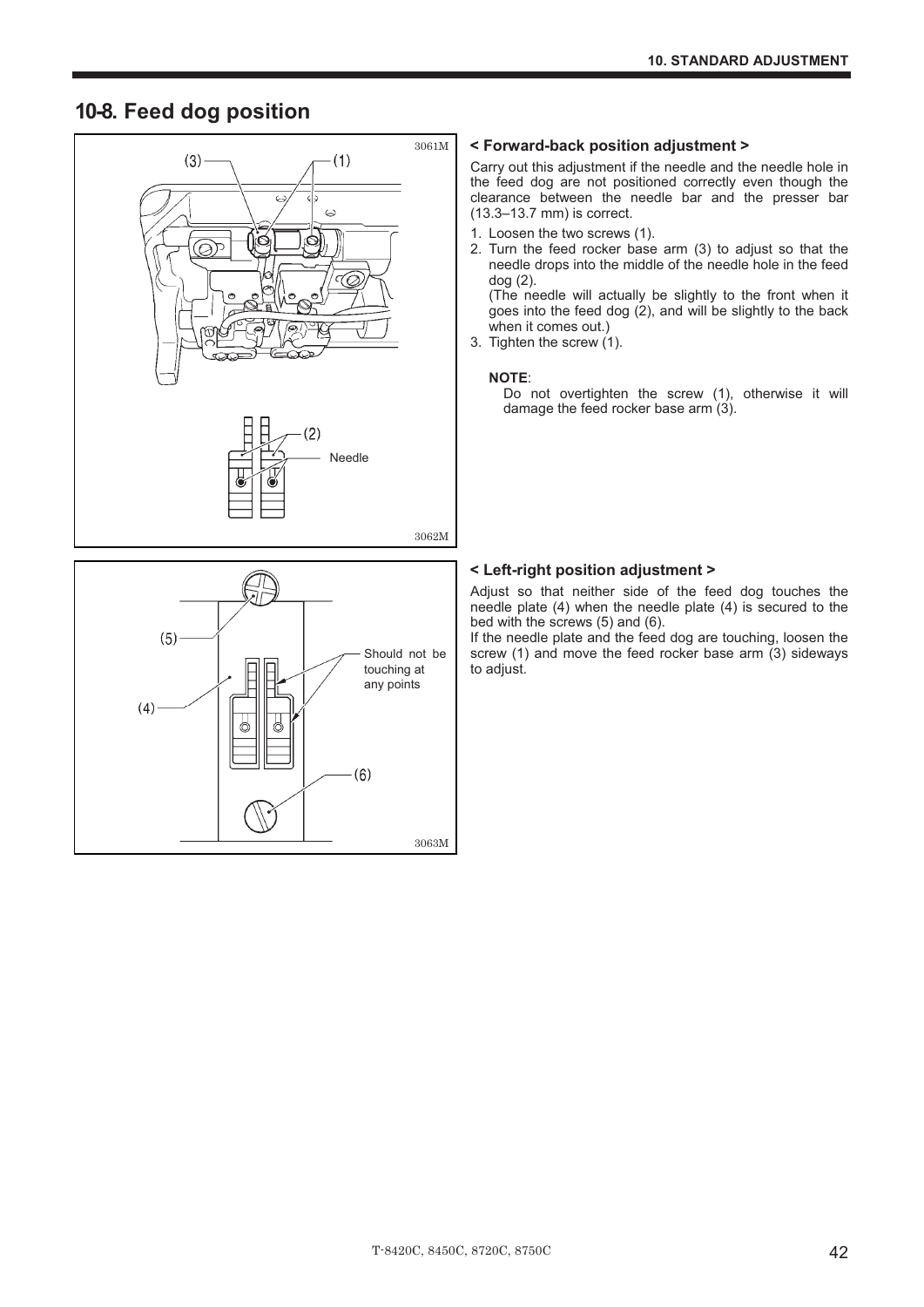### **10-9. Feed dog height**

![](_page_51_Figure_2.jpeg)

![](_page_51_Figure_3.jpeg)

![](_page_51_Figure_4.jpeg)

Turn the machine pulley forward until the feed dog (1) is at its highest position, and then adjust so that the feed dog (1)protrudes 0.9–1.1 mm from the top of the needle plate (2).

- 1. Tilt back the machine head.
- 2. Loosen the screw (3) just enough so that the feed bar (4) can slide.
- 3. Turn the height adjustment screw (5) as shown in the illustration to adjust the height of the feed dog (1).
- 4. Securely tighten the screw (3).
- 5. Recheck the height of the feed dog (1).

#### **NOTE:**

#### **If the feed dog is too high**

- The feed dog may touch the needle plate.<br>• The stitch length may become longer
- The stitch length may become longer than the stitch length dial setting.
- Thread tightening may be poor when using thick threads.<br>• It may be difficult to obtain uniform stitch lengths for
- It may be difficult to obtain uniform stitch lengths for normal feed and reverse feed.

#### **If the feed dog is too low**

- The stitch length may become shorter than the stitch length dial setting.
- It may be difficult to obtain uniform stitch lengths for normal feed and reverse feed.
- Large variations in stitch length may occur at slow and fast sewing speeds.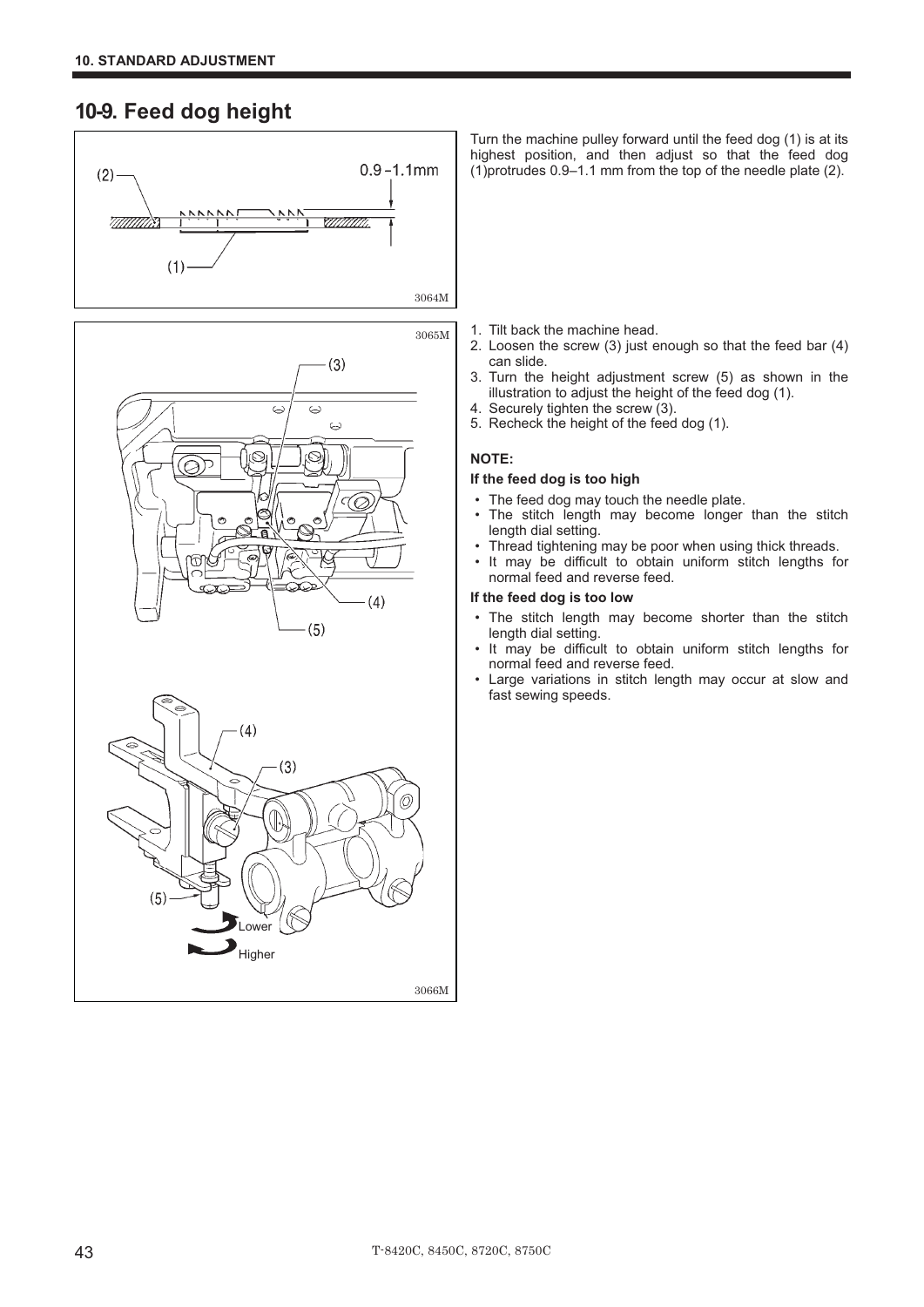### **10-10. Feed dog angle**

![](_page_52_Figure_2.jpeg)

The standard angle for the feed dog is when the mark (2) on the feed bar shaft (1) is aligned with the reference line  $(4)$  on the feed rocker base arm  $(3)$ .

- 1. Tilt back the machine head.
- 2. Loosen the set screw (5).
- 3. Insert a screwdriver into the slit (6) in the feed bar shaft (1), and turn it to make the adjustment.
- 4. Tighten the set screw (5).
- \* When the angle of the feed dog is adjusted, the forward-back position of the feed dog will change. Loosen the two screws (7) and adjust the forward-back position of the feed dog in accordance with the needle (for lower feed, in accordance with the needle plate).
- \* In addition, when the angle of the feed dog is adjusted, the height of the feed dog will also change, so readjust the height of the feed dog.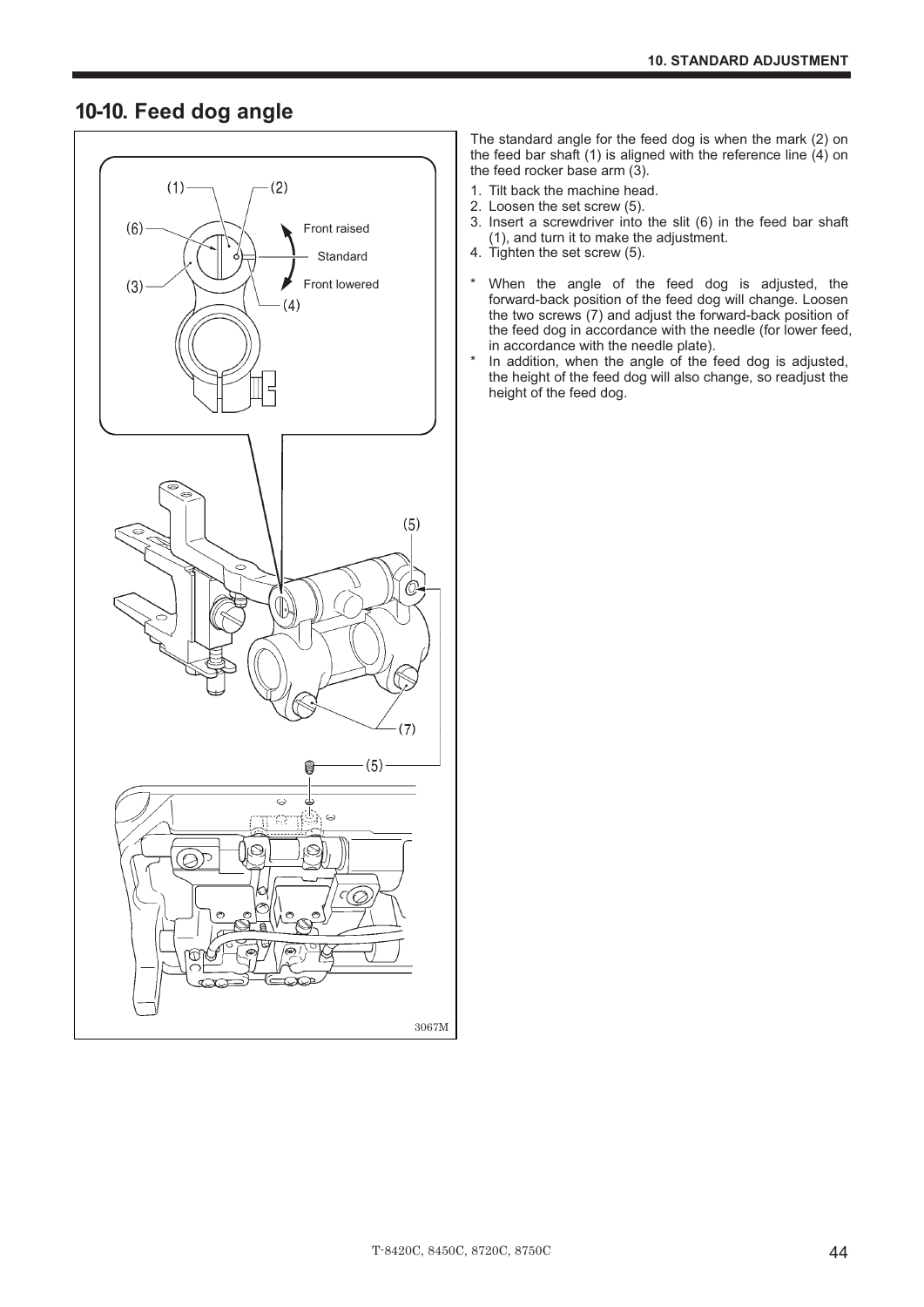## **11. TROUBLESHOOTING**

- Please check the following points before calling for repairs or service.
- $\bullet$  If the following remedies do not fix the problem, turn off the power switch and consult a qualified technician or the place of purchase.

## **CAUTION**

公

Turn off the power switch and disconnect the power cord before carrying out troubleshooting. The motor will keep turning even after the power is switched off as a result of the motor's inertia. Wait until the motor stops fully before starting work.

The machine may operate if the treadle is depressed by mistake, which could result in injury.

| Items with a "*" in the "Page" column should only be checked by a qualified technician. |  |  |  |
|-----------------------------------------------------------------------------------------|--|--|--|
|-----------------------------------------------------------------------------------------|--|--|--|

| Problem<br>Possible cause |                                                    | Page                                                                                                                                                                                                                                                                                                                            |       |
|---------------------------|----------------------------------------------------|---------------------------------------------------------------------------------------------------------------------------------------------------------------------------------------------------------------------------------------------------------------------------------------------------------------------------------|-------|
| 1                         | Machine does not operate                           | Is a breaker or fuse blown?<br>$\bullet$                                                                                                                                                                                                                                                                                        |       |
|                           | when power is turned on<br>and treadle is pressed. | Is the power cord disconnected?                                                                                                                                                                                                                                                                                                 |       |
|                           |                                                    | Is the V-belt installed?                                                                                                                                                                                                                                                                                                        | 7     |
| 2                         | Upper thread is not tight.                         | Has the thread been threaded incorrectly?<br>If the thread is threaded incorrectly, thread it correctly.                                                                                                                                                                                                                        | 16-20 |
|                           |                                                    | Is the upper thread tension or lower thread tension too weak?<br>Adjust the upper thread tension or lower thread tension.                                                                                                                                                                                                       | 25    |
|                           |                                                    | Is the thread take-up spring operating range too small?<br>Lower the position of the stopper.                                                                                                                                                                                                                                   | $35*$ |
|                           | Lower thread is not tight.                         |                                                                                                                                                                                                                                                                                                                                 |       |
|                           |                                                    | If using a sewing machine with medium-weight material<br>specifications, poor thread tightening may occur depending on the<br>type of material being sewn.<br>In such cases, replace the presser foot with one that has slots on<br>the underside, or replace the feed dog with a grooved feed dog.<br>Grooves<br>Slot<br>2944M |       |
|                           | 0573M 0574M                                        |                                                                                                                                                                                                                                                                                                                                 |       |
| 3                         | Loops appear in seam.                              | Is the thread path not smooth enough?<br>٠<br>Use a file with a fine grain or sandpaper to polish smooth the<br>thread path.<br>Is the bobbin not turning smoothly?<br>٠<br>Pull out the lower thread to check that there is no slackness in<br>the thread tension, or replace the bobbin or bobbin case.                       |       |
|                           | 0977M                                              | Is the thread take-up amount too large?<br>Adjust the thread take-up amount.                                                                                                                                                                                                                                                    | 28    |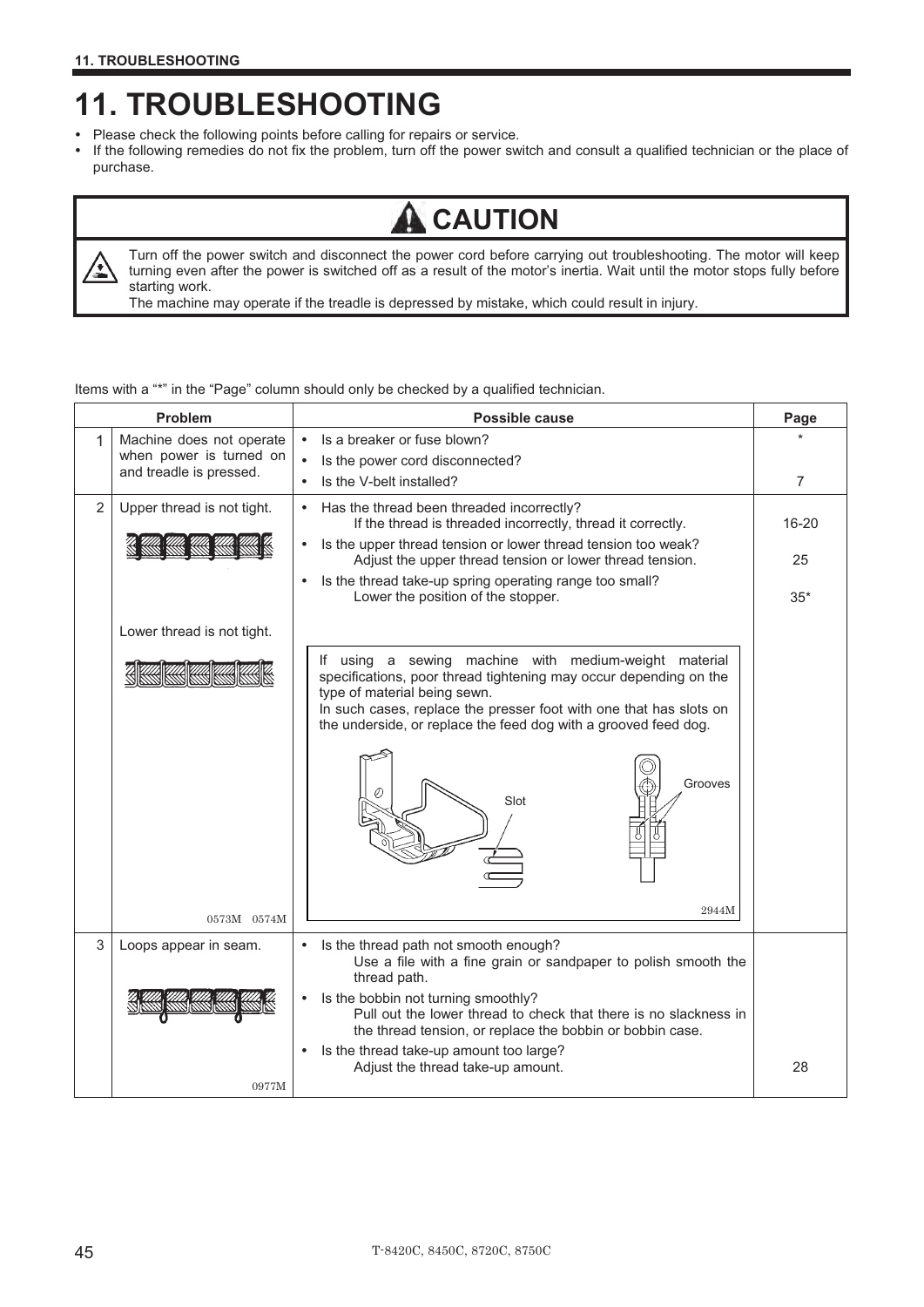|   | Problem                                      | Possible cause                                                                                                                                         | Page  |
|---|----------------------------------------------|--------------------------------------------------------------------------------------------------------------------------------------------------------|-------|
| 4 | Skipped<br>stitches<br>occur<br>while sewing | Is the needle tip bent? Is the needle tip blunt?<br>$\bullet$<br>If the needle tip is bent or broken, replace the needle.                              |       |
|   |                                              | Is the needle properly installed?<br>$\bullet$<br>If it is incorrect, install the needle correctly.                                                    | 14    |
|   |                                              | Is the machine properly threaded?<br>$\bullet$<br>If it is incorrect, thread the thread correctly.                                                     | 16-20 |
|   |                                              | Is the presser foot pressure too weak?<br>$\bullet$<br>Adjust the presser foot pressure.                                                               | 26    |
|   |                                              | Is the needle too thin?<br>$\bullet$<br>Replace the needle with a needle that is one rank thicker.                                                     |       |
|   |                                              | Is the presser foot too high?<br>$\bullet$<br>Adjust the height of the presser foot.                                                                   | $38*$ |
|   |                                              | Is the thread take-up spring too weak?<br>$\bullet$<br>Adjust the tension of the thread take-up spring.                                                | $36*$ |
|   | 2945M                                        | Is the thread take-up amount too large?<br>$\bullet$<br>Adjust the thread take-up amount.                                                              | 28    |
| 5 | Skipped stitches at sewing<br>start          | Is the thread take-up spring tension too strong?<br>$\bullet$<br>Reduce the tension of the thread take-up spring.                                      | $36*$ |
|   | Thread<br>unravelling<br>at<br>sewing start  | Is the thread take-up spring operating range too large?<br>$\bullet$<br>Raise the position of the stopper.                                             | $35*$ |
|   |                                              | Is the thread take-up at its highest position at the sewing start?<br>$\bullet$<br>Set the thread take-up to its highest position at the sewing start. | 19    |
|   |                                              | Is the length of the upper thread trailing from the needle hole too<br>short?                                                                          |       |
|   |                                              | Pull about 50 mm of thread through the needle hole at the<br>sewing start.                                                                             | 20    |
|   |                                              | Is the needle too wide?<br>$\bullet$<br>Try using a needle with a count that is one lower than the<br>current needle.                                  |       |
|   |                                              | If sewing light or medium-weight materials, is a presser foot with<br>$\bullet$<br>slots on the underside or grooved feed dog being used?              |       |
|   |                                              | Use a presser foot without slots.<br>Use a feed dog without grooves.                                                                                   |       |
|   |                                              | Grooves<br>Slot                                                                                                                                        |       |
|   |                                              |                                                                                                                                                        |       |
|   |                                              |                                                                                                                                                        |       |
|   |                                              |                                                                                                                                                        |       |
|   |                                              |                                                                                                                                                        |       |
|   |                                              |                                                                                                                                                        |       |
|   |                                              |                                                                                                                                                        |       |
|   | 2946M                                        | 2944M                                                                                                                                                  |       |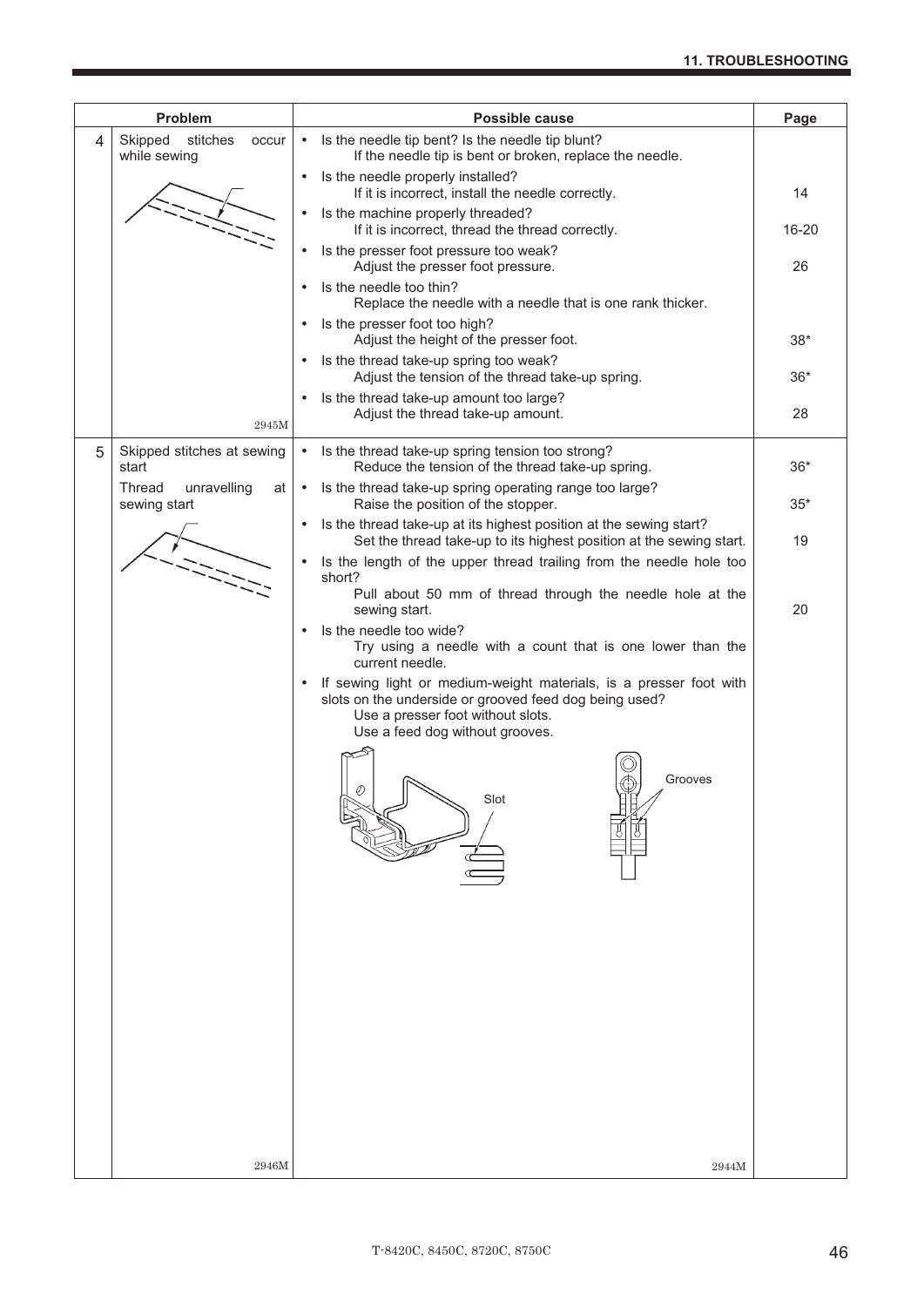#### **11. TROUBLESHOOTING**

|                | <b>Problem</b>                                  | <b>Possible cause</b>                                                                                                                                                               | Page          |
|----------------|-------------------------------------------------|-------------------------------------------------------------------------------------------------------------------------------------------------------------------------------------|---------------|
| 6              | Uneven seam                                     | Is the presser foot pressure too weak?<br>$\bullet$<br>Adjust the presser foot pressure.                                                                                            | 26            |
|                |                                                 | Is the feed dog too low?<br>$\bullet$<br>Adjust the feed dog height.                                                                                                                | $43*$         |
|                |                                                 | Is the bobbin scratched?<br>$\bullet$<br>If the bobbin is damaged, smooth it with an oiled grindstone or<br>replace it.                                                             |               |
|                | 2948M                                           | Is the V-belt tension too low?<br>Adjust so that there is 10-14 mm of deflection in the V-belt<br>when it is pushed with a finger.                                                  | 7             |
| $\overline{7}$ | Large degree of puckering<br>(excess tension)   | Is the upper thread tension too strong?<br>$\bullet$<br>Make the upper thread tension as weak as possible.                                                                          | 25            |
|                |                                                 | Is the lower thread tension too strong?<br>$\bullet$<br>Make the lower thread tension as weak as possible.                                                                          | 25            |
|                | یر رس رس رس<br>میں رس رس ر                      | Are the thread take-up spring tensions too strong?<br>$\bullet$<br>Make the thread take-up spring tension as weak as possible.                                                      | $36*$         |
|                |                                                 | Is the thread take-up spring operating range too large?<br>$\bullet$<br>Move the stopper to as high a position as possible.                                                         | $35*$         |
|                |                                                 | Is the presser foot pressure too strong?<br>$\bullet$<br>Adjust the presser foot pressure.                                                                                          | 26            |
|                | 2949M                                           | Is the thread take-up amount too small?<br>$\bullet$<br>Adjust the thread take-up amount.                                                                                           | 28            |
| 8              | Material slippage                               | Is the presser foot pressure too strong?<br>$\bullet$<br>Adjust the presser foot pressure.                                                                                          | 26            |
|                |                                                 |                                                                                                                                                                                     |               |
|                | 2950M                                           |                                                                                                                                                                                     |               |
| 9              | Lower thread is tangled at<br>the sewing start. | Is the bobbin spinning direction correct when the lower thread is<br>$\bullet$<br>being pulled?<br>Set the bobbin so that it turns in the opposite direction to the<br>rotary hook. | $17 \cdot 18$ |
|                | Lower<br>thread                                 | there too much thread<br>Is<br>wound onto the bobbin?<br>80%<br>bobbin<br>The<br>winding<br>amount should not be<br>more that 80 %.                                                 | 16            |
|                |                                                 | Is the bobbin turning smoothly?<br>$\bullet$<br>If the bobbin is not turning smoothly, replace the bobbin.                                                                          |               |
|                |                                                 | Is a bobbin other that the light-alloy bobbins specified by Brother<br>$\bullet$<br>being used?                                                                                     |               |
|                | 2951M                                           | Use only bobbins which are specified by Brother.<br>2124M                                                                                                                           | $17 \cdot 18$ |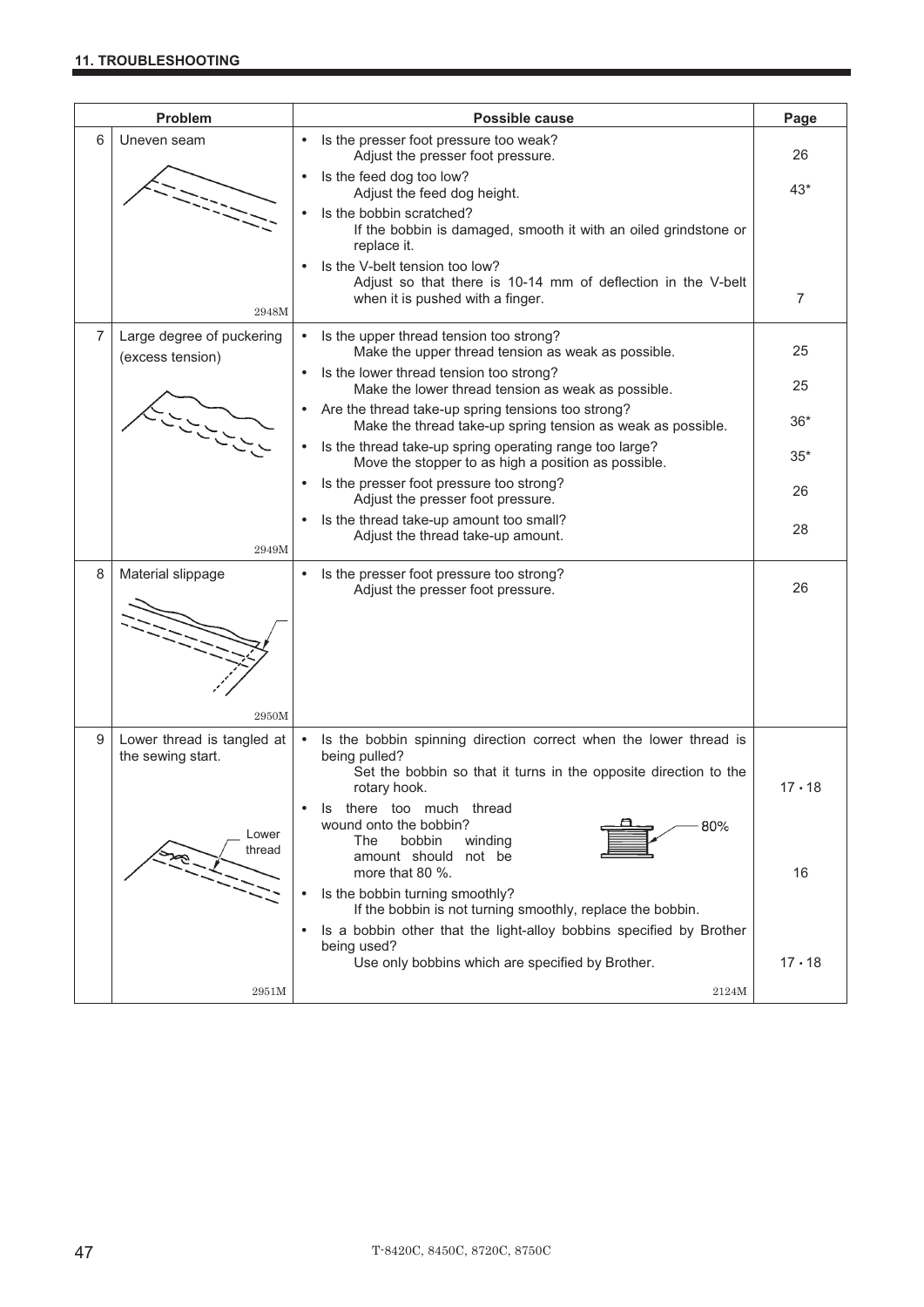| Problem |                                                                                                                              | <b>Possible cause</b>                                                                                                                                                                                                                                                                                                                          | Page  |
|---------|------------------------------------------------------------------------------------------------------------------------------|------------------------------------------------------------------------------------------------------------------------------------------------------------------------------------------------------------------------------------------------------------------------------------------------------------------------------------------------|-------|
| 10      | Upper and lower threads<br>are breaking.                                                                                     | Is the needle bent or is the needle tip broken?<br>$\bullet$<br>Replace the needle if it is bent or broken.                                                                                                                                                                                                                                    |       |
|         |                                                                                                                              | Is the needle properly installed?<br>$\bullet$<br>If it is incorrect, install the needle correctly.                                                                                                                                                                                                                                            | 14    |
|         |                                                                                                                              | Is the machine properly threaded?<br>If it is incorrect, thread the thread correctly.                                                                                                                                                                                                                                                          | 16-20 |
|         |                                                                                                                              | Is the oil tank filled with lubricating oil?<br>If the level of lubricating oil is below the bottom reference line,<br>add more oil.                                                                                                                                                                                                           | 11    |
|         |                                                                                                                              | Is the upper or lower thread tension too weak or too strong?<br>Adjust the upper thread or lower thread tension.                                                                                                                                                                                                                               | 25    |
|         |                                                                                                                              | Is the rotary hook blocked with dust or thread scraps?<br>$\bullet$<br>Clean the rotary hook.                                                                                                                                                                                                                                                  | 29    |
|         |                                                                                                                              | Is the upper thread may be loose because the thread take-up spring<br>operating range is too small?<br>Adjust the position of the stopper.                                                                                                                                                                                                     | $35*$ |
|         |                                                                                                                              | Is the rotary hook, feed dog or other part damaged?<br>If they are damaged, smooth them with an oiled grindstone or<br>replace the damaged parts.                                                                                                                                                                                              |       |
|         |                                                                                                                              | Is the thread path damaged?<br>If the thread path is damaged, smooth it with sandpaper or<br>replace the damaged part.                                                                                                                                                                                                                         |       |
|         | 0471M                                                                                                                        | Is the thread take-up amount correct?<br>Adjust the thread take-up amount.                                                                                                                                                                                                                                                                     | 28    |
| 11      | <b>Broken needles</b>                                                                                                        | Is the material being pushed or pulled with excessive force during<br>sewing?                                                                                                                                                                                                                                                                  |       |
|         |                                                                                                                              | Is the needle bent, is the needle tip broken, or is the needle hole<br>blocked?<br>Replace the needle.                                                                                                                                                                                                                                         | 14    |
|         |                                                                                                                              | Does the needle drop into the center of the needle hole in the feed<br>dog?                                                                                                                                                                                                                                                                    |       |
|         |                                                                                                                              | Check the needle drop position. If the needle does not drop into<br>the center of the needle hole in the feed dog, reinstall the feed                                                                                                                                                                                                          |       |
|         |                                                                                                                              | dog.<br>If the needle bar has rotated, rotate the needle bar to the<br>correct position.                                                                                                                                                                                                                                                       |       |
|         |                                                                                                                              | Caution                                                                                                                                                                                                                                                                                                                                        |       |
|         | 0469M                                                                                                                        | It is extremely dangerous to leave any pieces of broken<br>needle sticking in the material. If the needle breaks, search<br>for all pieces until the whole of the needle is found again.<br>Furthermore, we recommend we recommend that through<br>steps be taken to account for such needles to comply with<br>product liability regulations. |       |
| 12      | The GREASE indicator on<br>alarm<br>display<br>the<br>illuminates and the buzzer<br>sounds when the treadle is<br>depressed. | This is a notification that it is time to apply grease.<br>Apply grease to the sewing machine.                                                                                                                                                                                                                                                 | 31    |